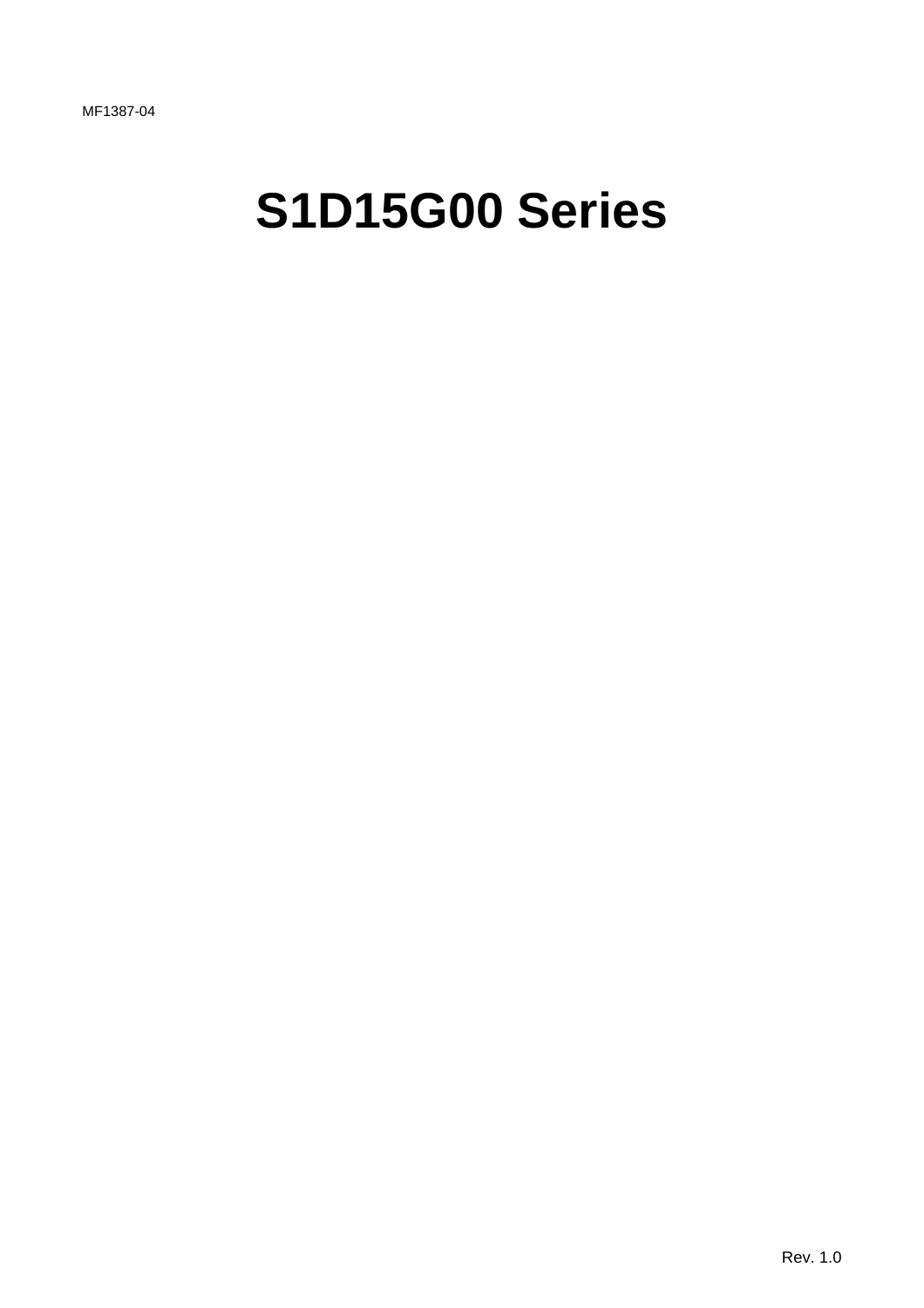"Seiko Epson is neither licensed nor authorized to license its customers under one or more patents held by Motif Corporation to use this integrated circuit in the manufacture of liquid crystal display modules. Such license, however, may be obtained directly from MOTIF by writing to: Motif, Inc., c/o In Focus Systems, Inc., 27700A SW Parkway Avenue, Wilsonville, OR 97070-9215, Attention: Vice President Corporate Development."

© Seiko Epson Corporation 2001, All rights reserved.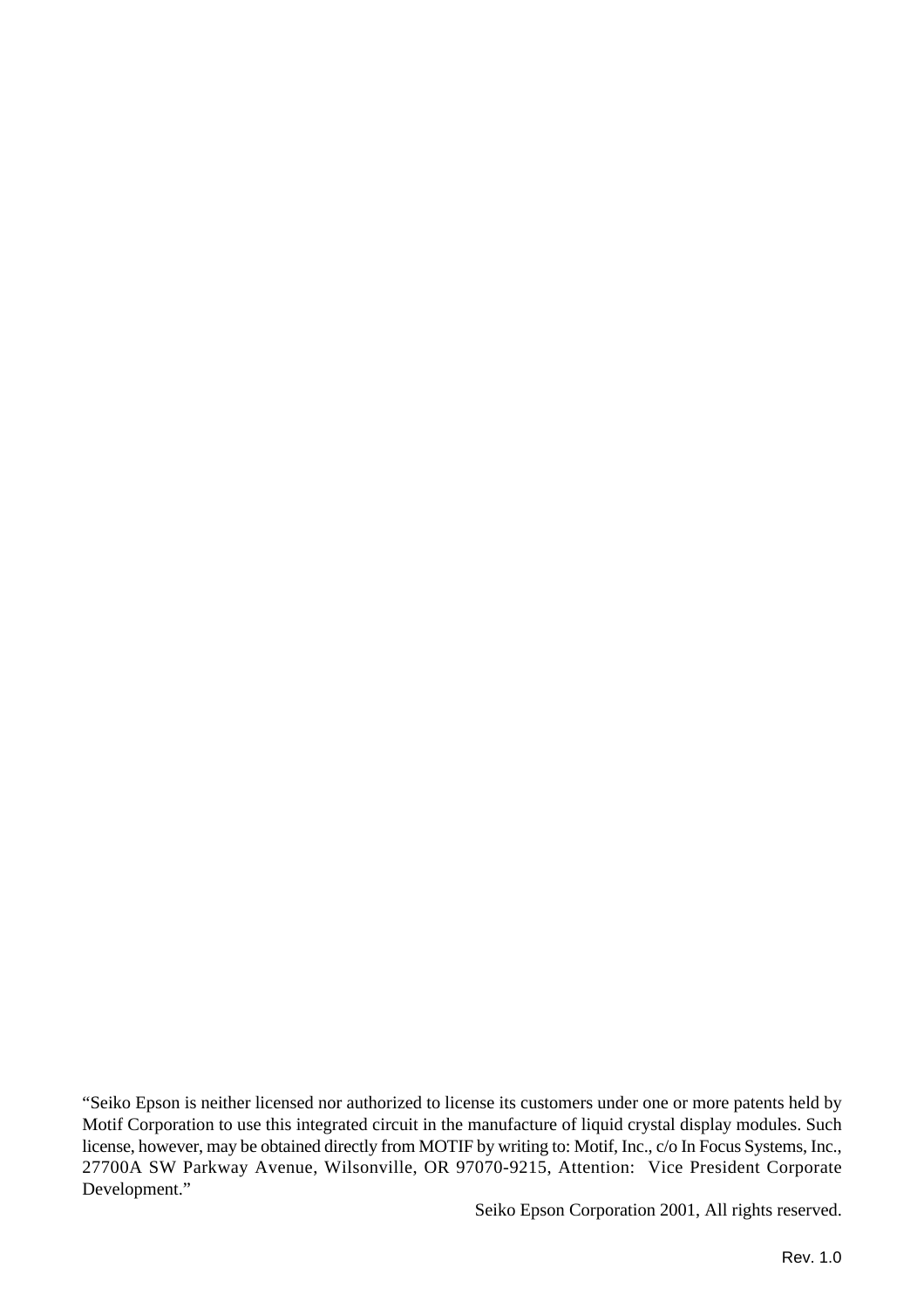## **Contents**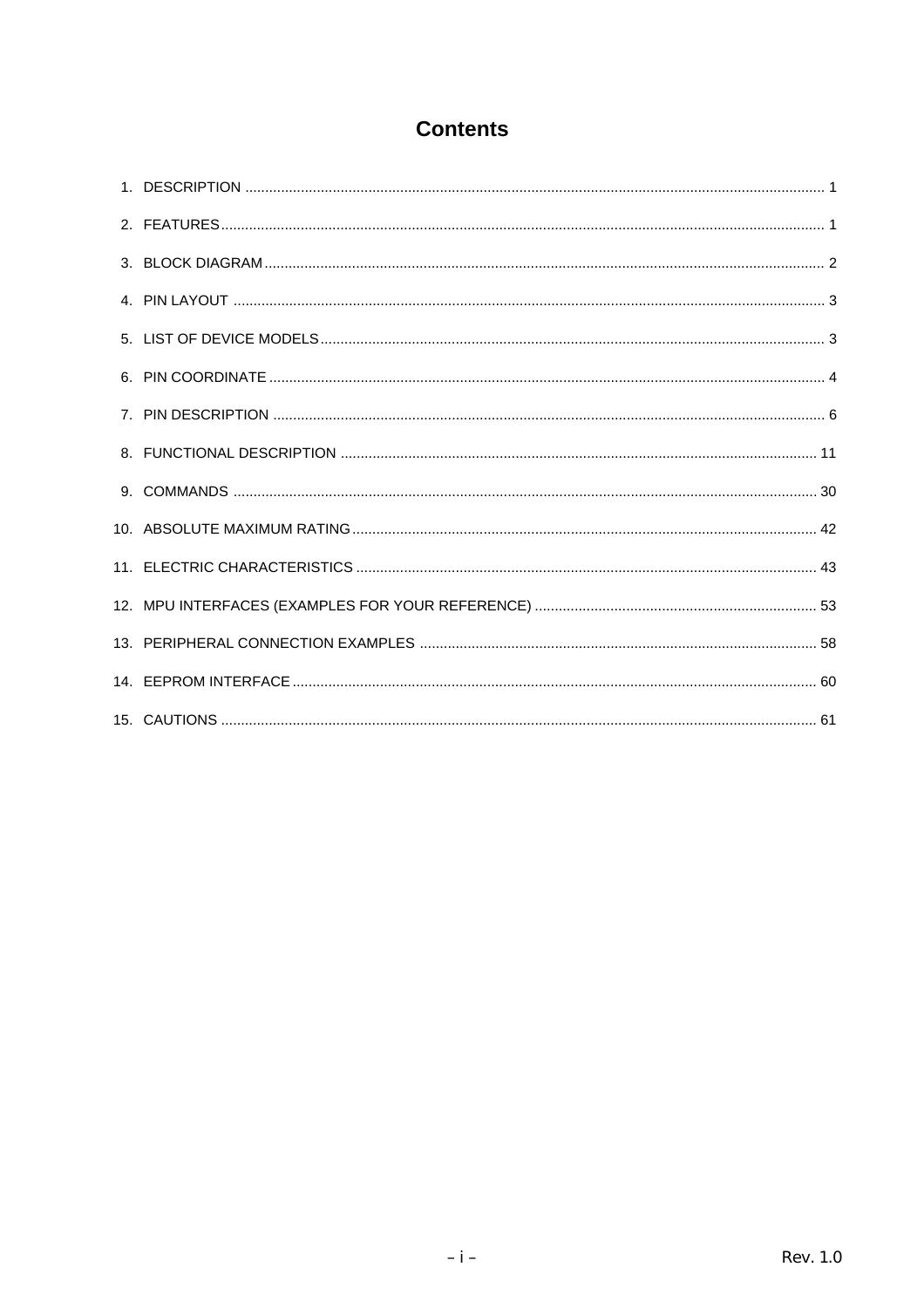## **1. DESCRIPTION**

S1D15G00 series are the LCD drivers equipped with the liquid crystal drive power circuit to realize color display with one chip.

S1D15G00 can be directly connected to the MPU bus to store parallel or serial gray-scale display data from MPU on the built-in RAM and to generate liquid crystal drive signals independent from MPU. S1D15G00 generates 396 segment outputs and 160\*1 common outputs for driving liquid crystal. It incorporates the display RAM with capacity of  $396 \times 168 \times 4$  (16 grayscale). A single dot of pixel on the liquid crystal panel corresponds to 4 bits of the built-in RAM, enabling to display 132 (RGB)  $\times$  160 pixels with one chip.

Read or write operations from MPU to the display RAM can be performed without resorting to external actuating clock signals. S1D15G00 allows you to run the display system of high performance and handy equipment at the minimum power consumption thanks to its low-power liquid crystal drive power circuit and oscillation circuit.

\*1 : The S1D15G00D10\*100 generates 300 segment outputs and 120 common outputs. It incorporates the display RAM with  $300 \times 168 \times 4$  capacity and displays  $100$  (RGB)  $\times$  120 pixels.

### **2. FEATURES**

- Number of liquid crystal-drive outputs: 396 segment outputs and 160 common outputs.
- Low cross talk by frame rate modulation.
- 256 color from 4096-color display or full 4096-color display.

When 256 color from 4096-color display is selected: 8 gray-scale for red and green and 4 gray-scale for blue (intermediate tone is selected with the command). When 4096-color display is selected: 16 gray-scale for red, green and blue.

• Direct data display with display RAM (When the LCD is set to normally black) RAM bit Data "0000" ... OFF (Black) "1111" ...ON (Maximum RGB display)

(Normally black LCD, using "inverse display" command)

- Partial display function: You can save power by limiting the display space. This function is most suited for handy equipment in the standby mode.
- Display RAM :  $396 \times 168 \times 4 = 266,112 \text{ bits.} *1$
- \*1: The S1D15G00D10\*000 has RAM of 300 × 120  $\times$  4 = 144,000 bits.
- MPU interface: S1D15G00 can be directly connected to both of the 8/16-bit parallel 80 and 68 series MPU. Two type serial interface are also available.
	- 3 pins serial : CS, SCL and SI ( $D/C + 8$ -bit data)  $\bullet$  4 pins serial :  $\overline{CS}$ , SCL, SI and A0
- Abundant command functions: Area scroll function, automatic page & column increment function, display direction switching function and power circuit control function.
- Built-in liquid crystal drive power circuit: S1D15G00 is equipped the charge pump booster circuit, voltage follower circuit and electric volume control circuit.
- Oscillation circuit with built-in high precision CR (external clock signals acceptable)
- EEPROM interface functions
- Low current consumption 500µA (Conditions: S1D15G00D01B100, VDD =  $V$ DDI = 3.0V, frame frequency 130Hz,  $V_2$  = 6.0V, all display RAM data is "0")
- Supply voltage Power for input/output system power: VDDI–GND=1.7V to 3.6V

Power for internal circuit operation: VDD–GND=2.6V to 3.6V

Reference power for booster circuit: VDD2–GND=2.6V to 3.6V

Power for liquid crystal drive:

V3–MV3=12.0V to 21.0V

- Wider operational range:  $-40^{\circ}$ C to 85 $^{\circ}$ C.
- Shipping from: Chip with gold bump. COF.
- Note that the radiation resistant design or light resistance design in strict sense is not employed for S1D15G00.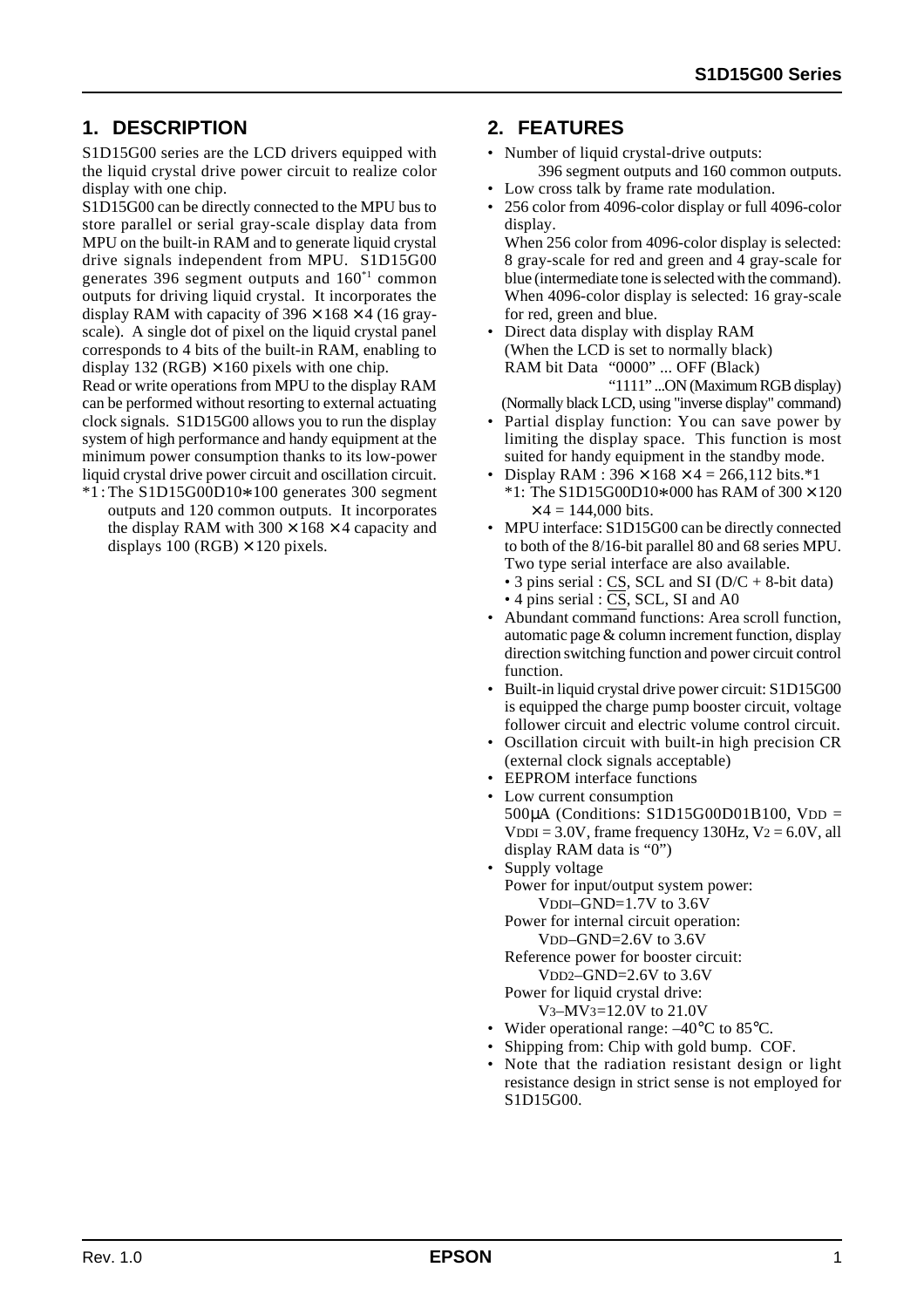## **3. BLOCK DIAGRAM**

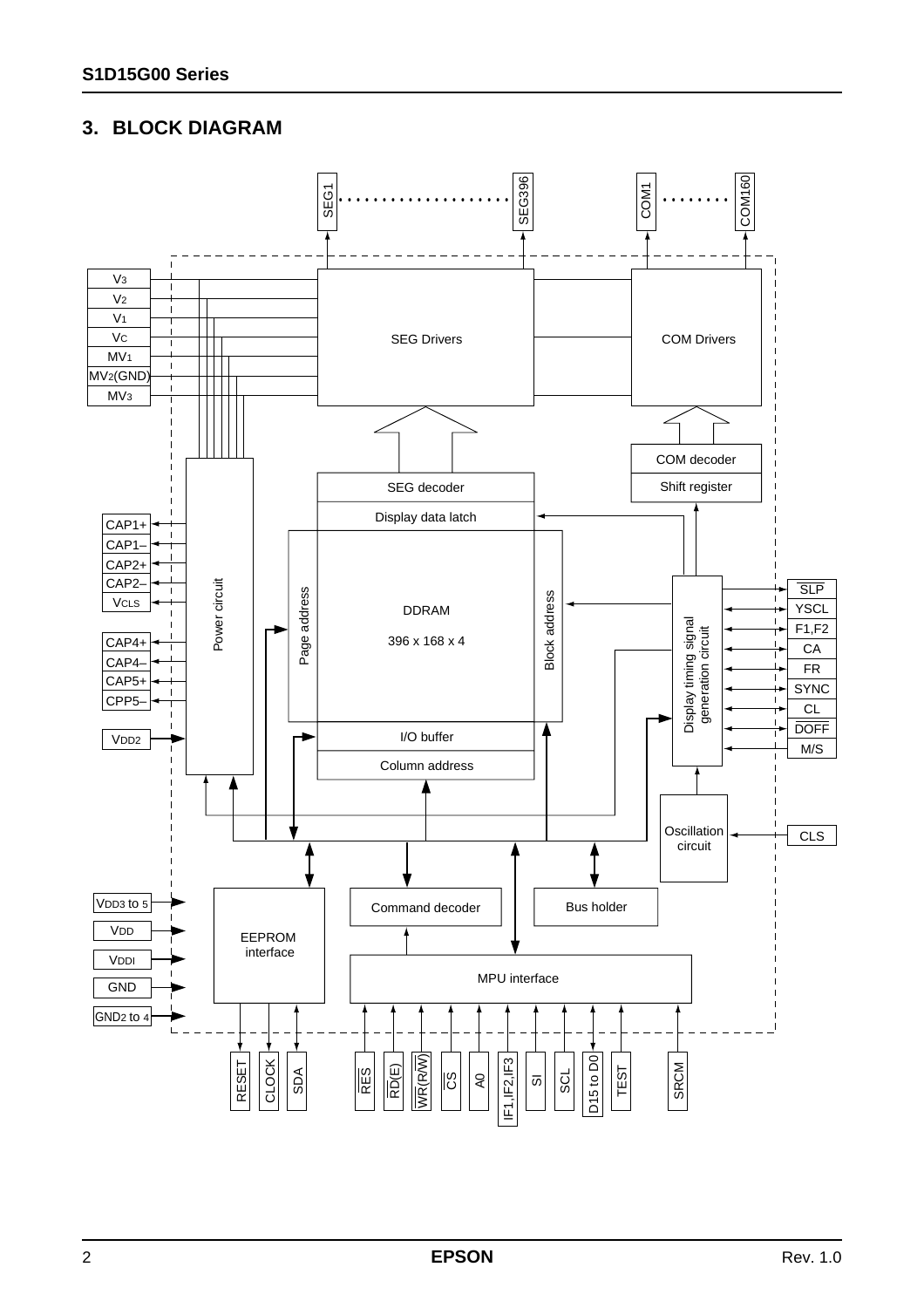a

## **4. PIN LAYOUT**



## **5. LIST OF DEVICE MODELS**

| Model name               | Die No. | Output<br>count | V <sub>2</sub> voltage<br>control resistor<br><b>External/Internal</b> | <b>Access</b><br><b>Ito EEPROMI</b> | <b>MPU RAM</b><br>read | Frame frequency<br>/built-in oscillation  <br>frequency |
|--------------------------|---------|-----------------|------------------------------------------------------------------------|-------------------------------------|------------------------|---------------------------------------------------------|
| S1D15G00D00*100 D15G0D0B |         | Segment: 396    | Internal only                                                          | ∩                                   | Unable to read         | 130 Hz                                                  |
| $^{(#)}$                 |         | Common: 160     | (voltage electronically                                                |                                     |                        | /41.6 kHz                                               |
| S1D15G00D05*100 D15G0D5B |         |                 | controlled via                                                         |                                     | Read enabled           |                                                         |
|                          |         |                 | electronic volume)                                                     |                                     |                        |                                                         |
| S1D15G00D01*100 D15G0D1B |         |                 | External only                                                          | $\times$                            | Unable to read         |                                                         |
| $^{(#)}$                 |         |                 | (voltage controlled                                                    |                                     |                        |                                                         |
| S1D15G00D06*100 D15G0D6B |         |                 | via VR pin                                                             |                                     | Read enabled           |                                                         |
|                          |         |                 | resistance)                                                            |                                     |                        |                                                         |
| S1D15G00D03*100 D15G0D3B |         |                 | <b>External only</b>                                                   | $\times$                            | Unable to read         | 180 Hz                                                  |
| (#)                      |         |                 | (voltage controlled                                                    |                                     |                        | /57.6 kHz                                               |
| S1D15G00D08*100 D15G0D8B |         |                 | via VR pin                                                             |                                     | Read enabled           |                                                         |
|                          |         |                 | resistance)                                                            |                                     |                        |                                                         |
| S1D15G00D10*100 D15G0DAB |         | Segment: 300    | External only (voltage                                                 | $\times$                            | Unable to read         | 130 Hz                                                  |
| $^{(#)}$                 |         | Common: 120     | via VR pin resistance)                                                 |                                     |                        | /31.2 kHz                                               |
| $\sqrt{2}$ $\sqrt{2}$    |         |                 |                                                                        |                                     |                        |                                                         |

(Note)

For "unable to read" models in the above diagram, the MPU cannot read the RAM. If the RAM must be read, use "read enabled" models.

(#) : These models will be discontinued.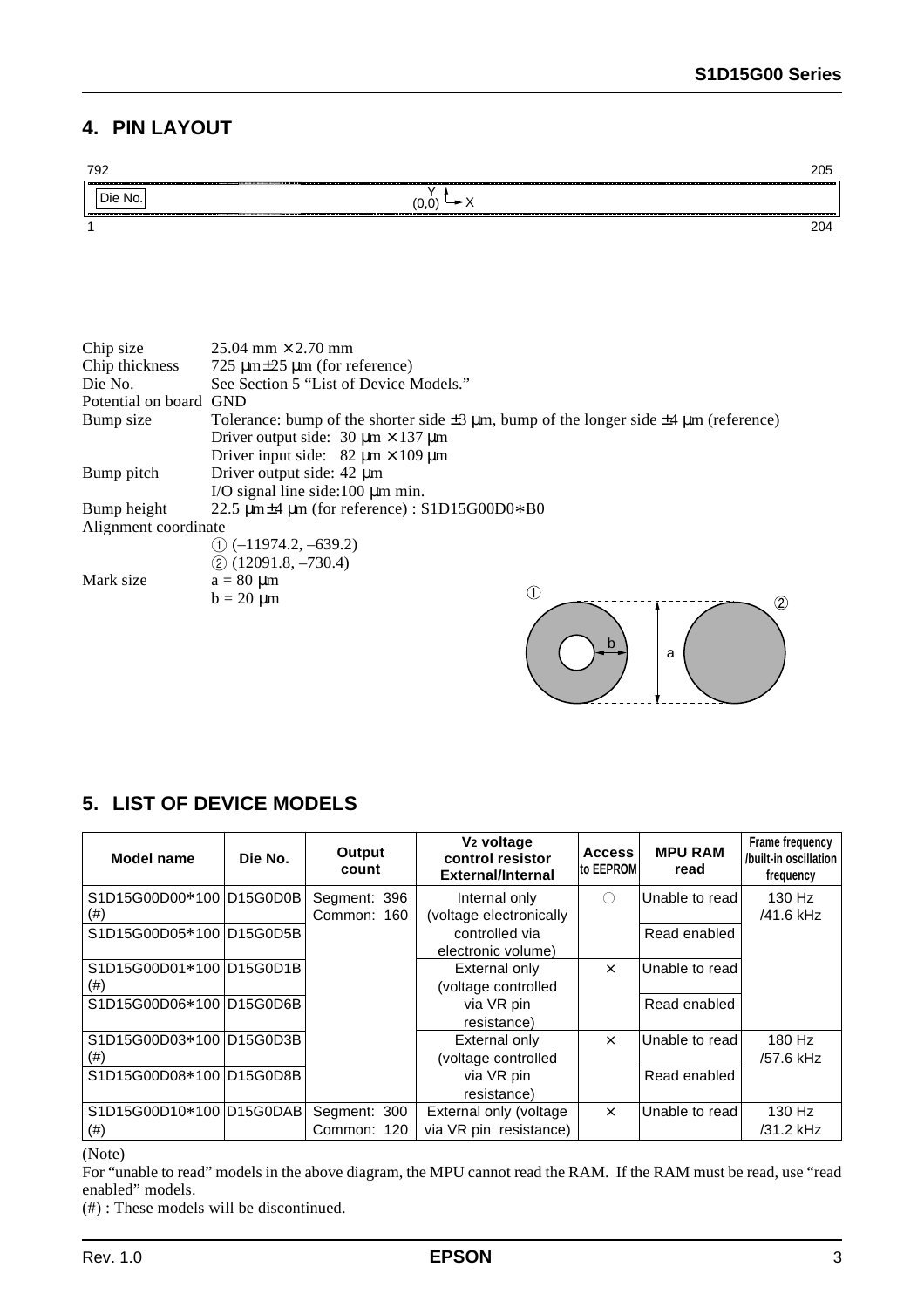## **6. PIN COORDINATE**

Unit: µm

| <b>PAD</b><br>No.       | Pin<br><b>Name</b> | X        | Y         | <b>PAD</b><br>No. | Pin<br><b>Name</b>     | X          | Y         | <b>PAD</b> | Pin              | X             | Υ         |  |
|-------------------------|--------------------|----------|-----------|-------------------|------------------------|------------|-----------|------------|------------------|---------------|-----------|--|
|                         |                    |          |           |                   |                        |            |           | No.        | <b>Name</b>      |               |           |  |
| 1                       | NC                 | $-12331$ | $-1188.5$ | 58                | $CAP1-$                | $-5671$    | $-1188.5$ | 115        | GND *6           | 1569          | $-1188.5$ |  |
| $\boldsymbol{2}$        | NC                 | $-12211$ |           | 59                | GND <sub>2</sub>       | $-5551$    |           |            | 116 $V$ DDI *6   | 1669          |           |  |
| 3                       | V3L                | $-12091$ |           | 60                | GND <sub>2</sub>       | $-5446$    |           | 117        | D <sub>8</sub>   | 1769          |           |  |
| $\overline{\mathbf{4}}$ | V3L                | $-11971$ |           | 61                | GND <sub>2</sub>       | $-5341$    |           | 118        | D <sub>9</sub>   | 1923          |           |  |
| 5                       | V3L                | $-11851$ |           | 62                | GND <sub>2</sub>       | $-5236.05$ |           | 119        | D <sub>10</sub>  | 2077          |           |  |
| 6                       | $V_{2L}$           | $-11731$ |           | 63                | GND <sub>2</sub>       | $-5131.05$ |           | 120        | D11              | 2231          |           |  |
| $\overline{7}$          | $V_{2L}$           | $-11611$ |           | 64                | GND <sub>3</sub>       | –5026.05   |           | 121        | D <sub>12</sub>  | 2385          |           |  |
| 8                       | $V_{2L}$           | $-11491$ |           | 65                | GND <sub>3</sub>       | $-4921$    |           | 122        | D <sub>13</sub>  | 2539          |           |  |
| 9                       | $V_{2L}$           | $-11371$ |           | 66                | GND <sub>3</sub>       | $-4816$    |           | 123        | D <sub>14</sub>  | 2693          |           |  |
| 10                      | V1L                | $-11251$ |           | 67                | <b>GND</b>             | $-4711$    |           | 124        | D <sub>15</sub>  | 2847          |           |  |
| 11                      | V1L                | $-11131$ |           | 68                | <b>GND</b>             | $-4606$    |           |            | 125 GND *6       | 3001          |           |  |
| 12                      | V1L                | $-11011$ |           | 69                | <b>GND</b>             | $-4501$    |           | 126        | VDDI *6          | 3101          |           |  |
| 13                      | V1L                | $-10891$ |           | 70                | V <sub>DD</sub> 3      | $-4396$    |           | 127        | <b>RD</b>        | 3201          |           |  |
| 14                      | <b>VCL</b>         | $-10771$ |           | 71                | V <sub>DD3</sub>       | $-4291$    |           | 128        | <b>WR</b>        | 3355          |           |  |
| 15                      | <b>VCL</b>         | $-10651$ |           | 72                | V <sub>DD4</sub>       | $-4186$    |           | 129        | GND *6           | 3509          |           |  |
| 16                      | VCL                | $-10531$ |           | 73                | V <sub>DD4</sub>       | $-4081$    |           | 130        | VDDI *6          | 3609          |           |  |
| 17                      | VCL                | $-10411$ |           | 74                | <b>TESTG</b>           | $-3976$    |           | 131        | IF <sub>1</sub>  | 3709          |           |  |
| 18                      | <b>VCLSL</b>       | $-10291$ |           | 75                | VDD                    | $-3871$    |           | 132        | IF <sub>2</sub>  | 3863          |           |  |
| 19                      | <b>VCLSL</b>       | $-10171$ |           | 76                | <b>VDD</b>             | $-3766$    |           | 133        | IF <sub>3</sub>  | 4017          |           |  |
|                         |                    |          |           |                   |                        |            |           |            |                  |               |           |  |
| 20                      | <b>VCLSL</b>       | $-10051$ |           | 77                | <b>VDDI</b>            | $-3661$    |           |            | 134 GND *6       | 4171          |           |  |
| 21                      | <b>VCLSL</b>       | $-9931$  |           | 78                | <b>VDDI</b>            | $-3556$    |           | 135        | VDDI *6          | 4271          |           |  |
| 22                      | MV <sub>1L</sub>   | $-9811$  |           | 79                | VDDI                   | $-3451$    |           | 136        | <b>RES</b>       | 4371          |           |  |
| 23                      | MV <sub>1L</sub>   | $-9691$  |           | 80                | <b>VDDI</b>            | $-3346$    |           | 137        | <b>TESTH</b>     | 4525          |           |  |
| 24                      | MV <sub>1L</sub>   | $-9571$  |           | 81                | <b>FR</b>              | $-3235$    |           | 138        | <b>MS</b>        | 4679          |           |  |
| 25                      | MV <sub>1L</sub>   | $-9451$  |           | 82                | <b>YSCL</b>            | $-3081$    |           | 139        | VDDI             | 4833          |           |  |
| 26                      | MV3L               | $-9331$  |           | 83                | F <sub>1</sub>         | $-2927$    |           | 140        | VDDI             | 4938          |           |  |
| 27                      | MV3L               | $-9211$  |           | 84                | F <sub>2</sub>         | $-2773$    |           | 141        | <b>GND</b>       | 5043          |           |  |
| 28                      | MV <sub>3L</sub>   | $-9091$  |           | 85                | <b>DOFF</b>            | $-2619$    |           | 142        | <b>GND</b>       | 5148          |           |  |
| 29                      | <b>TESTA</b>       | $-8971$  |           | 86                | CA                     | $-2465$    |           | 143        | <b>GND</b>       | 5253.05       |           |  |
| 30                      | <b>TESTB</b>       | $-8871$  |           | 87                | <b>SYNC</b>            | $-2311$    |           | 144        | <b>GND</b>       | 5358.05       |           |  |
| 31                      | <b>TESTC</b>       | $-8771$  |           | 88                | <b>SLP</b>             | $-2157$    |           | 145        | GND4             | 5463.05       |           |  |
| 32                      | <b>TESTD</b>       | $-8671$  |           | 89                | <b>SDA</b>             | $-2003$    |           | 146        | GND4             | 5568.05       |           |  |
| 33                      | <b>TESTE</b>       | $-8571$  |           | 90                | <b>RESET</b>           | $-1849$    |           | 147        | GND4             | 5673.05       |           |  |
| 34                      | <b>TESTF</b>       | $-8451$  |           | 91                | <b>CLOCK</b>           | $-1695$    |           | 148        | GND4             | 5778.05       |           |  |
| 35                      | <b>TESTF</b>       | $-8336$  |           | 92                | TEST1                  | $-1541$    |           | 149        | GND4             | 5883.05       |           |  |
| 36                      | <b>TESTF</b>       | $-8221$  |           | 93                | GND *6                 | $-1387$    |           | 150        | VDD              | 5988.05       |           |  |
| 37                      | <b>TESTF</b>       | $-8106$  |           | 94                | $VDDI *6$ -1287        |            |           | 151        | VDD              | 6093.05       |           |  |
| 38                      | <b>TESTF</b>       | $-7991$  |           | 95                | <b>CL</b>              | $-1187$    |           | 152        | V <sub>DD5</sub> | 6198.05       |           |  |
| 39                      | $CAP2+$            | $-7871$  |           | 96                | <b>CLS</b>             | $-1033$    |           | 153        | V <sub>DD5</sub> | 6303.05       |           |  |
| 40                      | $CAP2+$            | $-7756$  |           | 97                | GND *6                 | $-879$     |           | 154        | V <sub>DD2</sub> | 6446.05       |           |  |
| 41                      | $CAP2+$            | $-7641$  |           | 98                | VDDI *6                | $-779$     |           | 155        | V <sub>DD2</sub> | 6551.05       |           |  |
| 42                      | $CAP2+$            | $-7526$  |           | 99                | $\overline{\text{CS}}$ | $-679$     |           | 156        | V <sub>DD2</sub> | 6656.05       |           |  |
| 43                      | $CAP2+$            | $-7411$  |           | 100               | A <sub>0</sub>         | $-525$     |           | 157        | V <sub>DD2</sub> | 6761.05       |           |  |
| 44                      | CAP2-              | $-7291$  |           | 101               | GND *6                 | $-371$     |           | 158        | V <sub>DD2</sub> | 6866.05       |           |  |
| 45                      | CAP2-              | $-7176$  |           | 102               | VDDI *6                | $-271$     |           | 159        | V <sub>DD2</sub> | 6971.05       |           |  |
| 46                      | CAP <sub>2</sub>   | $-7061$  |           | 103               | <b>SCL</b>             | $-171$     |           | 160        | $CAP4+$          | 7113.05       |           |  |
| 47                      | CAP <sub>2</sub>   | $-6946$  |           | 104               | SI                     | $-17$      |           | 161        | CAP4+            | 7228.05       |           |  |
| 48                      | CAP <sub>2</sub>   | $-6831$  |           | 105               | GND *6                 | 137        |           | 162        | CAP4+            | 7343.05       |           |  |
| 49                      | $CAP1+$            | $-6711$  |           | 106               | VDDI *6                | 237        |           | 163        | CAP4+            | 7458.05       |           |  |
| 50                      | $CAP1+$            | $-6596$  |           | 107               | D <sub>0</sub>         | 337        |           | 164        | CAP4+            | 7573.05       |           |  |
|                         |                    |          |           |                   |                        |            |           |            |                  |               |           |  |
| 51                      | $CAP1+$            | $-6481$  |           | 108               | D <sub>1</sub>         | 491        |           | 165        | CAP4-            | 7693.05       |           |  |
| 52                      | $CAP1+$            | $-6366$  |           | 109               | D <sub>2</sub>         | 645        |           | 166        | CAP4-            | 7808.05       |           |  |
| 53                      | $CAP1+$            | $-6251$  |           | 110               | D <sub>3</sub>         | 799        |           | 167        | CAP4-            | 7923.05       |           |  |
| 54                      | $CAP1-$            | $-6131$  |           | 111               | D4                     | 953        |           | 168        | CAP4-            | 8038.05       |           |  |
| 55                      | $CAP1-$            | $-6016$  |           | 112               | D <sub>5</sub>         | 1107       |           | 169        | CAP4-            | 8153.05       |           |  |
| 56                      | $CAP1-$            | $-5901$  |           | 113               | D <sub>6</sub>         | 1261       |           | 170        | $CAP5+$          | 8273.05       |           |  |
| 57                      | $CAP1-$            | $-5786$  |           | 114               | D7                     | 1415       | Ý         | 171        |                  | CAP5+ 8388.05 |           |  |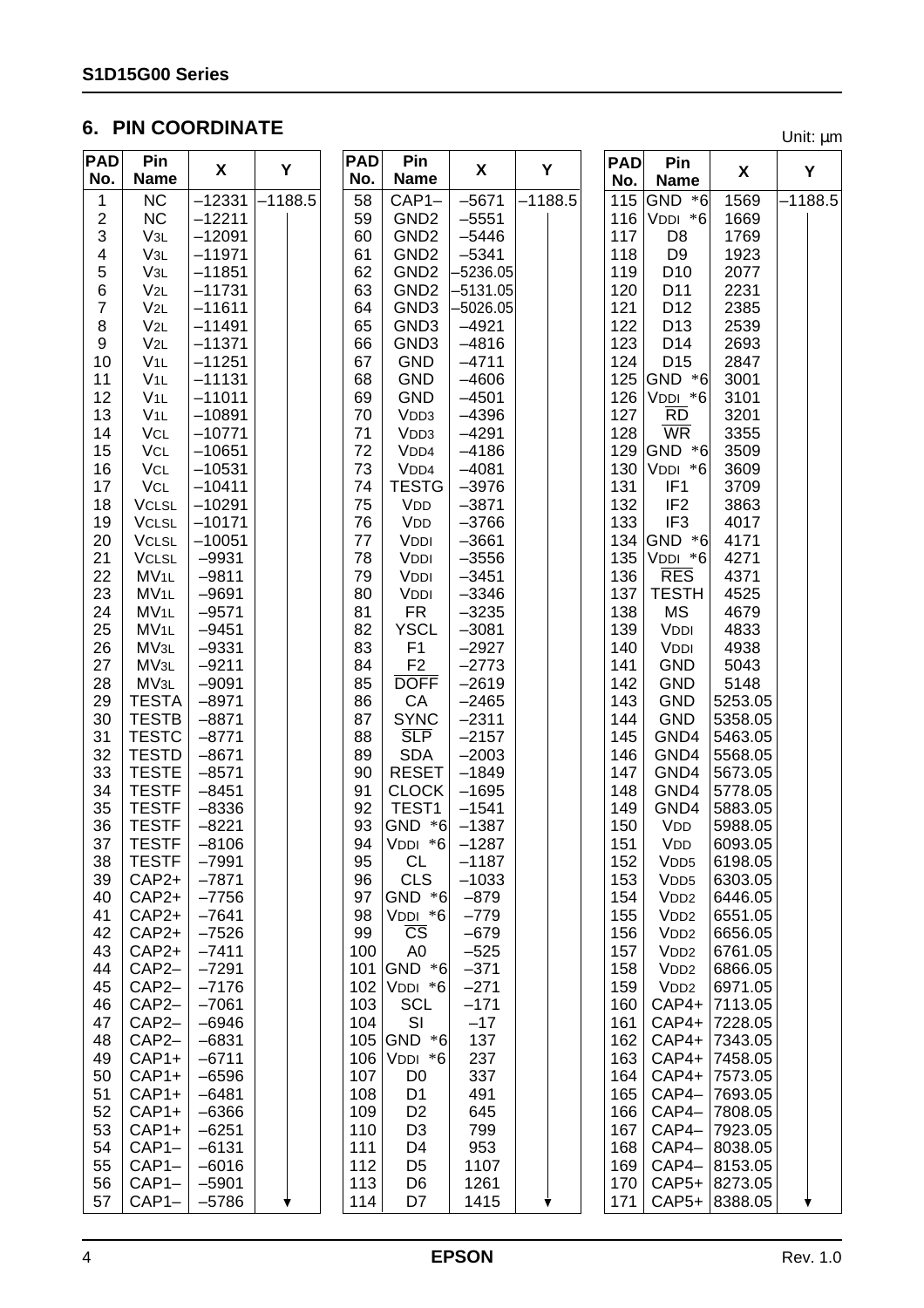| <b>PAD</b> | Pin              | X       | Y         |
|------------|------------------|---------|-----------|
| No.        | Name             |         |           |
| 172        | $CAP5+$          | 8503.05 | $-1188.5$ |
| 173        | CAP5+            | 8618.05 |           |
| 174        | $CAP5+$          | 8733.05 |           |
| 175        | CAP5-            | 8853    |           |
| 176        | CAP5-            | 8968    |           |
| 177        | CAP5-            | 9083    |           |
| 178        | CAP5–            | 9198    |           |
| 179        | CAP5–            | 9313    |           |
| 180        | MV <sub>3R</sub> | 9433    |           |
| 181        | MV <sub>3R</sub> | 9553    |           |

| <b>PAD</b><br>No. | Pin<br>Name      | X       | Υ         |
|-------------------|------------------|---------|-----------|
| 182               | MV <sub>3R</sub> | 9673    | $-1188.5$ |
| 183               | MV <sub>1R</sub> | 9793    |           |
| 184               | MV <sub>1R</sub> | 9913    |           |
| 185               | MV <sub>1R</sub> | 10033   |           |
| 186               | MV <sub>1R</sub> | 10152.9 |           |
| 187               | VCLSR/VR*7       | 10273   |           |
| 188               | <b>VCR</b>       | 10393   |           |
| 189               | <b>VCR</b>       | 10513   |           |
| 190               | <b>VCR</b>       | 10633   |           |
| 191               | <b>VCR</b>       | 10753   |           |

|                   |                 |       | Unit: µm  |
|-------------------|-----------------|-------|-----------|
| <b>PAD</b><br>No. | Pin<br>Name     | X     | Υ         |
| 192               | $V_{1R}$        | 10873 | $-1188.5$ |
| 193               | V1R             | 10993 |           |
| 194               | V1R             | 11113 |           |
| 195               | $V_{1R}$        | 11233 |           |
| 196               | V <sub>2R</sub> | 11353 |           |
| 197               | V <sub>2R</sub> | 11473 |           |
| 198               | V <sub>2R</sub> | 11593 |           |
| 199               | V <sub>2R</sub> | 11713 |           |
| 200               | V <sub>3R</sub> | 11833 |           |
|                   |                 |       |           |

## Models other than the S1D15G00D10\*000 Unit:  $\mu$ m<br>  $\boxed{\mathbf{PAD} \quad \mathbf{Pin} \quad \boxed{\mathbf{PAD} \quad \mathbf{Pin} \quad \boxed{\mathbf{PAD} \quad \mathbf{Pin} \quad \boxed{\mathbf{PAD} \quad \mathbf{Pin} \quad \boxed{\mathbf{QAD} \quad \mathbf{Pin} \quad \boxed{\mathbf{QAD} \quad \mathbf{Pin} \quad \boxed{\mathbf{QAD} \quad \mathbf{Pin} \quad \boxed{\mathbf{QAD} \quad \mathbf{Pin} \quad \boxed{\mathbf{QAD} \quad \mathbf{Pin}$

| <b>PAD</b><br>No. | Pin<br>Name      | X     | Y       |
|-------------------|------------------|-------|---------|
| 201               | V3R              | 11953 | –1188.5 |
| 202               | V <sub>3R</sub>  | 12073 |         |
| 203               | ΝC               | 12193 |         |
| 204               | ΝC               | 12313 |         |
| 205               | NC.              | 12327 | 1177    |
| 206               | ΝC               | 12285 |         |
| 207               | COM <sub>1</sub> | 12243 |         |
| 208               | COM <sub>2</sub> | 12201 |         |
| 209               | COM3             | *1    |         |
| to                | to               |       |         |
| 284               | COM78            | 9009  |         |
| 285               | COM79            | 8967  |         |
| 286               | COM80            | 8925  |         |

| PAD<br>No.    | Pin<br>Name      | X     | Y    |
|---------------|------------------|-------|------|
| 287           | NC.              | 8883  | 1177 |
| 288 to<br>299 | ΝC               | *2    |      |
| 300           | ΝC               | 8337  |      |
| 301           | <b>SEG396</b>    | 8295  |      |
| 302           | ISEG395          | 8253  |      |
| 303           | <b>SEG394</b>    | ∗3    |      |
| to            | to               |       |      |
| 694           | SEG <sub>3</sub> | –8211 |      |
| 695           | SEG2             | –8253 |      |
| 696           | SEG1             | –8295 |      |
| 697           | NC.              | -8337 |      |
|               |                  |       |      |

| <b>PAD</b><br>No. | Pin<br>Name | X        |      |
|-------------------|-------------|----------|------|
| 698 to<br>709     | ΝC          | *4       | 1177 |
| 710               | <b>NC</b>   | -8883    |      |
| 711               | COM81       | –8925    |      |
| 712               | COM82       | –8967    |      |
| 713               | COM83       | *5       |      |
| to                | to          |          |      |
| 788               | ICOM158     | $-12159$ |      |
| 789               | COM159      | $-12201$ |      |
| 790               | COM160      | $-12243$ |      |
| 791               | ΝC          | $-12285$ |      |
| 792               | ΝC          | $-12327$ |      |

#### S1D15G00D10\*000 Unit:  $\mu$ m

| <b>PAD</b><br>No. | <b>Pin</b><br><b>Name</b> | X     | Υ         | <b>PAD</b><br>No. | Pin<br><b>Name</b> | X       | v    | <b>PAD</b><br>No. | Pin<br><b>Name</b> | X        | Y    |
|-------------------|---------------------------|-------|-----------|-------------------|--------------------|---------|------|-------------------|--------------------|----------|------|
| 201               | V <sub>3R</sub>           | 11953 | $-1188.5$ | 287               | <b>NC</b>          | 8883    | 1177 | 698 to            |                    | $*4$     | 1177 |
| 202               | V <sub>3R</sub>           | 12073 |           | 288 tol           |                    |         |      | 709               | <b>NC</b>          |          |      |
| 203               | <b>NC</b>                 | 12193 |           | 299               | <b>NC</b>          | $*2$    |      | 710               | <b>NC</b>          | $-8883$  |      |
| 204               | NC.                       | 12313 |           | 300               | <b>NC</b>          | 8337    |      | 711               | COM <sub>61</sub>  | $-8925$  |      |
| 205               | <b>NC</b>                 | 12327 | 1177      |                   | 349   SEG348       | 6279    |      | 712               | COM62              | $-8967$  |      |
| 206               | <b>NC</b>                 | 12285 |           |                   | 350 SEG347         | 6237    |      | 713               | COM63              | $*5$     |      |
| 207               | COM <sub>1</sub>          | 12243 |           |                   | 351   SEG346       | *8      |      | to                | to                 |          |      |
| 208               | COM <sub>2</sub>          | 12201 |           | to                | to                 |         |      | 768               | COM <sub>118</sub> | $-11319$ |      |
| 209               | COM <sub>3</sub>          | $*1$  |           | 649               | <b>SEG51</b>       |         |      | 7691              | <b>COM119</b>      | $-11361$ |      |
| to                | to                        |       |           | 650               | SEG50              |         |      | 770               | <b>COM120</b>      | $-11403$ |      |
| 264               | COM58                     | 9849  |           | 651               | SEG49              |         |      | 791               | <b>NC</b>          | $-12285$ |      |
| 265               | COM <sub>59</sub>         | 9807  |           | 697               | <b>NC</b>          | $-8337$ |      | 792               | NС                 | $-12327$ |      |
| 266               | COM60                     | 9765  |           |                   |                    |         |      |                   |                    |          |      |

\*1: You can determine the position on X coordinate from the formula "12159–42\* (n–209)", where the BUMP No. is "n".

\*2: You can determine the position on X coordinate from the formula "8841–42\* (n–288)", where the BUMP No. is "n".

\*3: You can determine the position on X coordinate from the formula "8211–42\* (n–303)", where the BUMP No. is "n". \*4: You can determine the position on X coordinate from the formula "-8379–42\* (n–698)", where the BUMP No. is "n".

\*5: You can determine the position on X coordinate from the formula "-9009–42\* (n–713)", where the BUMP No. is "n".

\*6: This pin is used to pull up or pull down nearby pins. Thus, it can't be used for feeding power.

\*7: The pin function differs among device models.

External resisting device: It functions as the primary boost voltage output pin (VCLSR).

Internal resisting device: It functions as the regulator inverse input pin (VR).

\*8: You can determine the position on X coordinate from formula "6145-42\*(n–351)" where the Bump No. is "n".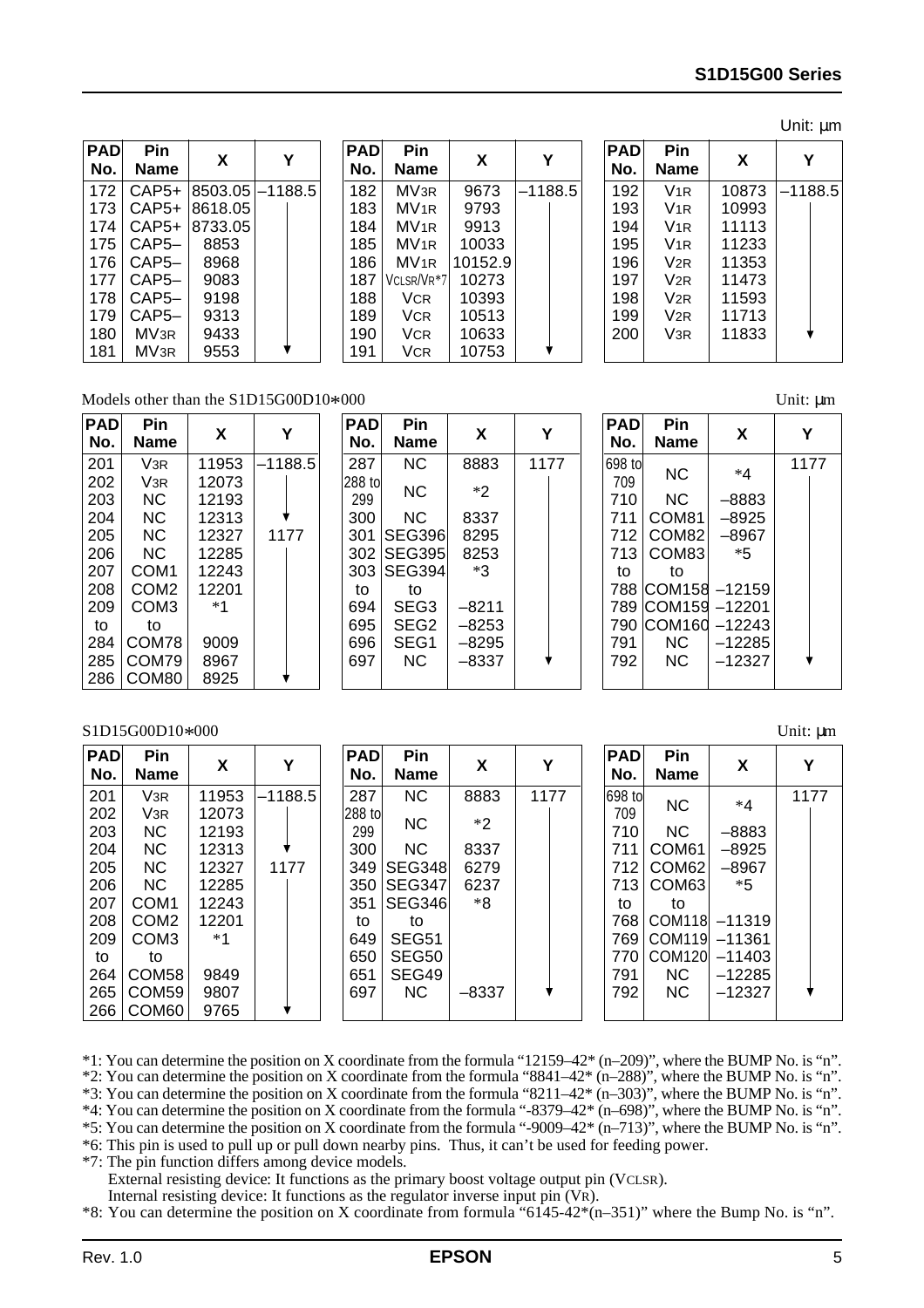## **7. PIN DESCRIPTION**

#### **7.1 Power Supply Pins**

| Pin name                                                                                                                                                                     | <b>I/O</b>       | <b>Description</b>                                                                                                                                                                                                                                                                                                                                                                                                                                                                                                     | <b>Number of</b><br>pins |
|------------------------------------------------------------------------------------------------------------------------------------------------------------------------------|------------------|------------------------------------------------------------------------------------------------------------------------------------------------------------------------------------------------------------------------------------------------------------------------------------------------------------------------------------------------------------------------------------------------------------------------------------------------------------------------------------------------------------------------|--------------------------|
| VDDI                                                                                                                                                                         | Input<br>power   | They are used to connect the power for input signals.                                                                                                                                                                                                                                                                                                                                                                                                                                                                  | 6                        |
| <b>VDD</b>                                                                                                                                                                   | Power<br>supply  | They are connected to Vcc - the system power. When the system<br>power is smaller than 2.6V, they must be connected another 2.6V<br>or greater power supply.                                                                                                                                                                                                                                                                                                                                                           | 4                        |
| V <sub>DD2</sub>                                                                                                                                                             | Step-up<br>power | They are used to connect the power supply for the primary step-up.<br>The relative magnitude of potential among the pins, namely<br>VDD2≥VDD≥VDD1, must be observed.                                                                                                                                                                                                                                                                                                                                                   | 6                        |
| VDD3, VDD5                                                                                                                                                                   | Power<br>supply  | They are power supply pins on the power circuit *1.                                                                                                                                                                                                                                                                                                                                                                                                                                                                    | $\overline{4}$           |
| V <sub>DD4</sub>                                                                                                                                                             | Power<br>supply  | They are power supply pins on the oscillation circuit *1.                                                                                                                                                                                                                                                                                                                                                                                                                                                              | $\overline{2}$           |
| <b>GND</b>                                                                                                                                                                   | Power<br>supply  | They are connected to the system ground.                                                                                                                                                                                                                                                                                                                                                                                                                                                                               | $\overline{7}$           |
| GND <sub>2</sub><br>GND4                                                                                                                                                     | Power<br>supply  | They are grounding pins on the power circuit *2.                                                                                                                                                                                                                                                                                                                                                                                                                                                                       | 9                        |
| GND <sub>3</sub>                                                                                                                                                             | Power<br>supply  | They are grounding pins on the oscillation circuit *2.                                                                                                                                                                                                                                                                                                                                                                                                                                                                 | 3                        |
| V <sub>3L</sub> , V <sub>3R</sub><br>V <sub>2L</sub> , V <sub>2R</sub><br>V <sub>1L</sub> , V <sub>1R</sub><br>VCL, VCR<br>MV <sub>1L</sub> , MV <sub>1R</sub><br>MV3L, MV3R | Power<br>supply  | These pins are provided on the multi-level power supply for liquid<br>crystal drive. Relative magnitude of potential among the pins,<br>namely $V3L(R) \ge V2L(R) \ge V1L(R) \ge VCL(R) \ge MV1L(R) \ge GND \ge MV3L(R)$ ,<br>must be observed.<br>When the master operation is turned on or the internal power supply<br>is turned on, predetermined voltage is output at respective pins.<br>When S1D15G00 series are used in the master/slave array, they<br>connect the pins on both the master and slave drivers. | 44                       |
| <b>VCLSL</b>                                                                                                                                                                 | Power<br>supply  | They are provided on the common driver operating power supply.                                                                                                                                                                                                                                                                                                                                                                                                                                                         | 4                        |
| VCLSR, VR                                                                                                                                                                    | Input<br>power   | Common driver operating power supply/regulator input pins *3.                                                                                                                                                                                                                                                                                                                                                                                                                                                          | 1                        |

\*1: Since VDD, VDD3, VDD4 and VDD5 are not internally connected, they must be externally connected to VCC - the system power.

\*2: Since GND, GND2, GND3 and GND4 are not internally connected, they must be externally connected to the system GND (ground).

\*3: The pin function differs among device models.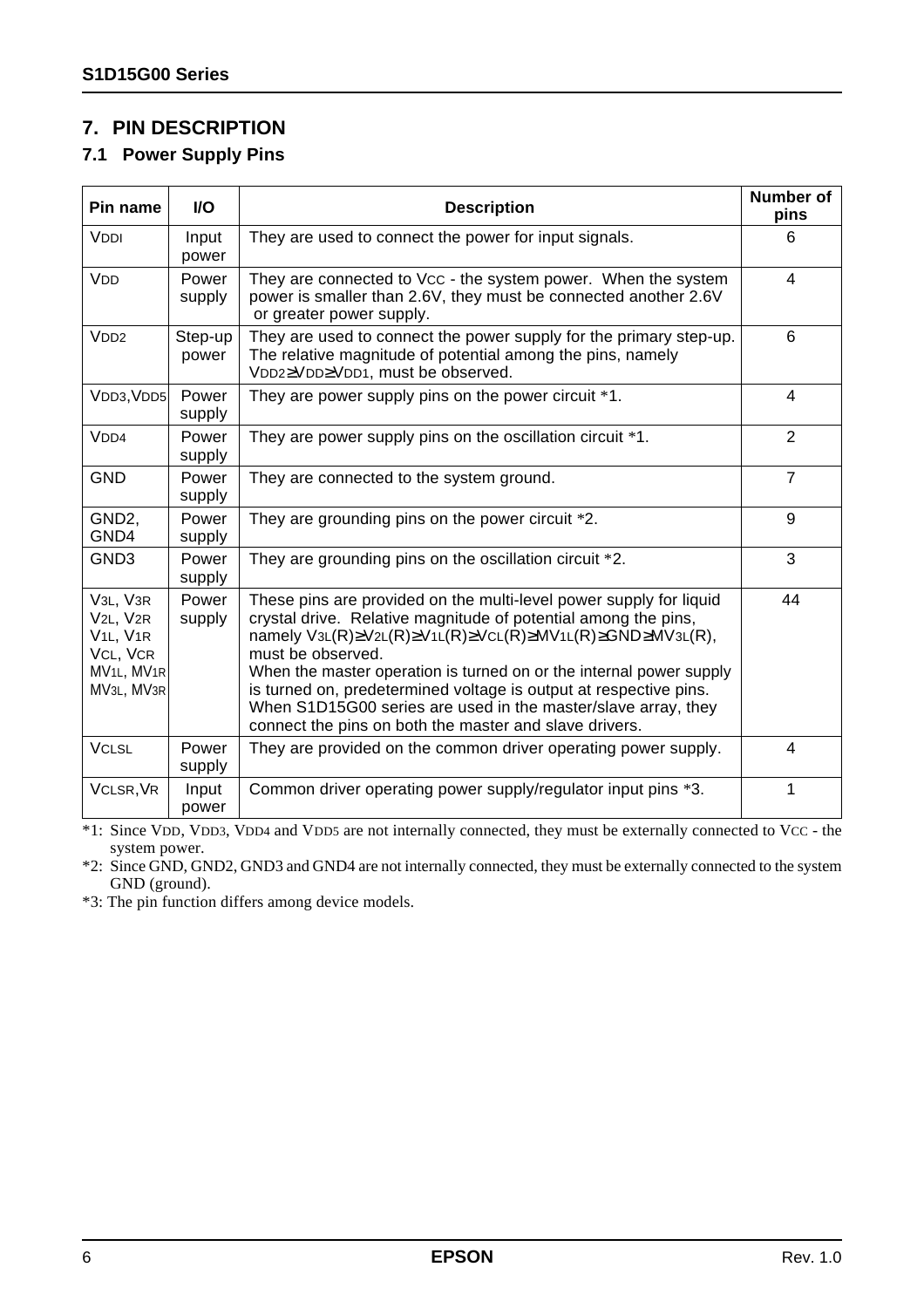|  | 7.2 Pins on Liquid Crystal Drive Power Circuit |  |  |  |  |  |
|--|------------------------------------------------|--|--|--|--|--|
|--|------------------------------------------------|--|--|--|--|--|

| Pin name           | <b>VO</b> | <b>Description</b>                                                       | Number of<br>pins |
|--------------------|-----------|--------------------------------------------------------------------------|-------------------|
| $CAP1+$            | O         | They connect the positive going side of the primary step-up capacitor.   | 5                 |
| $CAP1-$            | O         | They connect the negative going side of the primary step-up capacitor.   | 5                 |
| $CAP2+$            | O         | They connect the positive going side of the secondary step-up capacitor. | 5                 |
| $CAP2-$            | O         | They connect the negative going side of the secondary step-up capacitor. | 5                 |
| $CAP4+$            |           | They connect the positive going side of the tertiary step-up capacitor.  | 5                 |
| $CAP4-$            | O         | They connect the negative going side of the tertiary step-up capacitor.  | 5                 |
| $CAP5+$            |           | They connect the positive going side of the tertiary step-up capacitor.  | 5                 |
| CAP <sub>5</sub> - |           | They connect the positive going side of the tertiary step-up capacitor.  | 5                 |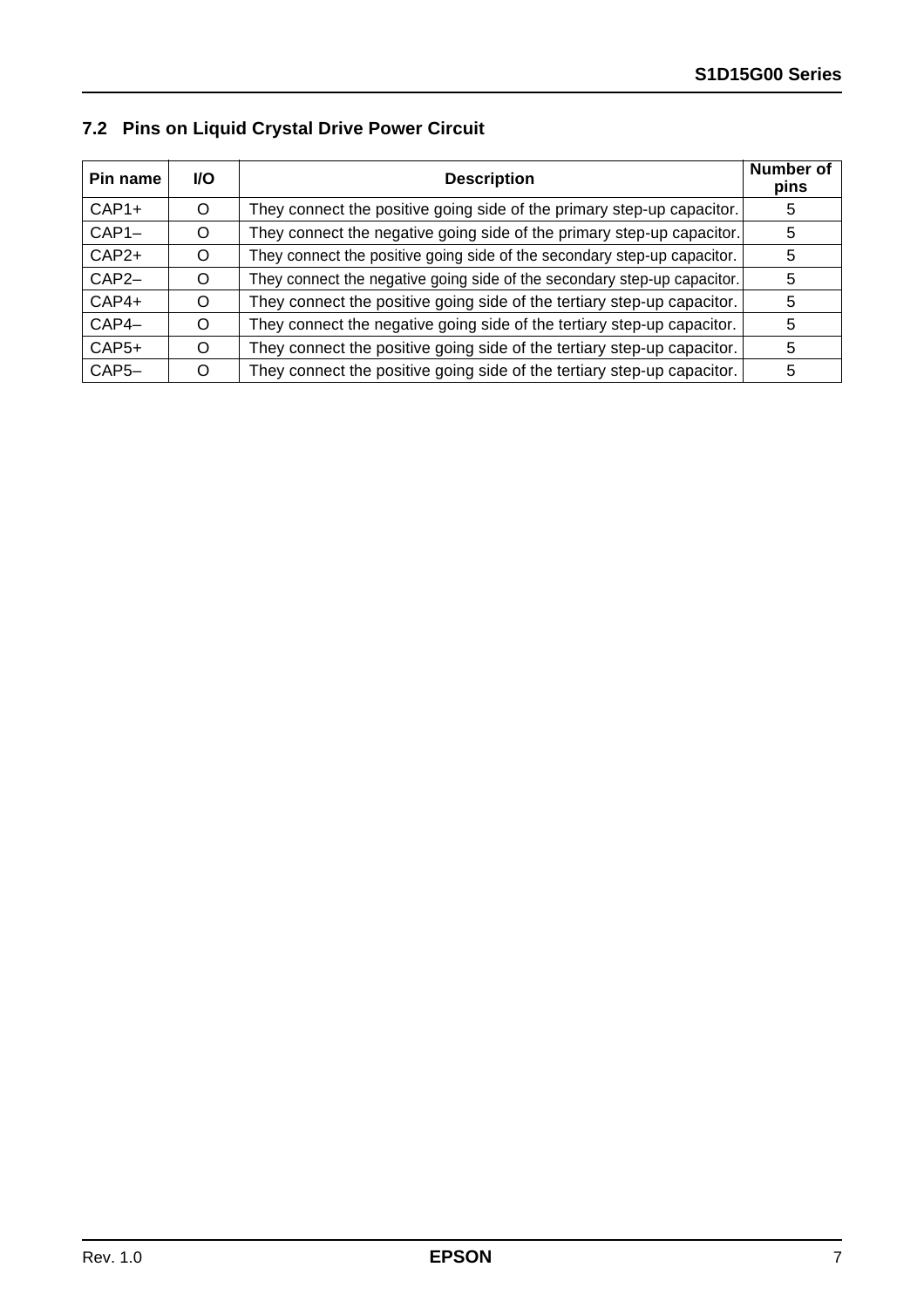## **7.3 MPU Interface Pins**

| Pin name                          | I/O          | <b>Description</b>                                                                                                                                                                                                                                                                                                                                                                                                                                                                                                                                                                                      | Number of<br>pins |
|-----------------------------------|--------------|---------------------------------------------------------------------------------------------------------------------------------------------------------------------------------------------------------------------------------------------------------------------------------------------------------------------------------------------------------------------------------------------------------------------------------------------------------------------------------------------------------------------------------------------------------------------------------------------------------|-------------------|
| D <sub>15</sub> to D <sub>0</sub> | I/O          | They connect to the standard 8-bit or 16-bit MPU bus via the<br>8/16-bit bi-directional bus.<br>When the following interface is selected and the CS pin is high, the<br>impedance of the pin becomes high.<br>1) 8-bit parallel: D15-D18 are in the state of high impedance<br>2 Serial interface: D15-D0 are in the state of high impedance                                                                                                                                                                                                                                                            | 16                |
| SI                                | L            | This pin is used to input serial data when the serial interface is selected.                                                                                                                                                                                                                                                                                                                                                                                                                                                                                                                            | 1                 |
| <b>SCL</b>                        |              | This pin is used to input serial clock when the serial interface is selected.                                                                                                                                                                                                                                                                                                                                                                                                                                                                                                                           | 1                 |
| IF1, IF2<br>IF <sub>3</sub>       |              | These pins are used to select either of the MPU interfaces.<br>Depending on status of IF1, IF2 and IF3, following selection is made.<br>IF <sub>1</sub><br>IF <sub>2</sub><br>IF <sub>3</sub><br>MPU interface type<br><b>HIGH</b><br><b>HIGH</b><br><b>HIGH</b><br>80 series 16-bit parallel<br><b>HIGH</b><br><b>HIGH</b><br>LOW<br>80 series 8-bit parallel<br><b>HIGH</b><br><b>LOW</b><br><b>LOW</b><br>68 series 16-bit parallel<br><b>HIGH</b><br><b>HIGH</b><br>LOW<br>68 series 8-bit parallel<br><b>LOW</b><br>LOW<br><b>HIGH</b><br>9-bit serial<br>LOW<br><b>LOW</b><br>LOW<br>8-bit serial | 3                 |
| A <sub>0</sub>                    | $\mathbf{I}$ | Normally, the least significant bit of the MPU's address bus is<br>connected to identify a parameter or display data from a command.<br>HIGH: Indicates that data entered to D15 to D0 or SI is a<br>parameter or display data.<br>LOW: Indicates that data entered to D15 to D0 or SI is a command.<br>This function is disabled when the 9-bit serial interface is selected.                                                                                                                                                                                                                          | 1                 |
| $\overline{\text{CS}}$            | $\mathbf{I}$ | This pin is used to enter chip select signal. It is activated when<br>$CS = LOW$ , enabling interface with MPU.                                                                                                                                                                                                                                                                                                                                                                                                                                                                                         | $\mathbf{1}$      |
| $\overline{RD}$ (E)               |              | . It goes active LOW when connected to the 80 series MPU.<br>This pin is used to connect RD signal from the 80 series MPU. The data<br>bus is maintained in the output status as long as this signal is LOW.<br>. It goes active HIGH when connected to the 68 series MPU.<br>In this case, this pin is used to enter the enable clock from 68 series MPU.                                                                                                                                                                                                                                              | 1                 |
| $\overline{\mathsf{WR}}$ (R/W)    | L            | . It goes active LOW when connected to the 80 series MPU.<br>This pin connects $\overline{\text{WR}}$ signal from the 80 series MPU. Signal on<br>the data bus is latched at the positive going edge of $\overline{WR}$ signal.<br>. This pin enters the read/write signal when connected to the 68 series MPU.<br>$R/\overline{W}$ = HIGH: Read<br>$R/\overline{W}$ = LOW: Write                                                                                                                                                                                                                       | 1                 |
| <b>RES</b>                        | L            | Causing RES to LOW performs initialization.<br>Reset operation is performed according the level of RES signal.                                                                                                                                                                                                                                                                                                                                                                                                                                                                                          | 1                 |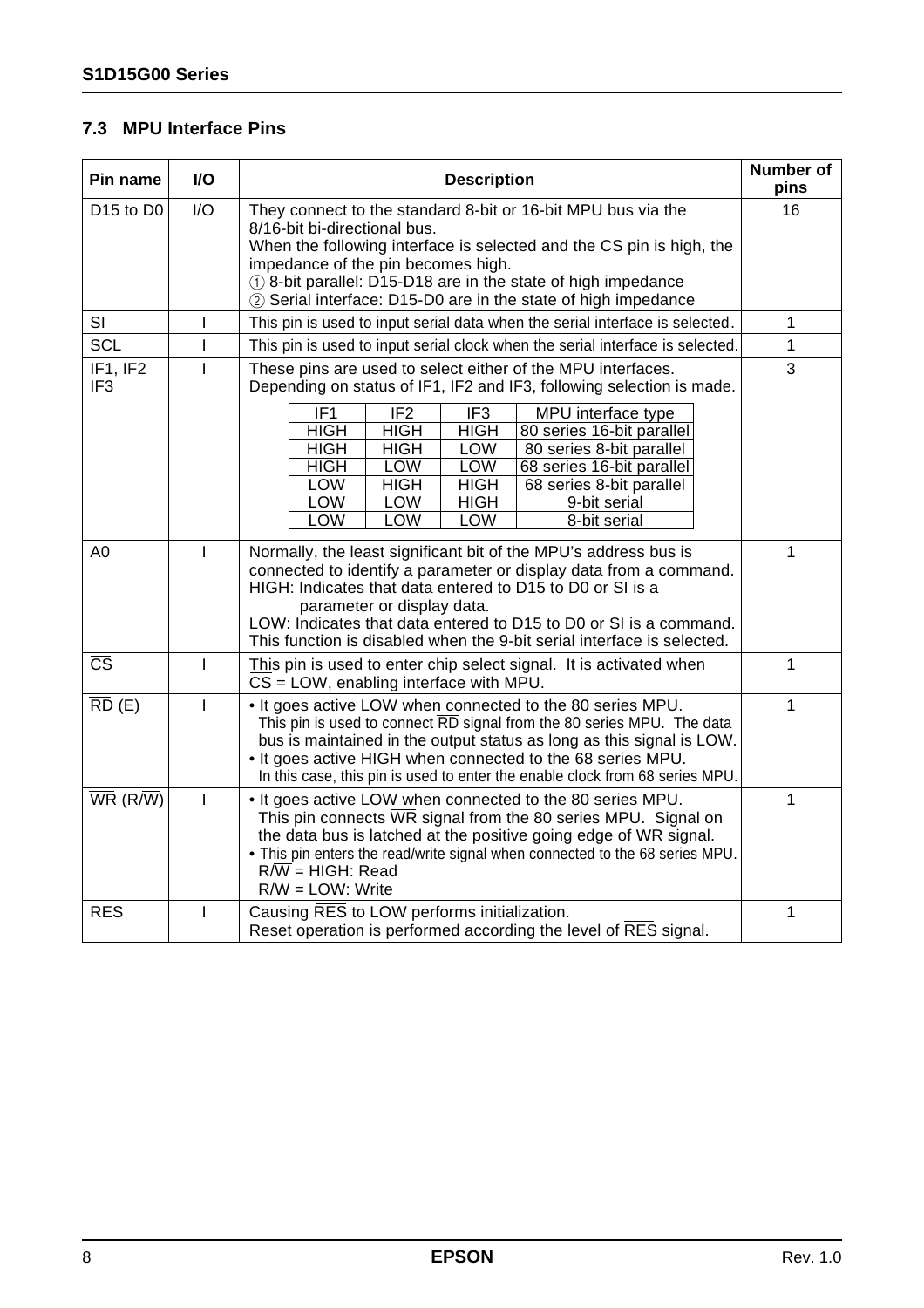## **7.4 Liquid Crystal Drive Circuit Signals**

| Pin name    | <b>VO</b> | <b>Description</b>                                                                                                                                                                                                   | <b>Number of</b><br>pins |
|-------------|-----------|----------------------------------------------------------------------------------------------------------------------------------------------------------------------------------------------------------------------|--------------------------|
| M/S         |           | This pin is used to select either the master or slave operation.<br>$M/S = HIGH$ : Master operation                                                                                                                  |                          |
| <b>CLS</b>  |           | It is used to select the display clock.<br>CLS = HIGH: Built-in CR oscillation is used.<br>$CLS = LOW$ : External clock is used.<br>When the external clock is used (CLS = LOW), the signal is<br>entered to CL pin. | 1                        |
| <b>CL</b>   | I/O       | This pin inputs or outputs the display clock.<br>It outputs the display clock only when $M/S = HIGH$ and $CLS = HIGH$ .<br>Other than the above: External clock input                                                | 1                        |
| <b>FR</b>   | I/O       | This pin inputs or outputs the liquid crystal frame signal.<br>$M/S = HIGH$ : Outputs the signal<br>$M/S = LOW$ : Inputs the signal                                                                                  | 1                        |
| <b>SYNC</b> | I/O       | This pin inputs or outputs the liquid crystal synchronization signal.<br>$M/S = HIGH$ : Outputs the signal<br>$M/S = LOW$ : Inputs the signal                                                                        | 1                        |
| CA          | 1/O       | This pin inputs or outputs the field start signal.<br>$M/S = HIGH$ : Outputs the signal<br>$M/S = LOW$ : Inputs the signal                                                                                           | 1                        |
| F1, F2      | I/O       | This pin inputs or outputs the drive pattern signal.<br>$M/S = HIGH$ : Outputs the signal<br>$M/S = LOW$ : Inputs the signal                                                                                         | 1                        |
| <b>DOFF</b> | I/O       | This pin is used to control blanking of liquid crystal display.<br>$M/S = HIGH$ : Outputs the signal<br>$M/S = LOW$ : Inputs the signal                                                                              | 1                        |
| <b>YSCL</b> | I/O       | This pin inputs or outputs the line clock.<br>$M/S = HIGH$ : Outputs the signal<br>$M/S = LOW$ : Inputs the signal                                                                                                   |                          |
| <b>SEGn</b> | O         | They output the signal for the segment drive of liquid crystal.                                                                                                                                                      | 396                      |
| <b>COMn</b> | $\circ$   | They output the signal for common drive of liquid crystal.                                                                                                                                                           | 160                      |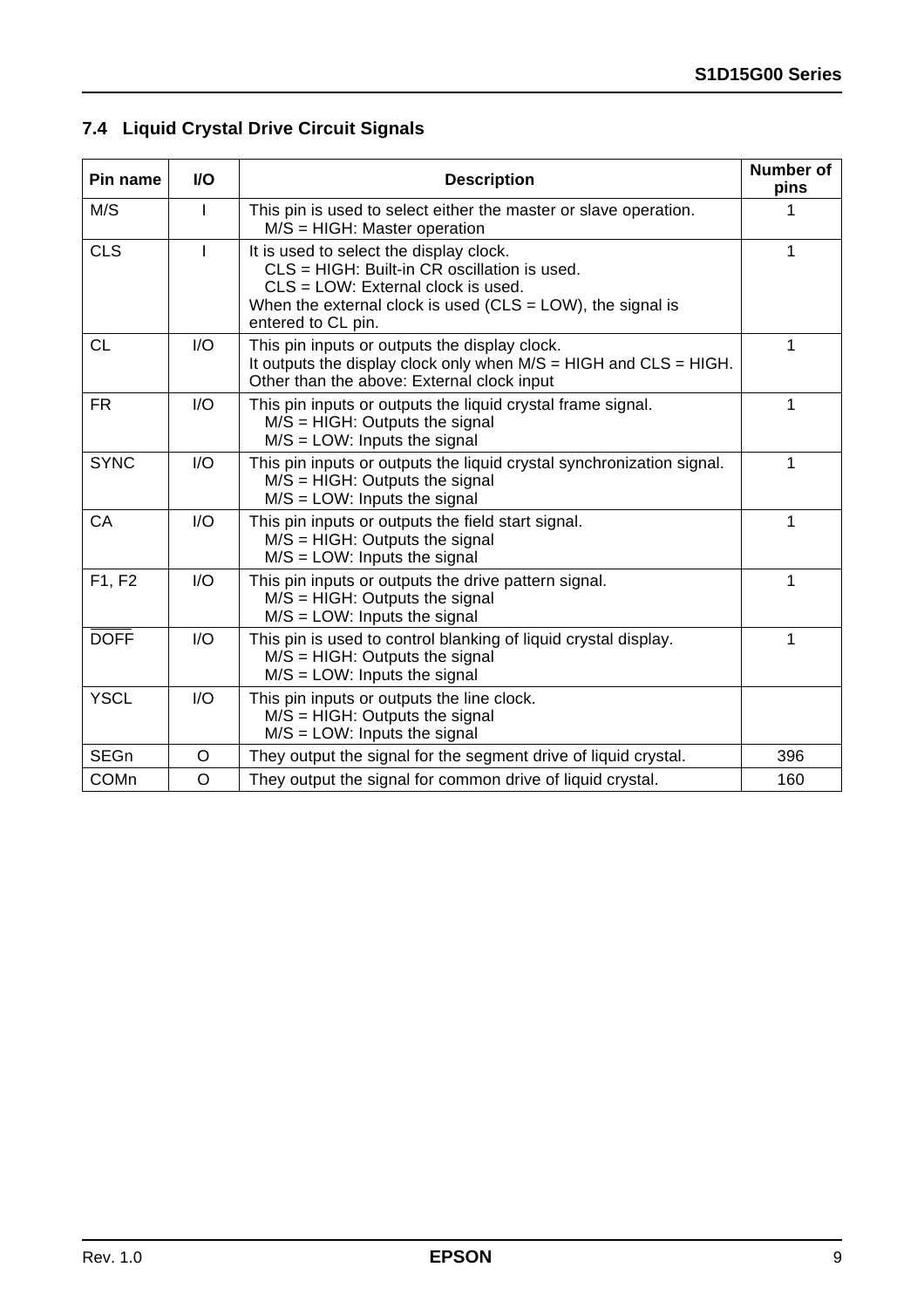### **7.5 EEPROM Interface Pins**

| ⊦Pin name    | I/O | <b>Description</b>                        | Number of<br>pins |
|--------------|-----|-------------------------------------------|-------------------|
| <b>SDA</b>   |     | Connected to the SDA pin of S1F65170. *1  |                   |
| <b>RESET</b> |     | Connected to the XRST pin of S1F65170. *1 |                   |
| <b>CLOCK</b> |     | Connected to the SCK pin of S1F65170. *1  |                   |

\* Always open if the S1F65170 is not used.

## **7.6 Control Signals**

| Pin name         | <b>I/O</b> | <b>Description</b>                                                                          | Number of<br>pins |
|------------------|------------|---------------------------------------------------------------------------------------------|-------------------|
| $\overline{SLP}$ |            | It is the sleep control pin. It outputs LOW level when the sleep-in<br>command is executed. |                   |
| PO <sub>0</sub>  |            | This pin constantly outputs LOW level. It must be maintained open.                          |                   |

## **7.7 Test Signals**

| <b>Pin name</b>   | <b>I/O</b> | <b>Description</b>                                                     | <b>Number of</b><br>pins |
|-------------------|------------|------------------------------------------------------------------------|--------------------------|
| TESTA to<br>TESTG | O          | It is the test pin.<br>Since it outputs signals, it must be kept open. |                          |
| <b>TESTH</b>      |            | This pin must be fixed at HIGH or LOW.                                 |                          |
| <b>TEST1</b>      |            | It is the IC chip test pin. This pin must be fixed at LOW.             |                          |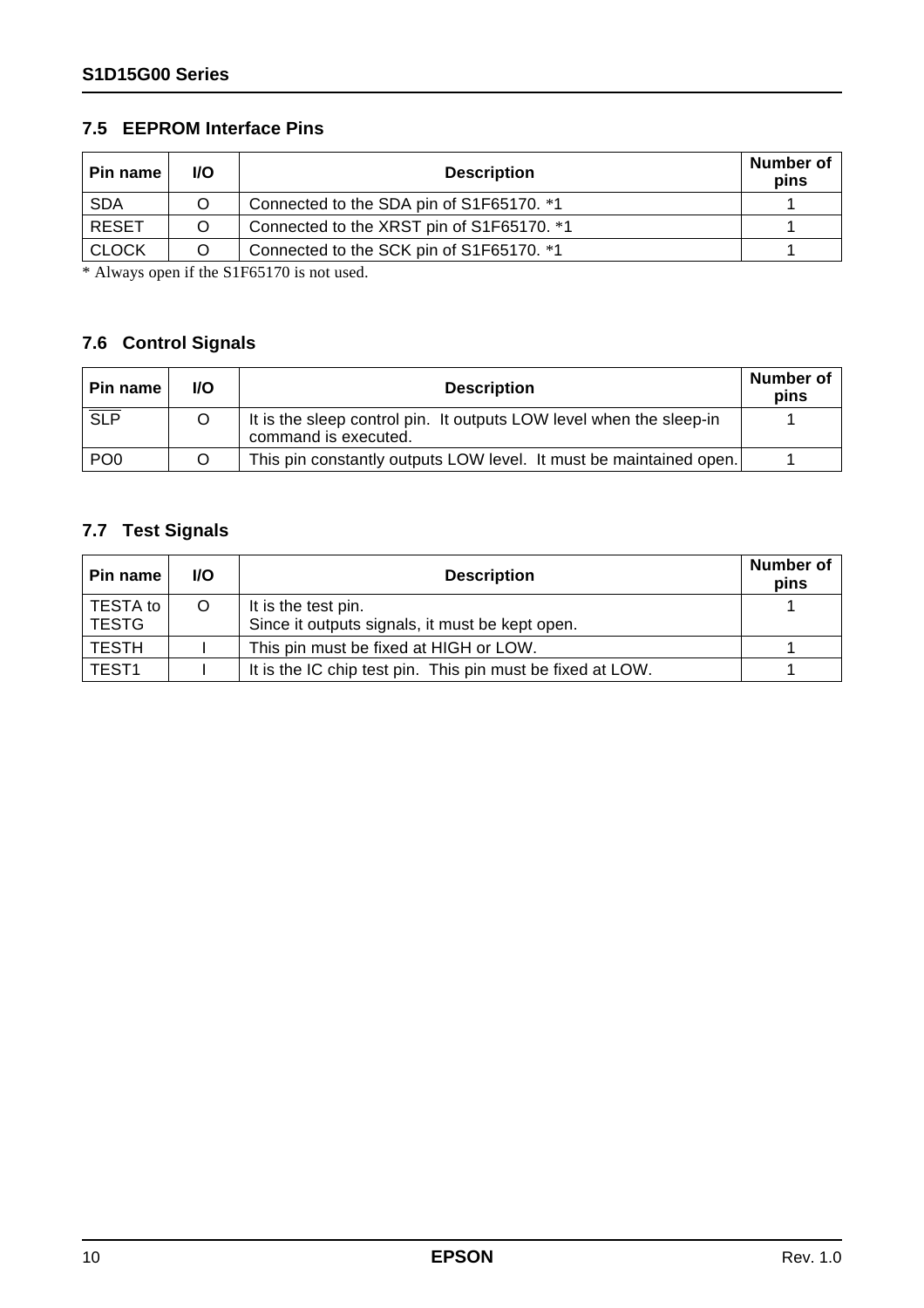## **8. FUNCTIONAL DESCRIPTION**

#### **8.1 MPU Interfaces**

#### **8.1.1 Selecting an MPU Interface Type**

S1D15G00 transfers data via the 8/16-bit bi-directional data bus or serial data input.

You can select a desired interface face through the combinations of settings of IF1, IF2 and IF2 as shown in Table 8.1.1.

#### **Table 8.1.1**

| IF <sub>1</sub> | IF <sub>2</sub>    | IF <sub>3</sub> | Interface type            | <b>CS</b>              | A0             | <b>RD</b><br>Е | <b>WR</b><br>$R/\bar{W}$ | D <sub>15</sub> to D <sub>8</sub> | D7 to D0 |    | $SI$ $SCI$ |
|-----------------|--------------------|-----------------|---------------------------|------------------------|----------------|----------------|--------------------------|-----------------------------------|----------|----|------------|
|                 | HIGH   HIGH   HIGH |                 | 80 series 16-bit parallel | $\overline{\text{CS}}$ | A0             | <b>RD</b>      | <b>WR</b>                | D <sub>15</sub> to D <sub>8</sub> | D7 to D0 |    |            |
|                 | HIGH   HIGH        | LOW             | 80 series 8-bit parallel  | $\overline{\text{CS}}$ | A <sub>0</sub> | <b>RD</b>      | $\overline{\text{WR}}$   | (HZ)                              | D7 to D0 |    |            |
| HIGH            | LOW                | <b>LOW</b>      | 68 series 16-bit parallel | $\overline{\text{CS}}$ | A <sub>0</sub> | Е              | $R/\overline{W}$         | D <sub>15</sub> to D <sub>8</sub> | D7 to D0 |    |            |
| LOW             |                    | HIGH HIGH       | 68 series 8-bit parallel  | $\overline{\text{CS}}$ | A <sub>0</sub> | Е              | $R/\overline{W}$         | (HZ)                              | D7 to D0 |    |            |
| <b>LOW</b>      | LOW                | <b>HIGH</b>     | 9-bit serial              | $\overline{\text{CS}}$ |                |                |                          | (HZ)                              | (HZ)     | SI | SCL        |
| <b>LOW</b>      | LOW                | LOW             | 8-bit serial              | $\overline{\text{CS}}$ | A <sub>0</sub> |                |                          | (HZ)                              | (HZ)     | SI | SCL        |

– : Must be fixed to either HIGH or LOW.

HZ is in the state of Hight Impedance.

#### **8.1.2 8- or 16-bit Parallel Interface**

S1D15G00 identifies type of the data bus signals according to combinations of A0,  $\overline{RD}$  (E) and  $\overline{WR}$  (R $\overline{W}$ ) signals as shown in Table 8.1.2.

#### **Table 8.1.2**

|    |     | 68 series |           | 80 series |                                   |
|----|-----|-----------|-----------|-----------|-----------------------------------|
| A0 | R/W |           | <b>RD</b> | <b>WR</b> | <b>Function</b>                   |
|    |     |           |           |           | Parameters or display data write. |
|    |     |           |           |           | Display data read.                |
|    |     |           |           |           | Status read.                      |
|    |     |           |           |           | Control data write (command).     |

Except when the  $\overline{CS}$ =LOW is taking place, D15 to D0 on S1D15G00 are caused to high impedance, disabling input of A0,  $\overline{RD}$  (E) and  $\overline{WR}$  (R/ $\overline{W}$ ).

#### **Relation between Data Bus and Gradation Data**

S1D15G00 offers the 256-color display (8 gray-scale) out of 4096 colors as well as the 4096-color display (16 grayscale). When using 256-color display out of 4096 colors, you can specify color for each of R, G and B using the palette function.

(1) 256-color display out of 4096 colors

Using RGBSET8 command enables you to set color for each of R, G and B by turning on the palette function prepared to convert 3- or 2-bit data to 4-bit data.

 $(1)$  8-bit mode

D7, D6, D5, D4, D3, D2, D1, D0: RRRGGGBB (8 bits) data is converted to RRRRGGGGBBBB (12 bits) and then stored on the display RAM.

 $(2)$  16-bit mode

D15, D14, D13, D12, D11, D10, D9, D8: RRRGGGBB (8 bits)

D7, D6, D5, D4, D3, D2, D1, D0: RRRGGGBB (8 bits)

Data of two pixels is respectively converted to RRRRGGGGBBBB (12 bits) data and then simultaneously written to two addresses on the display RAM.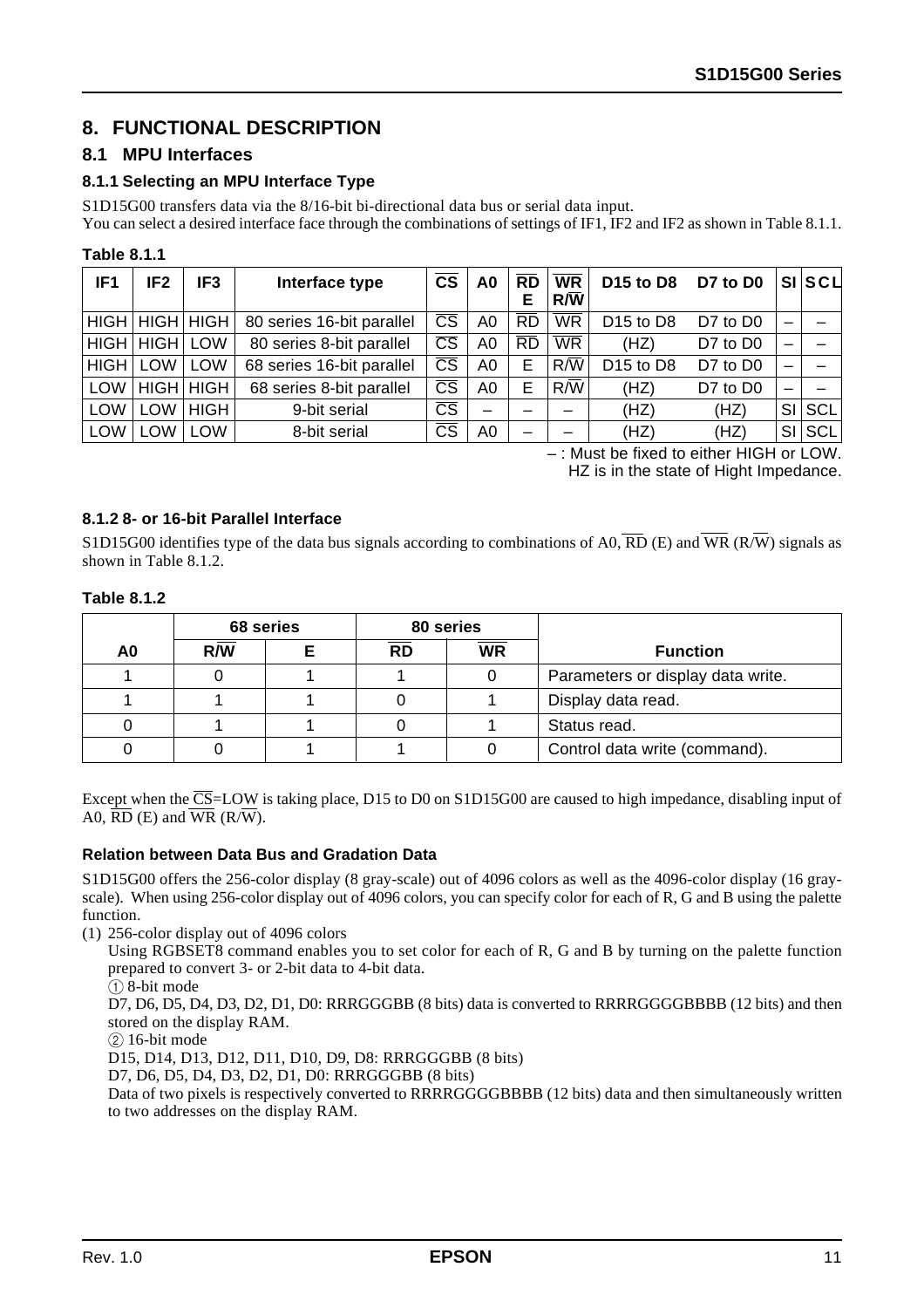4096 color display

 $(1)$  8-bit mode D7, D6, D5, D4, D3, D2, D1, D0: RRRRGGGG (8 bits) 1st write D7, D6, D5, D4, D3, D2, D1, D0: BBBBRRRR (8 bits) 2nd write D7, D6, D5, D4, D3, D2, D1, D0: GGGGBBBB (8 bits) 3rd write Data is acquired through write operations as shown above and then that of two pixels is written to the display RAM.  $(2)$  16-bit mode D15, D14, D13, D12, D11, D10, D9, D8, D7, D6, D5, D4, D3, D2, D1, D0: RRRRGGGGBBBBXXXX (12 bits) Data is acquired through single write operation and then written to the display RAM. "XXXX" are dummy bits, and they are ignored for display.

#### **8.1.3 8- and 9-bit Serial Interface**

The 8-bit serial interface uses four pins  $-\overline{CS}$ , SI, SCL and A0 - to enter commands and data. Meanwhile, the 9-bit serial interface uses three pins  $-\overline{CS}$ , SI and SCL - for the same purpose.

Data read is not available with the serial interface. Data entered must be 8 bits. Refer to the following chart for entering commands, parameters or gray-scale data.

The relation between gray-scale data and data bus in the serial input is the same as that in the 8-bit parallel interface mode (described in the preceding section) at every gradation.

(1) 8-bit serial interface

When entering data (parameters):  $AO = HIGH$  at the rising edge of the 8th SCL.



When entering command:  $A0 = LOW$  at the rising edge of the 8th SCL.

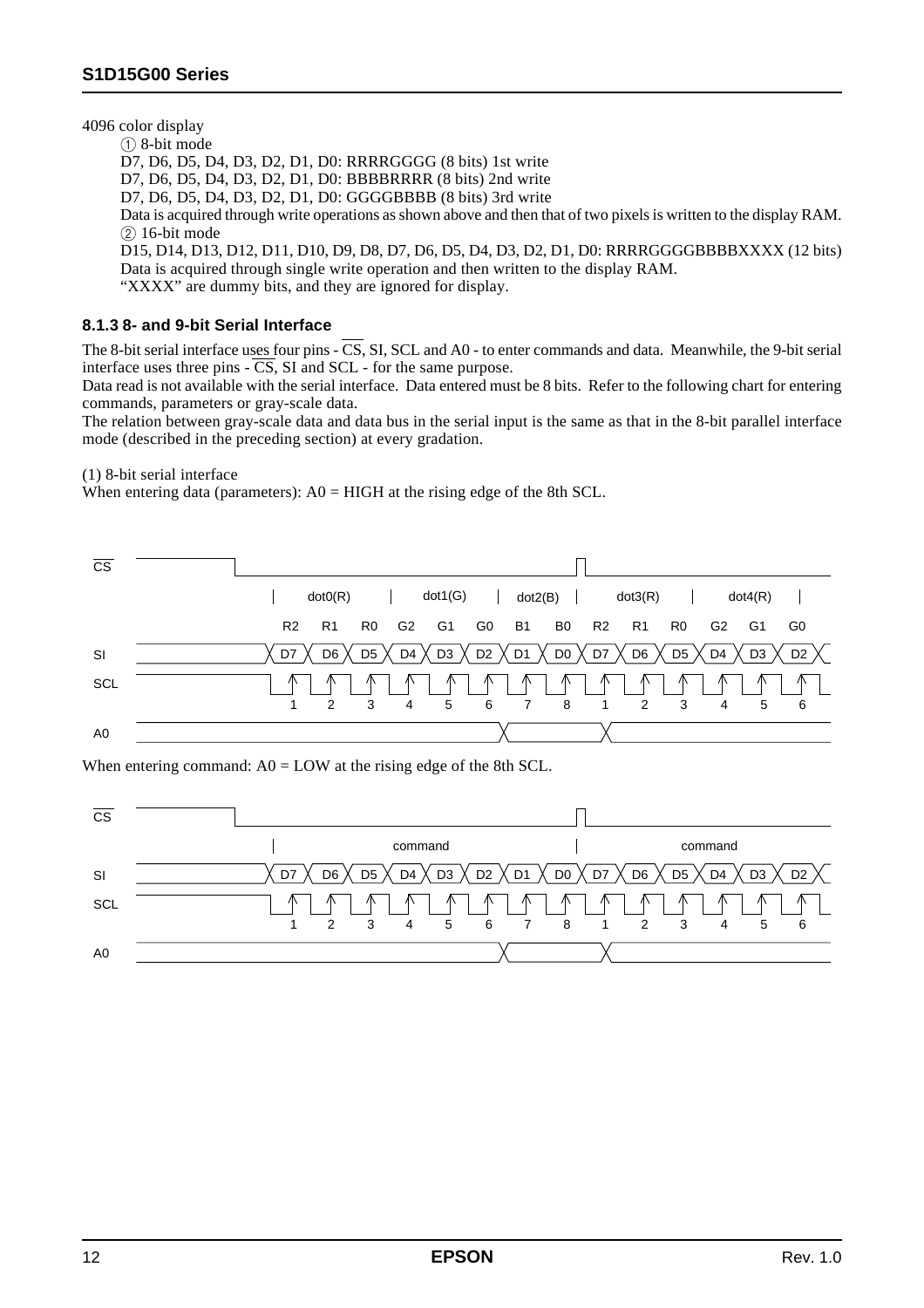#### (2) 9-bit serial interface

When entering data (parameters):  $SI = HIGH$  at the rising edge of the 1st SCL.



When entering commands:  $SI = LOW$  at the rising edge of the 1st SCL.



- $*$  If  $\overline{CS}$  is caused to HIGH before 8 bits from D7 to D0 are entered, the data concerned is invalidated. Before entering succeeding sets of data, you must correctly input the data concerned again.
- $*$  In order to avoid data transfer error due to incoming noise, it is recommended to set  $\overline{CS}$  at HIGH on byte basis to initialize the serial-to-parallel conversion counter and the register.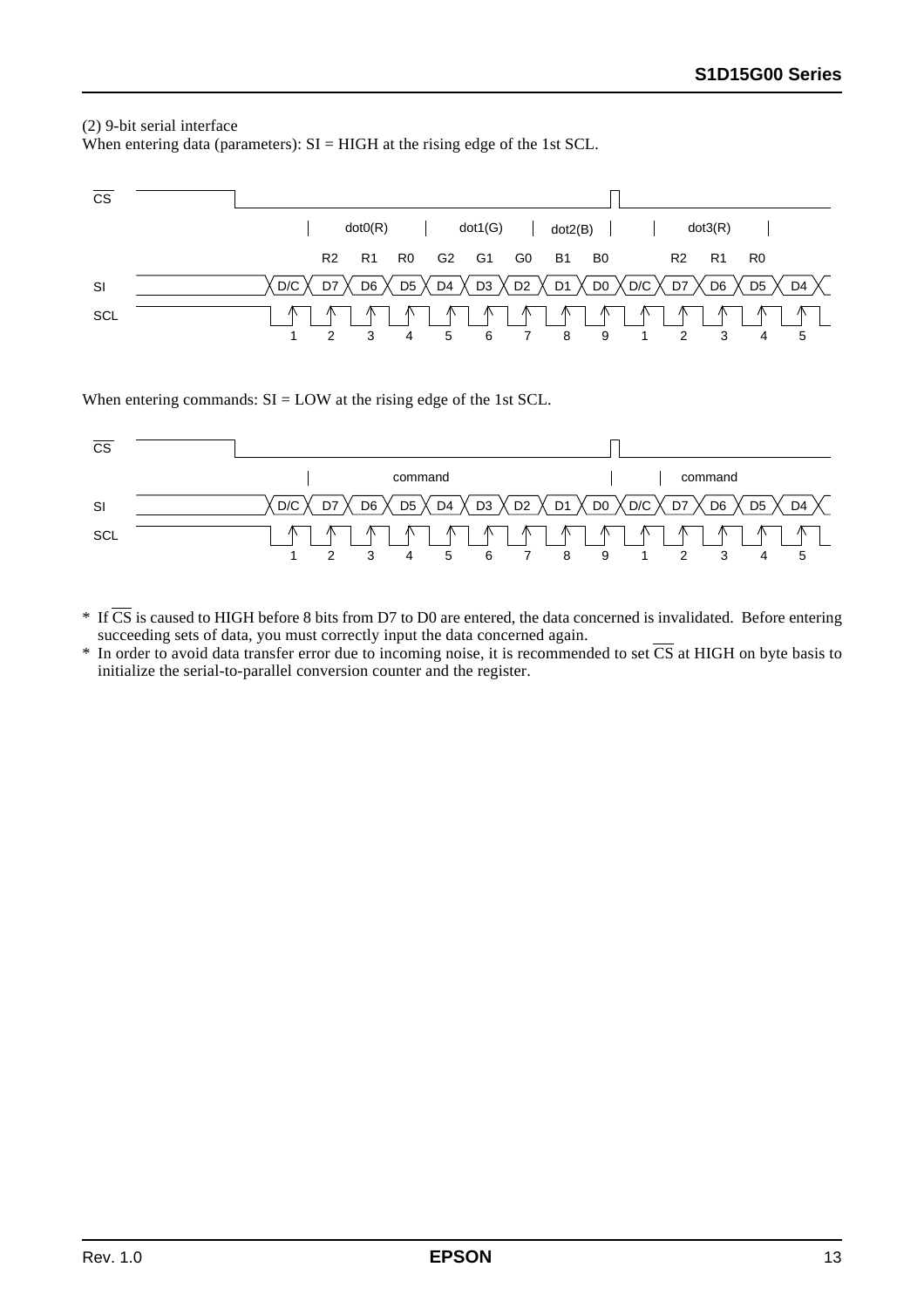## **8.2 Access to DDRAM and Internal Registers**

S1G15G00 realizes high-speed data transfer because the access from MPU is a sort of pipeline processing done via the bus holder attached to the internal, requiring the cycle time alone without needing the wait time.

For example, when MPU writes data to the DDRAM, the data is once held by the bus holder and then written to the DDRAM before the succeeding write cycle is started. When MPU reads data from the DDRAM, the first read cycle is dummy and the data read in the dummy cycle is held by the bus holder, and then it is read from the bus holder to the system bus in the succeeding read cycle. Fig. 8.2.1 illustrates these relations.

\* Write operation







<sup>\*</sup> There is a restriction in the read sequence of the DDRAM. Namely, the data at the specified address is not output in the first data read conducted immediately after the memory read command (dummy read). It is read in the second data read.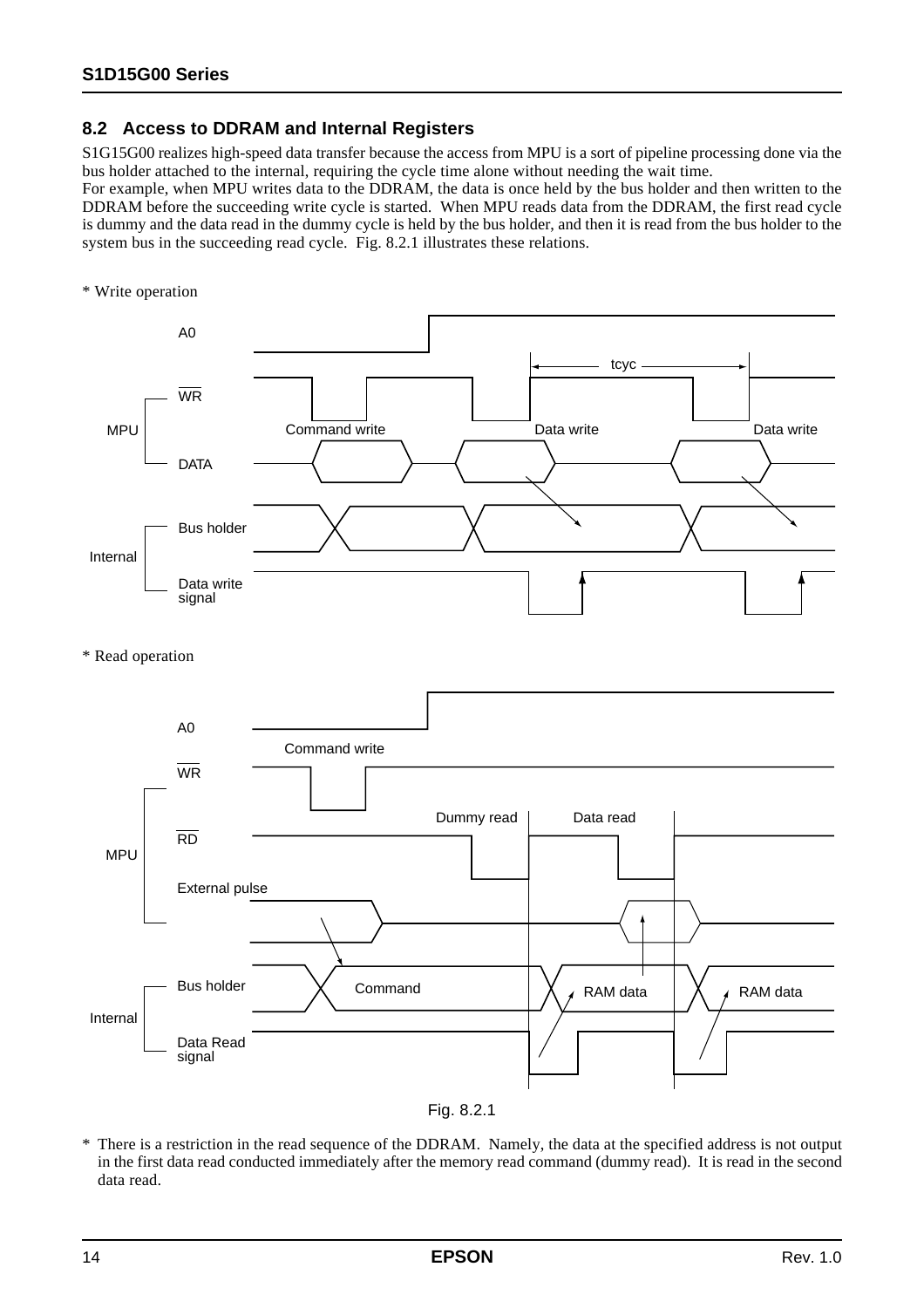## **8.3 DDRAM**

#### **8.3.1 DDRAM**

It is  $396 \times 168 \times 4$  bits capacity RAM prepared for storing dot data. You can access a desired bit by specifying the page address and column address.

Since display data from MPU - D7 to D0 and D1 to D8 - correspond to one or two pixels of RGB, data transfer-related restrictions are reduced, realizing the display flexibly.

The RAM on S1D15G00 is separated to a block per 4 line to allow the display system to process data on the block basis. MPU's read and write operations to and from the RAM are performed via the I/O buffer circuit. Reading of the RAM for the liquid crystal drive is controlled from another separate circuit.

Refer to the following memory map for the RAM configuration.

 $10$ Models other than the S1D15G00D10 $*100$  (models that have 132 RGB  $\times$  160 output) Memory Map (When using the 8 gray-scale. 8-bit mode)

|                   |               |                         |                           |                                                                                                                                              |                                  |                | RGB alignment (Command of data control parameter2=000) |                                  |                |        |                      |                                  |                |  |
|-------------------|---------------|-------------------------|---------------------------|----------------------------------------------------------------------------------------------------------------------------------------------|----------------------------------|----------------|--------------------------------------------------------|----------------------------------|----------------|--------|----------------------|----------------------------------|----------------|--|
|                   |               |                         |                           |                                                                                                                                              |                                  |                |                                                        |                                  |                | Column |                      |                                  |                |  |
| LCD               |               | P11:0                   |                           |                                                                                                                                              | $\mathbf 0$                      |                |                                                        | $\mathbf{1}$                     |                |        |                      | 131                              |                |  |
| read<br>direction |               | P11:1                   |                           |                                                                                                                                              | 131                              |                |                                                        | 132                              |                |        |                      | $\mathbf 0$                      |                |  |
|                   |               | Color                   |                           | ${\sf R}$                                                                                                                                    | ${\mathsf G}$                    | B              | ${\sf R}$                                              | ${\mathsf G}$                    | В              |        | ${\sf R}$            | G                                | B              |  |
|                   |               | Data<br>Page            |                           | D7                                                                                                                                           | D <sub>4</sub><br>D <sub>3</sub> | D <sub>1</sub> | D7                                                     | D <sub>4</sub><br>D <sub>3</sub> | D <sub>1</sub> |        | D7<br>D <sub>6</sub> | D <sub>4</sub><br>D <sub>3</sub> | D <sub>1</sub> |  |
| <b>Block</b>      |               | P10:0<br>P10:1          |                           | D <sub>6</sub><br>D <sub>6</sub><br>D <sub>0</sub><br>D <sub>0</sub><br>D <sub>5</sub><br>D <sub>5</sub><br>D <sub>2</sub><br>D <sub>2</sub> |                                  |                |                                                        |                                  |                |        |                      |                                  | D <sub>0</sub> |  |
| $\pmb{0}$         |               | $\pmb{0}$               | 167                       |                                                                                                                                              |                                  |                |                                                        |                                  |                |        | D <sub>5</sub>       | D <sub>2</sub>                   |                |  |
|                   |               | $\mathbf 1$             | 166                       |                                                                                                                                              |                                  |                |                                                        |                                  |                |        |                      |                                  |                |  |
|                   |               | $\sqrt{2}$              | 165                       |                                                                                                                                              |                                  |                |                                                        |                                  |                |        |                      |                                  |                |  |
|                   |               | $\mathsf 3$             | 164                       |                                                                                                                                              |                                  |                |                                                        |                                  |                |        |                      |                                  |                |  |
| 1                 |               | $\overline{\mathbf{4}}$ | 163                       |                                                                                                                                              |                                  |                |                                                        |                                  |                |        |                      |                                  |                |  |
|                   |               | $\mathbf 5$             | 162                       |                                                                                                                                              |                                  |                |                                                        |                                  |                |        |                      |                                  |                |  |
|                   |               | 6                       | 161                       |                                                                                                                                              |                                  |                |                                                        |                                  |                |        |                      |                                  |                |  |
|                   |               | $\boldsymbol{7}$        | 160                       |                                                                                                                                              |                                  |                |                                                        |                                  |                |        |                      |                                  |                |  |
| $\sqrt{2}$        |               | $\bf 8$                 | 159                       |                                                                                                                                              |                                  |                |                                                        |                                  |                |        |                      |                                  |                |  |
|                   |               | $\boldsymbol{9}$        | 158                       |                                                                                                                                              |                                  |                |                                                        |                                  |                |        |                      |                                  |                |  |
|                   |               |                         |                           |                                                                                                                                              |                                  |                |                                                        |                                  |                |        |                      |                                  |                |  |
| 40                |               | 160                     | $\overline{7}$            |                                                                                                                                              |                                  |                |                                                        |                                  |                |        |                      |                                  |                |  |
|                   |               | 161                     | $\,6\,$                   |                                                                                                                                              |                                  |                |                                                        |                                  |                |        |                      |                                  |                |  |
|                   |               | 162                     | $\overline{5}$            |                                                                                                                                              |                                  |                |                                                        |                                  |                |        |                      |                                  |                |  |
|                   |               | 163                     | $\overline{\mathbf{4}}$   |                                                                                                                                              |                                  |                |                                                        |                                  |                |        |                      |                                  |                |  |
| 41                |               | 164                     | $\ensuremath{\mathsf{3}}$ |                                                                                                                                              |                                  |                |                                                        |                                  |                |        |                      |                                  |                |  |
|                   |               | 165                     | $\boldsymbol{2}$          |                                                                                                                                              |                                  |                |                                                        |                                  |                |        |                      |                                  |                |  |
|                   |               | 166                     | $\mathbf{1}$              |                                                                                                                                              |                                  |                |                                                        |                                  |                |        |                      |                                  |                |  |
|                   |               | 167                     | $\mathbf 0$               |                                                                                                                                              |                                  |                |                                                        |                                  |                |        |                      |                                  |                |  |
|                   | <b>SEGout</b> |                         |                           |                                                                                                                                              | $\boldsymbol{2}$                 | 3              | 4                                                      | $\sqrt{5}$                       | 6              |        | 394                  | 395                              | 396            |  |

Each of RGB data entered to D7 to D0 (3 or 2 bits) is converted to 4 bits before written to the RAM. You can change position of R and B with DATCTL command.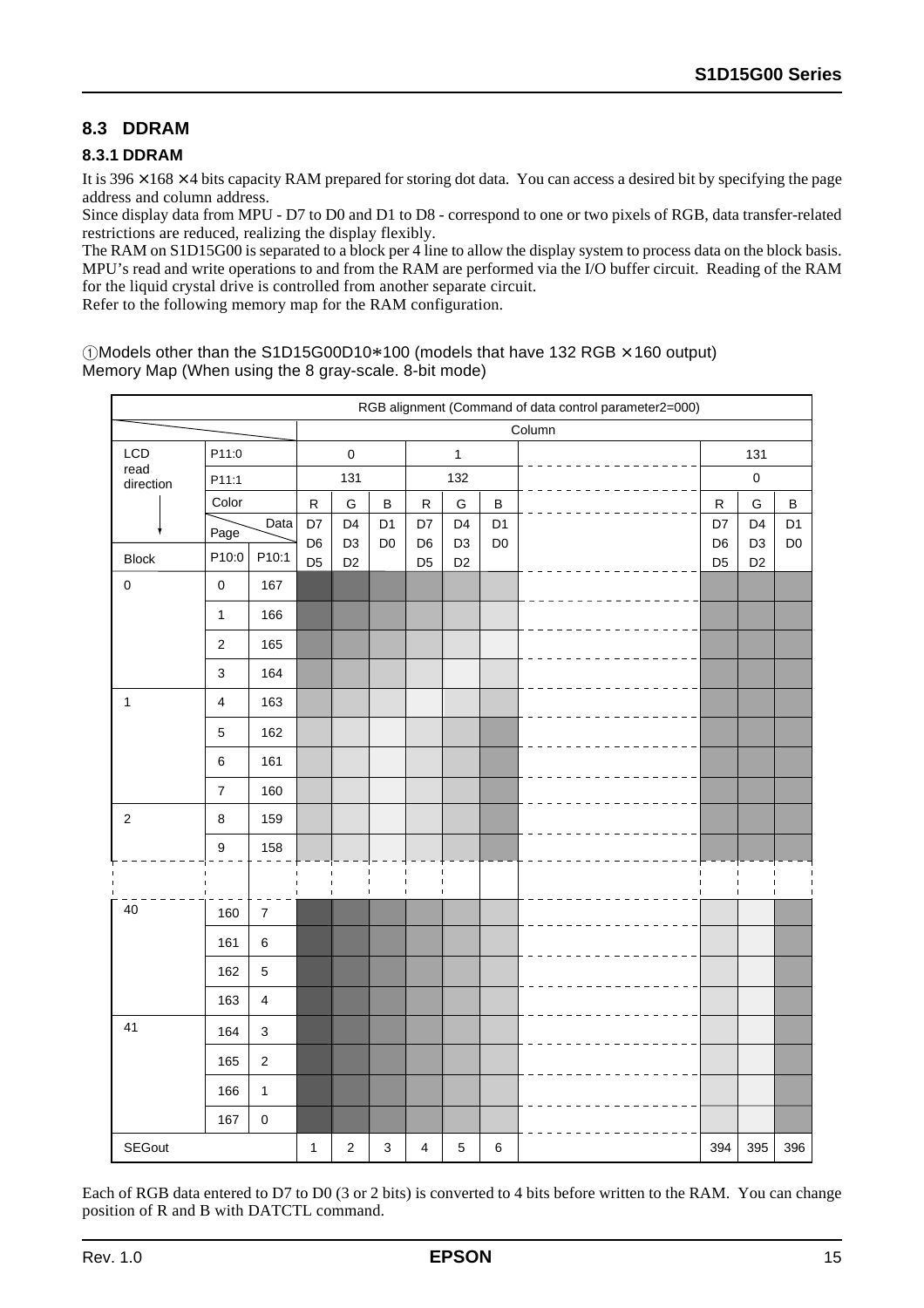|                   |               |                         |                  |                                           |                |                |                                  |                                  |         |                                                  |                |                  |                                  |                                  | RGB alignment (Command of data control parameter2=000) |  |  |  |                                  |                                  |                |
|-------------------|---------------|-------------------------|------------------|-------------------------------------------|----------------|----------------|----------------------------------|----------------------------------|---------|--------------------------------------------------|----------------|------------------|----------------------------------|----------------------------------|--------------------------------------------------------|--|--|--|----------------------------------|----------------------------------|----------------|
|                   |               |                         |                  |                                           |                |                |                                  |                                  |         |                                                  |                | Column           |                                  |                                  |                                                        |  |  |  |                                  |                                  |                |
| LCD               |               | P11:0                   |                  |                                           | $\mathbf 0$    |                |                                  | $\mathbf 0$                      |         |                                                  | $\mathbf{1}$   |                  |                                  | $\mathbf{1}$                     |                                                        |  |  |  |                                  | 65                               |                |
| read<br>direction |               | P11:1                   |                  |                                           | 65             |                | 65                               |                                  | 64      |                                                  | 64             |                  |                                  |                                  | $\pmb{0}$                                              |  |  |  |                                  |                                  |                |
|                   |               | Color                   |                  | ${\sf R}$                                 | G              | B              | $\mathsf R$                      | G                                | $\sf B$ | ${\sf R}$                                        | G              | $\sf B$          | ${\sf R}$                        | G                                | B                                                      |  |  |  | $\mathsf{R}$                     | G                                | B              |
|                   |               | Page                    | Data             | D <sub>15</sub> D <sub>12</sub>           |                | D <sub>9</sub> | D7                               | D <sub>4</sub>                   |         | D1 D15 D12 D9                                    |                |                  | D7                               | D <sub>4</sub>                   | D <sub>1</sub>                                         |  |  |  | D7                               | D <sub>4</sub>                   | D <sub>1</sub> |
| <b>Block</b>      |               | P10:0                   | P10:1            | D14D11<br>D <sub>13</sub> D <sub>10</sub> |                | D <sub>8</sub> | D <sub>6</sub><br>D <sub>5</sub> | D <sub>3</sub><br>D <sub>2</sub> |         | D0 D14 D11 D8<br>D <sub>13</sub> D <sub>10</sub> |                |                  | D <sub>6</sub><br>D <sub>5</sub> | D <sub>3</sub><br>D <sub>2</sub> | D <sub>0</sub>                                         |  |  |  | D <sub>6</sub><br>D <sub>5</sub> | D <sub>3</sub><br>D <sub>2</sub> | D <sub>0</sub> |
| 0                 |               | $\pmb{0}$               | 167              |                                           |                |                |                                  |                                  |         |                                                  |                |                  |                                  |                                  |                                                        |  |  |  |                                  |                                  |                |
|                   |               | $\mathbf{1}$            | 166              |                                           |                |                |                                  |                                  |         |                                                  |                |                  |                                  |                                  |                                                        |  |  |  |                                  |                                  |                |
|                   |               | $\boldsymbol{2}$        | 165              |                                           |                |                |                                  |                                  |         |                                                  |                |                  |                                  |                                  |                                                        |  |  |  |                                  |                                  |                |
|                   |               | $\mathsf 3$             | 164              |                                           |                |                |                                  |                                  |         |                                                  |                |                  |                                  |                                  |                                                        |  |  |  |                                  |                                  |                |
| 1                 |               | $\overline{\mathbf{4}}$ | 163              |                                           |                |                |                                  |                                  |         |                                                  |                |                  |                                  |                                  |                                                        |  |  |  |                                  |                                  |                |
|                   |               | $\mathbf 5$             | 162              |                                           |                |                |                                  |                                  |         |                                                  |                |                  |                                  |                                  |                                                        |  |  |  |                                  |                                  |                |
|                   |               | $\,6$                   | 161              |                                           |                |                |                                  |                                  |         |                                                  |                |                  |                                  |                                  |                                                        |  |  |  |                                  |                                  |                |
|                   |               | $\overline{7}$          | 160              |                                           |                |                |                                  |                                  |         |                                                  |                |                  |                                  |                                  |                                                        |  |  |  |                                  |                                  |                |
| $\boldsymbol{2}$  |               |                         |                  |                                           |                |                |                                  |                                  |         |                                                  |                |                  |                                  |                                  |                                                        |  |  |  |                                  |                                  |                |
|                   |               | 8                       | 159              |                                           |                |                |                                  |                                  |         |                                                  |                |                  |                                  |                                  |                                                        |  |  |  |                                  |                                  |                |
|                   |               | $\boldsymbol{9}$        | 158              |                                           |                |                | п                                | -1                               |         | $\mathbf{I}$<br>$\blacksquare$                   | $\blacksquare$ | $\blacksquare$   |                                  |                                  | $\mathbf{I}$                                           |  |  |  |                                  |                                  |                |
|                   |               |                         |                  |                                           |                |                |                                  |                                  |         |                                                  |                |                  |                                  |                                  |                                                        |  |  |  |                                  |                                  |                |
| 40                |               | 160                     | $\boldsymbol{7}$ |                                           |                |                |                                  |                                  |         |                                                  |                |                  |                                  |                                  |                                                        |  |  |  |                                  |                                  |                |
|                   |               | 161                     | $\,6$            |                                           |                |                |                                  |                                  |         |                                                  |                |                  |                                  |                                  |                                                        |  |  |  |                                  |                                  |                |
|                   |               | 162                     | $\mathbf 5$      |                                           |                |                |                                  |                                  |         |                                                  |                |                  |                                  |                                  |                                                        |  |  |  |                                  |                                  |                |
|                   |               | 163                     | 4                |                                           |                |                |                                  |                                  |         |                                                  |                |                  |                                  |                                  |                                                        |  |  |  |                                  |                                  |                |
| 41                |               | 164                     | $\mathsf 3$      |                                           |                |                |                                  |                                  |         |                                                  |                |                  |                                  |                                  |                                                        |  |  |  |                                  |                                  |                |
|                   |               | 165                     | $\boldsymbol{2}$ |                                           |                |                |                                  |                                  |         |                                                  |                |                  |                                  |                                  |                                                        |  |  |  |                                  |                                  |                |
|                   |               | 166                     | $\mathbf 1$      |                                           |                |                |                                  |                                  |         |                                                  |                |                  |                                  |                                  |                                                        |  |  |  |                                  |                                  |                |
|                   |               | 167                     | $\pmb{0}$        |                                           |                |                |                                  |                                  |         |                                                  |                |                  |                                  |                                  |                                                        |  |  |  |                                  |                                  |                |
|                   | <b>SEGout</b> |                         |                  | 1                                         | $\overline{c}$ | 3              | $\overline{\mathbf{4}}$          | 5                                | $\,6\,$ | $\boldsymbol{7}$                                 | $\bf8$         | $\boldsymbol{9}$ | $10\,$                           | 11                               | 12                                                     |  |  |  |                                  | 394 395 396                      |                |

Memory Map (When using the 8 gray-scale, 16-bit mode)

Each of RGB data entered to D7 to D0 (3 or 2 bits) is converted to 4 bits before written to the RAM. You can change position of R and B with DATCTL command.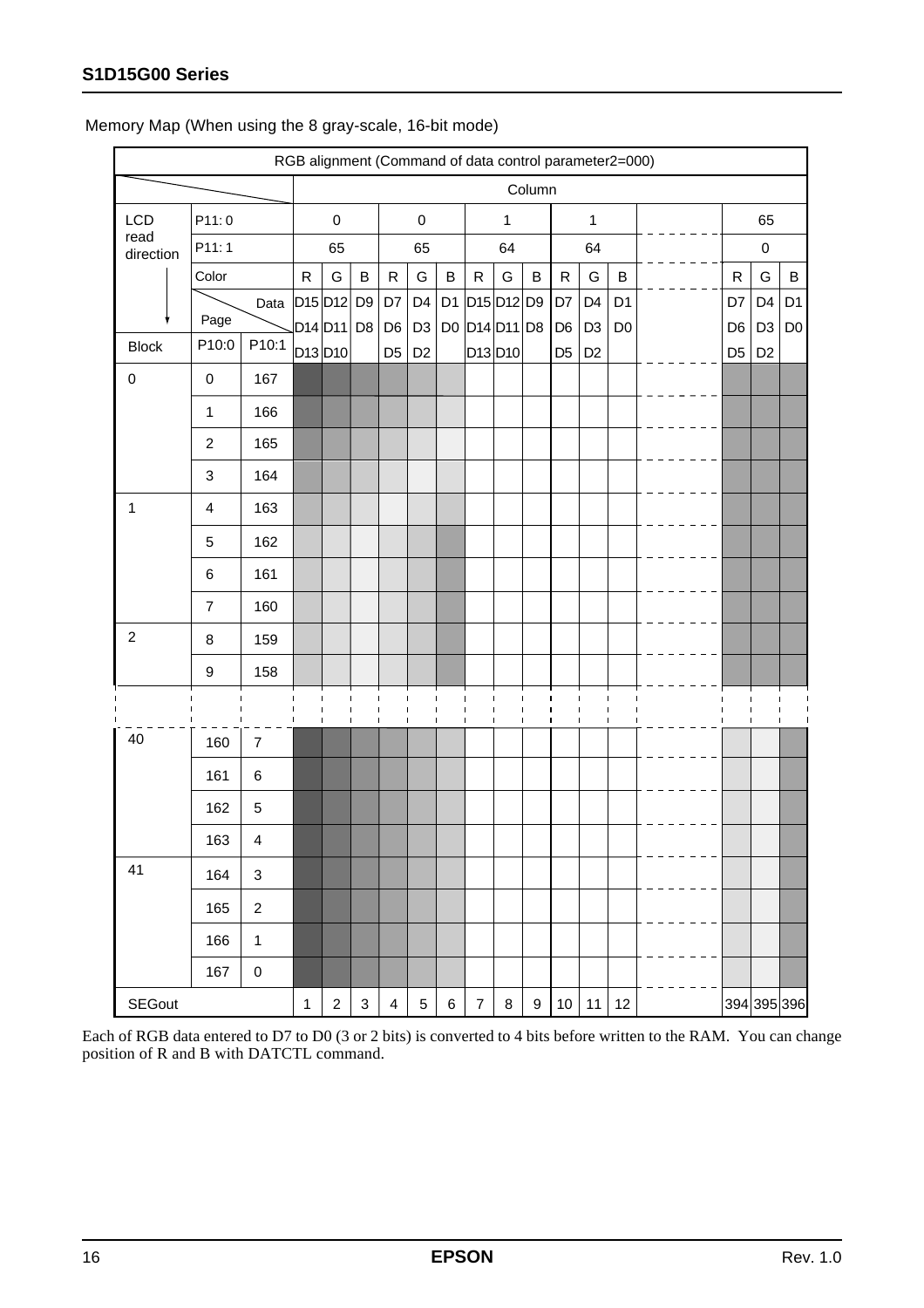|                   |                  |                           |                                  | RGB alignment (Command of data control parameter2=000) |                                  |                                  |                                  |                                  |                                  |                                  |                                  |                                  |                                  |                                  |  |  |                                  |                                  |                                  |
|-------------------|------------------|---------------------------|----------------------------------|--------------------------------------------------------|----------------------------------|----------------------------------|----------------------------------|----------------------------------|----------------------------------|----------------------------------|----------------------------------|----------------------------------|----------------------------------|----------------------------------|--|--|----------------------------------|----------------------------------|----------------------------------|
|                   |                  |                           |                                  |                                                        |                                  |                                  |                                  |                                  |                                  |                                  | Column                           |                                  |                                  |                                  |  |  |                                  |                                  |                                  |
| <b>LCD</b>        | P11:0            |                           |                                  | $\pmb{0}$                                              |                                  |                                  | $\pmb{0}$                        |                                  |                                  | 1                                |                                  |                                  | $\mathbf{1}$                     |                                  |  |  |                                  | 65                               |                                  |
| read<br>direction | P11:1            |                           |                                  | 65                                                     |                                  | 65                               |                                  |                                  | 64                               |                                  |                                  | 64                               |                                  |                                  |  |  |                                  | 0                                |                                  |
|                   | Color            |                           | R <sub>1</sub>                   | G <sub>1</sub>                                         | <b>B1</b>                        | R2                               | G2                               | <b>B2</b>                        | R1                               | G <sub>1</sub>                   | <b>B1</b>                        | ${\sf R}$                        | G <sub>2</sub>                   | B <sub>2</sub>                   |  |  | R <sub>2</sub>                   | G <sub>2</sub>                   | B <sub>2</sub>                   |
|                   | Page             | Data                      | D7<br>D <sub>6</sub>             | D <sub>3</sub><br>D <sub>2</sub>                       | D7<br>D <sub>6</sub>             | D <sub>3</sub><br>D <sub>2</sub> | D7<br>D <sub>6</sub>             | D <sub>3</sub><br>D <sub>2</sub> | D7<br>D <sub>6</sub>             | D <sub>3</sub><br>D <sub>2</sub> | D7<br>D <sub>6</sub>             | D <sub>3</sub><br>D <sub>2</sub> | D7<br>D <sub>6</sub>             | D <sub>3</sub><br>D <sub>2</sub> |  |  | D <sub>3</sub><br>D <sub>2</sub> | D7<br>D <sub>6</sub>             | D <sub>3</sub><br>D <sub>2</sub> |
| <b>Block</b>      | P10:0            | P10:1                     | D <sub>5</sub><br>D <sub>4</sub> | D <sub>1</sub><br>D <sub>0</sub>                       | D <sub>5</sub><br>D <sub>4</sub> | D <sub>1</sub><br>D <sub>0</sub> | D <sub>5</sub><br>D <sub>4</sub> | D <sub>1</sub><br>D <sub>0</sub> | D <sub>5</sub><br>D <sub>4</sub> | D <sub>1</sub><br>D <sub>0</sub> | D <sub>5</sub><br>D <sub>4</sub> | D <sub>1</sub><br>D <sub>0</sub> | D <sub>5</sub><br>D <sub>4</sub> | D <sub>1</sub><br>D <sub>0</sub> |  |  | D <sub>1</sub><br>D <sub>0</sub> | D <sub>5</sub><br>D <sub>4</sub> | D <sub>1</sub><br>D <sub>0</sub> |
| 0                 | $\pmb{0}$        | 167                       |                                  |                                                        |                                  |                                  |                                  |                                  |                                  |                                  |                                  |                                  |                                  |                                  |  |  |                                  |                                  |                                  |
|                   | $\mathbf 1$      | 166                       |                                  |                                                        |                                  |                                  |                                  |                                  |                                  |                                  |                                  |                                  |                                  |                                  |  |  |                                  |                                  |                                  |
|                   | $\boldsymbol{2}$ | 165                       |                                  |                                                        |                                  |                                  |                                  |                                  |                                  |                                  |                                  |                                  |                                  |                                  |  |  |                                  |                                  |                                  |
|                   | 3                | 164                       |                                  |                                                        |                                  |                                  |                                  |                                  |                                  |                                  |                                  |                                  |                                  |                                  |  |  |                                  |                                  |                                  |
| 1                 | $\overline{4}$   | 163                       |                                  |                                                        |                                  |                                  |                                  |                                  |                                  |                                  |                                  |                                  |                                  |                                  |  |  |                                  |                                  |                                  |
|                   | 5                | 162                       |                                  |                                                        |                                  |                                  |                                  |                                  |                                  |                                  |                                  |                                  |                                  |                                  |  |  |                                  |                                  |                                  |
|                   | $\,6$            | 161                       |                                  |                                                        |                                  |                                  |                                  |                                  |                                  |                                  |                                  |                                  |                                  |                                  |  |  |                                  |                                  |                                  |
|                   | $\overline{7}$   | 160                       |                                  |                                                        |                                  |                                  |                                  |                                  |                                  |                                  |                                  |                                  |                                  |                                  |  |  |                                  |                                  |                                  |
| $\overline{c}$    | 8                | 159                       |                                  |                                                        |                                  |                                  |                                  |                                  |                                  |                                  |                                  |                                  |                                  |                                  |  |  |                                  |                                  |                                  |
|                   | $\boldsymbol{9}$ | 158                       |                                  |                                                        |                                  |                                  |                                  |                                  |                                  |                                  |                                  |                                  |                                  |                                  |  |  |                                  |                                  |                                  |
|                   |                  |                           |                                  |                                                        | $\blacksquare$                   |                                  |                                  |                                  | ı                                |                                  | ı                                | $\mathbf I$<br>$\mathbf{I}$      | I                                |                                  |  |  |                                  |                                  |                                  |
| 40                | 160              | $\overline{7}$            |                                  |                                                        |                                  |                                  |                                  |                                  |                                  |                                  |                                  |                                  |                                  |                                  |  |  |                                  |                                  |                                  |
|                   | 161              | 6                         |                                  |                                                        |                                  |                                  |                                  |                                  |                                  |                                  |                                  |                                  |                                  |                                  |  |  |                                  |                                  |                                  |
|                   | 162              | $\mathbf 5$               |                                  |                                                        |                                  |                                  |                                  |                                  |                                  |                                  |                                  |                                  |                                  |                                  |  |  |                                  |                                  |                                  |
|                   | 163              | 4                         |                                  |                                                        |                                  |                                  |                                  |                                  |                                  |                                  |                                  |                                  |                                  |                                  |  |  |                                  |                                  |                                  |
| 41                | 164              | $\ensuremath{\mathsf{3}}$ |                                  |                                                        |                                  |                                  |                                  |                                  |                                  |                                  |                                  |                                  |                                  |                                  |  |  |                                  |                                  |                                  |
|                   | 165              | $\boldsymbol{2}$          |                                  |                                                        |                                  |                                  |                                  |                                  |                                  |                                  |                                  |                                  |                                  |                                  |  |  |                                  |                                  |                                  |
|                   | 166              | $\mathbf 1$               |                                  |                                                        |                                  |                                  |                                  |                                  |                                  |                                  |                                  |                                  |                                  |                                  |  |  |                                  |                                  |                                  |
|                   | 167              | $\mathbf 0$               |                                  |                                                        |                                  |                                  |                                  |                                  |                                  |                                  |                                  |                                  |                                  |                                  |  |  |                                  |                                  |                                  |
| <b>SEGout</b>     |                  |                           |                                  | $\overline{c}$                                         | 3                                | $\overline{\mathbf{4}}$          | $\mathbf 5$                      | $\,6$                            | $\boldsymbol{7}$                 | 8                                | $\boldsymbol{9}$                 | 10                               | 11                               | 12                               |  |  |                                  | 394 395 396                      |                                  |

## Memory Map (When using the 16 gray-scale 8-bit mode)

You can change position of R and B with DATCTL command.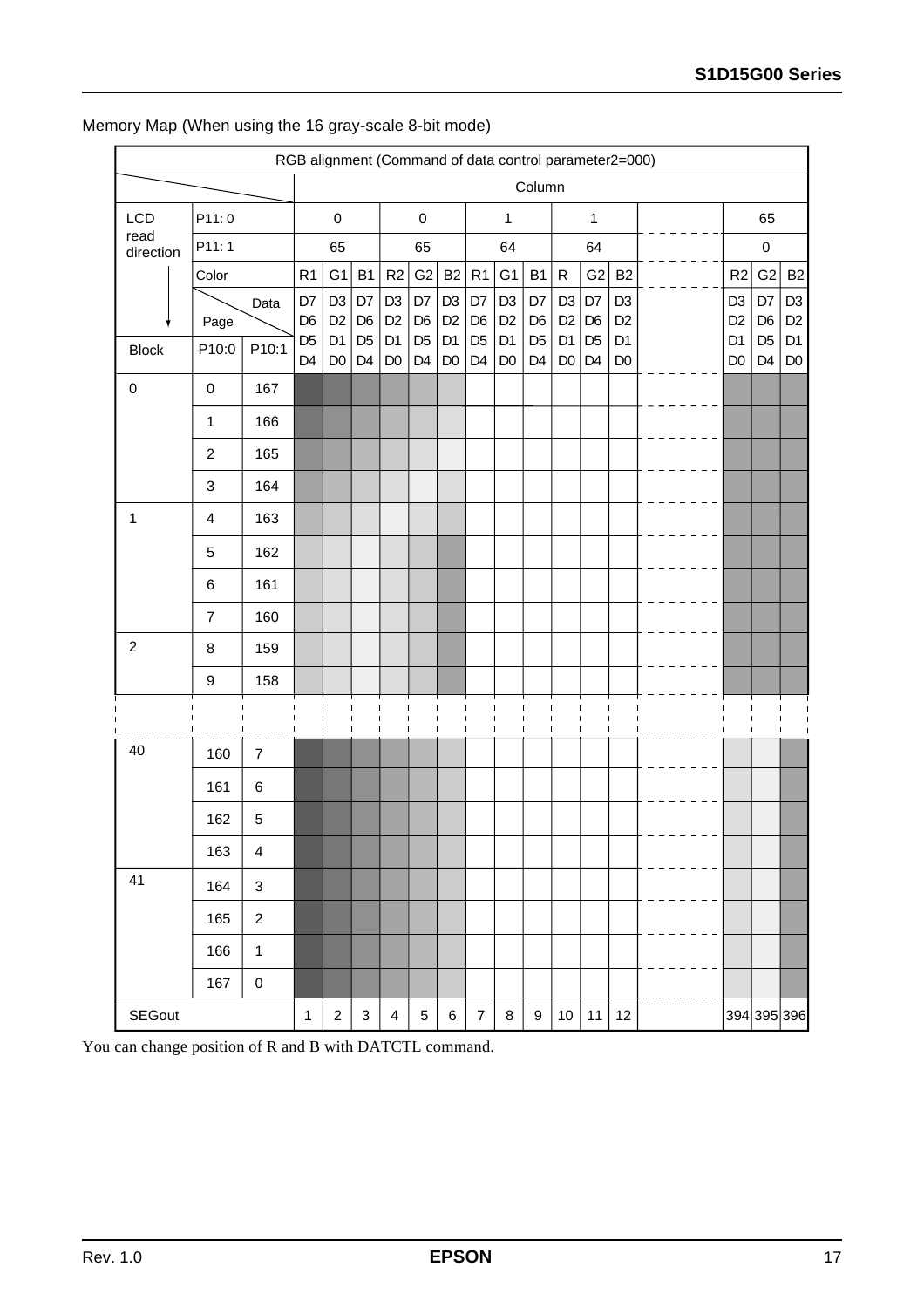|                   |                          |                         |                  |                        |                      |            |                |                      | RGB alignment (Command of data control parameter2=000) |                        |                        |                      |  |
|-------------------|--------------------------|-------------------------|------------------|------------------------|----------------------|------------|----------------|----------------------|--------------------------------------------------------|------------------------|------------------------|----------------------|--|
|                   |                          |                         |                  |                        |                      |            |                | Column               |                                                        |                        |                        |                      |  |
| LCD               | P11:0                    |                         |                  | $\mathbf 0$            |                      |            | $\mathbf{1}$   |                      |                                                        |                        |                        |                      |  |
| read<br>direction | P11:1                    |                         |                  | 131                    |                      |            | 130            |                      |                                                        |                        | $\pmb{0}$              |                      |  |
|                   | Color                    |                         | ${\sf R}$<br>D15 | G                      | $\sf B$              | ${\sf R}$  | ${\mathsf G}$  | $\sf B$              |                                                        | ${\sf R}$              | G                      | $\sf B$              |  |
|                   |                          | Data                    |                  | D11<br>D <sub>10</sub> | D7<br>D <sub>6</sub> | D15<br>D14 | D11<br>D10     | D7<br>D <sub>6</sub> |                                                        | D <sub>15</sub><br>D14 | D11<br>D <sub>10</sub> | D7<br>D <sub>6</sub> |  |
|                   | Page                     |                         | D14<br>D13       | D <sub>9</sub>         | D <sub>5</sub>       | D13        | D <sub>9</sub> | D <sub>5</sub>       |                                                        | D13                    | D <sub>9</sub>         | D <sub>5</sub>       |  |
| <b>Block</b>      | P10:0                    | P10:1                   | D12              | D <sub>8</sub>         | D <sub>4</sub>       | D12        | D <sub>8</sub> | D <sub>4</sub>       |                                                        | D12                    | D <sub>8</sub>         | D <sub>4</sub>       |  |
| $\mathbf 0$       | $\pmb{0}$                | 167                     |                  |                        |                      |            |                |                      |                                                        |                        |                        |                      |  |
|                   | $\mathbf{1}$             | 166                     |                  |                        |                      |            |                |                      |                                                        |                        |                        |                      |  |
|                   | $\sqrt{2}$               | 165                     |                  |                        |                      |            |                |                      |                                                        |                        |                        |                      |  |
|                   | $\mathsf 3$              | 164                     |                  |                        |                      |            |                |                      |                                                        |                        |                        |                      |  |
| $\mathbf{1}$      | $\overline{\mathbf{4}}$  | 163                     |                  |                        |                      |            |                |                      |                                                        |                        |                        |                      |  |
|                   | 5                        | 162                     |                  |                        |                      |            |                |                      |                                                        |                        |                        |                      |  |
|                   | $\,6\,$                  | 161                     |                  |                        |                      |            |                |                      |                                                        |                        |                        |                      |  |
|                   | $\overline{\mathcal{I}}$ | 160                     |                  |                        |                      |            |                |                      |                                                        |                        |                        |                      |  |
| $\overline{2}$    | 8                        | 159                     |                  |                        |                      |            |                |                      |                                                        |                        |                        |                      |  |
|                   | 9                        | 158                     |                  |                        |                      |            |                |                      |                                                        |                        |                        |                      |  |
|                   |                          |                         |                  |                        |                      |            |                |                      |                                                        |                        |                        |                      |  |
| 40                | 160                      | $\boldsymbol{7}$        |                  |                        |                      |            |                | $\mathbf{I}$         |                                                        |                        |                        |                      |  |
|                   | 161                      | $\,6\,$                 |                  |                        |                      |            |                |                      |                                                        |                        |                        |                      |  |
|                   | 162                      | $\sqrt{5}$              |                  |                        |                      |            |                |                      |                                                        |                        |                        |                      |  |
|                   | 163                      | $\overline{\mathbf{4}}$ |                  |                        |                      |            |                |                      |                                                        |                        |                        |                      |  |
| 41                | 164                      | $\mathbf{3}$            |                  |                        |                      |            |                |                      |                                                        |                        |                        |                      |  |
|                   | 165                      | $\sqrt{2}$              |                  |                        |                      |            |                |                      |                                                        |                        |                        |                      |  |
|                   | 166                      | $\mathbf{1}$            |                  |                        |                      |            |                |                      |                                                        |                        |                        |                      |  |
|                   | 167                      | $\mathbf 0$             |                  |                        |                      |            |                |                      |                                                        |                        |                        |                      |  |
| <b>SEGout</b>     |                          |                         |                  |                        | $\mathsf 3$          | 4          | $\sqrt{5}$     | $\,6\,$              |                                                        | 394                    | 395                    | 396                  |  |

## Memory Map (When using the 16 gray-scale 16-bit mode)

You can change position of R and B with DATCTL command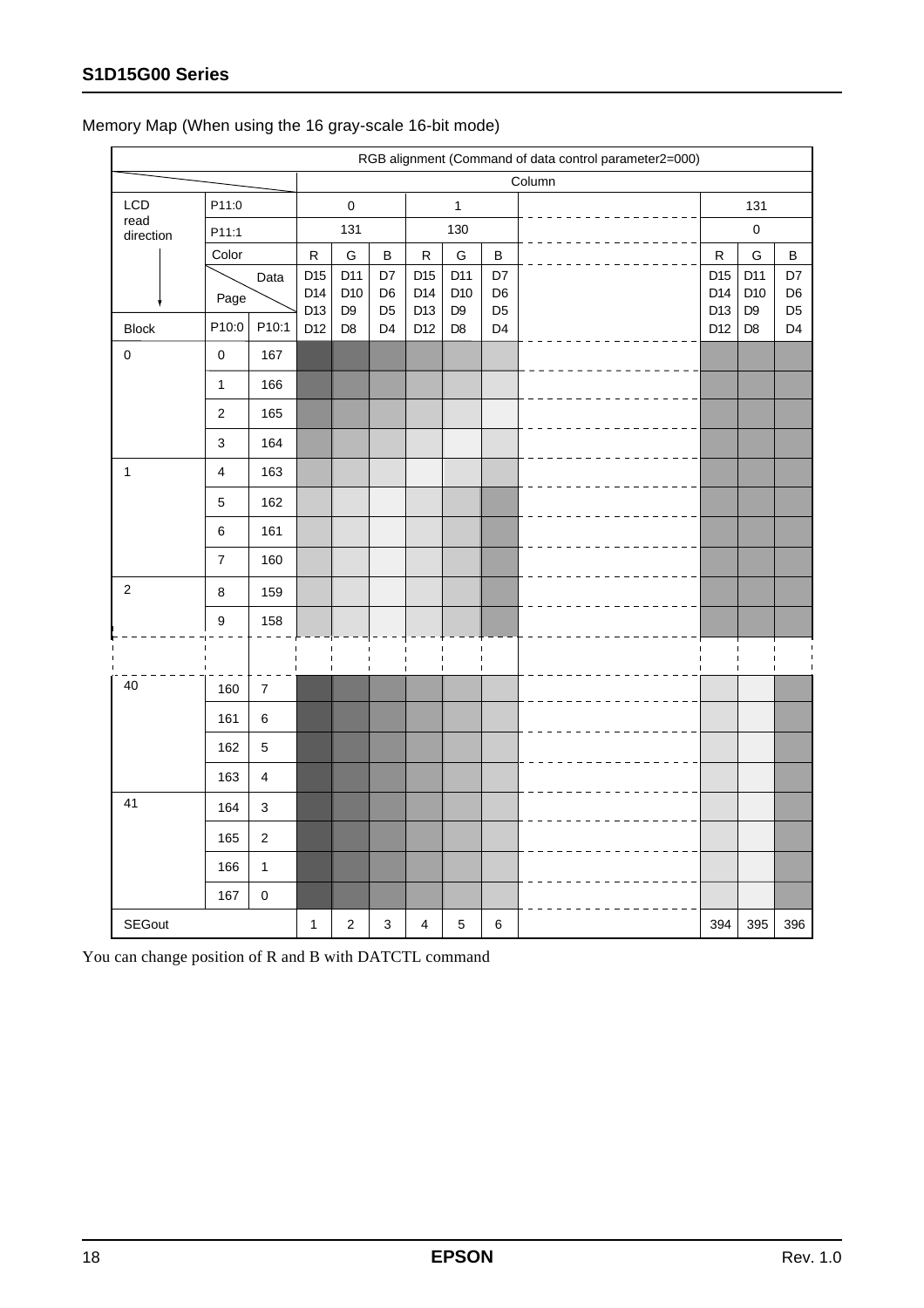#### 2 S1D15G00D10\*100 (100 RGB × 120 output) Memory map (when 8-tone, 8-bit mode is used)

|                   | RGB alignment (Command of data control parameter2=000) |       |                      |                                  |                                  |                                  |                                  |                                  |        |                                  |                                  |                                  |
|-------------------|--------------------------------------------------------|-------|----------------------|----------------------------------|----------------------------------|----------------------------------|----------------------------------|----------------------------------|--------|----------------------------------|----------------------------------|----------------------------------|
|                   |                                                        |       |                      |                                  |                                  |                                  |                                  |                                  | Column |                                  |                                  |                                  |
| LCD               | P11:0                                                  |       |                      | 16                               |                                  |                                  | 17                               |                                  |        |                                  | 115                              |                                  |
| read<br>direction | P11:1                                                  |       |                      | 115                              |                                  | 114                              |                                  |                                  |        | 16                               |                                  |                                  |
|                   | Color                                                  |       | ${\sf R}$            | G                                | $\, {\bf B}$                     | ${\sf R}$                        | G                                | $\sf B$                          |        | ${\sf R}$                        | ${\mathsf G}$                    | $\, {\bf B}$                     |
|                   | Page                                                   | Data  | D7<br>D <sub>6</sub> | D <sub>4</sub><br>D <sub>3</sub> | D <sub>1</sub><br>D <sub>0</sub> | D7                               | D <sub>4</sub><br>D <sub>3</sub> | D <sub>1</sub><br>D <sub>0</sub> |        | D7                               | D <sub>4</sub>                   | D <sub>1</sub><br>D <sub>0</sub> |
| <b>Block</b>      | P10:0                                                  | P10:1 | D <sub>5</sub>       | D <sub>2</sub>                   |                                  | D <sub>6</sub><br>D <sub>5</sub> | D <sub>2</sub>                   |                                  |        | D <sub>6</sub><br>D <sub>5</sub> | D <sub>3</sub><br>D <sub>2</sub> |                                  |
| $\pmb{0}$         | $\pmb{0}$                                              | 167   |                      |                                  |                                  |                                  |                                  |                                  |        |                                  |                                  |                                  |
|                   | $\mathbf{1}$                                           | 166   |                      |                                  |                                  |                                  |                                  |                                  |        |                                  |                                  |                                  |
|                   | $\sqrt{2}$                                             | 165   |                      |                                  |                                  |                                  |                                  |                                  |        |                                  |                                  |                                  |
|                   | $\ensuremath{\mathsf{3}}$                              | 164   |                      |                                  |                                  |                                  |                                  |                                  |        |                                  |                                  |                                  |
| $\mathbf{1}$      | $\overline{\mathbf{4}}$                                | 163   |                      |                                  |                                  |                                  |                                  |                                  |        |                                  |                                  |                                  |
|                   | $\sqrt{5}$                                             | 162   |                      |                                  |                                  |                                  |                                  |                                  |        |                                  |                                  |                                  |
|                   | $\,6\,$                                                | 161   |                      |                                  |                                  |                                  |                                  |                                  |        |                                  |                                  |                                  |
|                   | $\boldsymbol{7}$                                       | 160   |                      |                                  |                                  |                                  |                                  |                                  |        |                                  |                                  |                                  |
| $\overline{2}$    | $\,8\,$                                                | 159   |                      |                                  |                                  |                                  |                                  |                                  |        |                                  |                                  |                                  |
|                   | $\boldsymbol{9}$                                       | 158   |                      |                                  |                                  |                                  |                                  |                                  |        |                                  |                                  |                                  |
|                   |                                                        |       |                      |                                  |                                  |                                  |                                  |                                  |        |                                  |                                  |                                  |
| 28                | 112                                                    | 55    |                      |                                  |                                  |                                  |                                  |                                  |        |                                  |                                  |                                  |
|                   | 113                                                    | 54    |                      |                                  |                                  |                                  |                                  |                                  |        |                                  |                                  |                                  |
|                   | 114                                                    | 53    |                      |                                  |                                  |                                  |                                  |                                  |        |                                  |                                  |                                  |
|                   | 115                                                    | 52    |                      |                                  |                                  |                                  |                                  |                                  |        |                                  |                                  |                                  |
| 29                | 116                                                    | 51    |                      |                                  |                                  |                                  |                                  |                                  |        |                                  |                                  |                                  |
|                   | 117                                                    | 50    |                      |                                  |                                  |                                  |                                  |                                  |        |                                  |                                  |                                  |
|                   | 118                                                    | 49    |                      |                                  |                                  |                                  |                                  |                                  |        |                                  |                                  |                                  |
|                   | 119                                                    | 48    |                      |                                  |                                  |                                  |                                  |                                  |        |                                  |                                  |                                  |
| <b>SEGout</b>     |                                                        |       | 49                   | 50                               | 51                               | 52                               | 53                               | 54                               |        | 346                              | 347                              | 348                              |

Although data is described as D7 - D0 (3 bits or 2 bits), all RGB data will be converted to 4 bits and written to the RAM. Positions of R and B can be changed using the DATCTL command.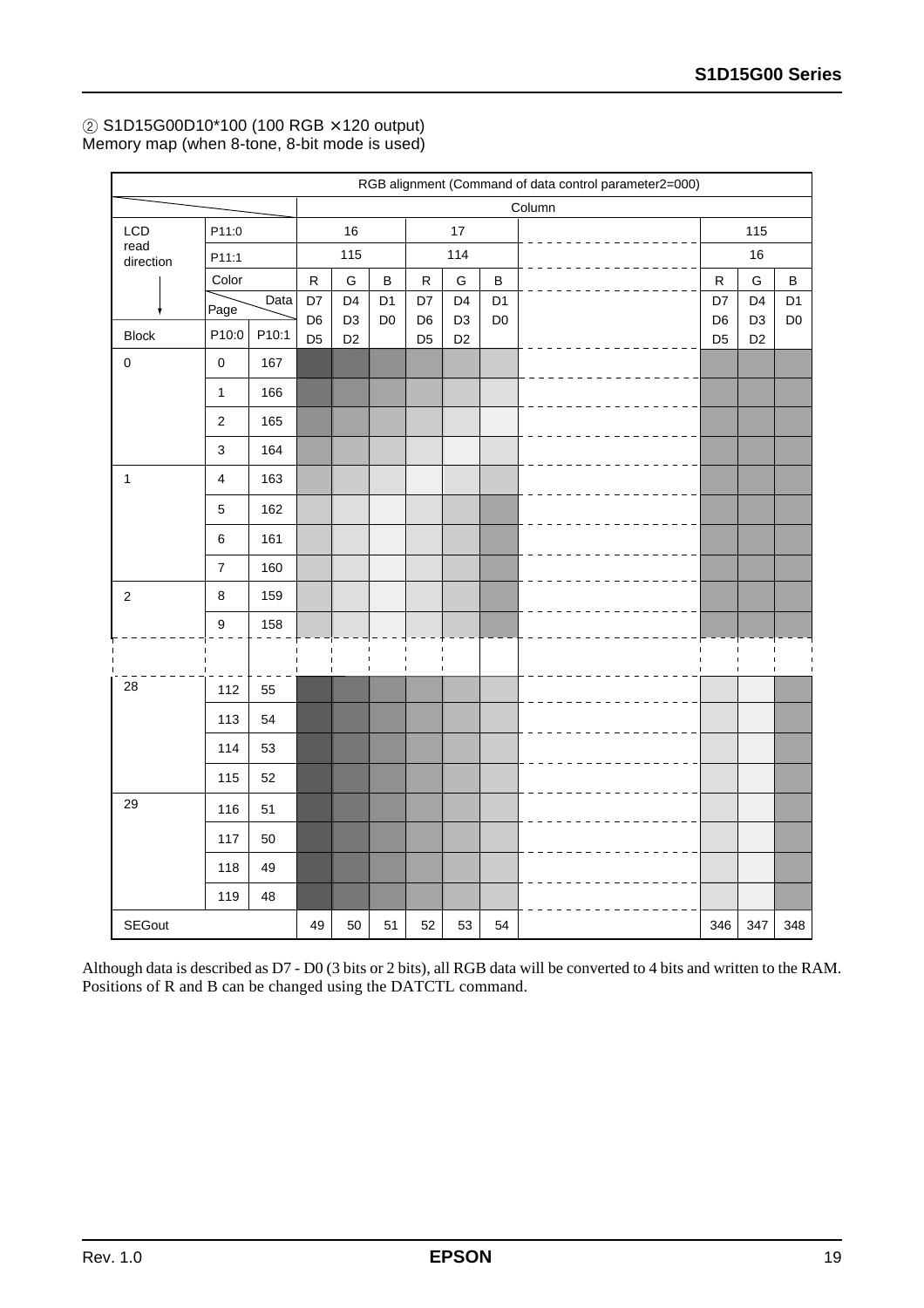|                   | RGB alignment (Command of data control parameter2=000) |       |           |                                                                                   |                |                      |                                  |                |                                                                 |    |        |                      |                                  |                                  |  |  |                      |                                  |                                  |
|-------------------|--------------------------------------------------------|-------|-----------|-----------------------------------------------------------------------------------|----------------|----------------------|----------------------------------|----------------|-----------------------------------------------------------------|----|--------|----------------------|----------------------------------|----------------------------------|--|--|----------------------|----------------------------------|----------------------------------|
|                   |                                                        |       |           |                                                                                   |                |                      |                                  |                |                                                                 |    | Column |                      |                                  |                                  |  |  |                      |                                  |                                  |
| LCD               | P11:0                                                  |       |           | 8                                                                                 |                |                      | 8                                |                |                                                                 | 9  |        | 9                    |                                  |                                  |  |  | 57                   |                                  |                                  |
| read<br>direction | P11:1                                                  |       |           | 57                                                                                |                |                      | 57                               |                |                                                                 | 56 |        |                      | 56                               |                                  |  |  |                      | 8                                |                                  |
|                   | Color                                                  |       | ${\sf R}$ | G                                                                                 | B              | ${\sf R}$            | G                                | B              | $\mathsf{R}$                                                    | G  | B      | $\mathsf{R}$         | G                                | B                                |  |  | $\mathsf{R}$         | G                                | B                                |
|                   | Page                                                   | Data  |           | D <sub>15</sub> D <sub>12</sub> D <sub>9</sub><br>D <sub>14</sub> D <sub>11</sub> | D <sub>8</sub> | D7<br>D <sub>6</sub> | D <sub>4</sub><br>D <sub>3</sub> | D <sub>1</sub> | D <sub>15</sub> D <sub>12</sub> D <sub>9</sub><br>D0 D14 D11 D8 |    |        | D7<br>D <sub>6</sub> | D <sub>4</sub><br>D <sub>3</sub> | D <sub>1</sub><br>D <sub>0</sub> |  |  | D7<br>D <sub>6</sub> | D <sub>4</sub><br>D <sub>3</sub> | D <sub>1</sub><br>D <sub>0</sub> |
| <b>Block</b>      | P10:0                                                  | P10:1 |           | D <sub>13</sub> D <sub>10</sub>                                                   |                | D <sub>5</sub>       | D <sub>2</sub>                   |                | D13D10                                                          |    |        | D <sub>5</sub>       | D <sub>2</sub>                   |                                  |  |  | D <sub>5</sub>       | D <sub>2</sub>                   |                                  |
| $\mathsf 0$       | $\pmb{0}$                                              | 167   |           |                                                                                   |                |                      |                                  |                |                                                                 |    |        |                      |                                  |                                  |  |  |                      |                                  |                                  |
|                   | $\mathbf 1$                                            | 166   |           |                                                                                   |                |                      |                                  |                |                                                                 |    |        |                      |                                  |                                  |  |  |                      |                                  |                                  |
|                   | $\overline{2}$                                         | 165   |           |                                                                                   |                |                      |                                  |                |                                                                 |    |        |                      |                                  |                                  |  |  |                      |                                  |                                  |
|                   | 3                                                      | 164   |           |                                                                                   |                |                      |                                  |                |                                                                 |    |        |                      |                                  |                                  |  |  |                      |                                  |                                  |
| 1                 | $\overline{\mathbf{4}}$                                | 163   |           |                                                                                   |                |                      |                                  |                |                                                                 |    |        |                      |                                  |                                  |  |  |                      |                                  |                                  |
|                   | 5                                                      | 162   |           |                                                                                   |                |                      |                                  |                |                                                                 |    |        |                      |                                  |                                  |  |  |                      |                                  |                                  |
|                   | $\,6$                                                  | 161   |           |                                                                                   |                |                      |                                  |                |                                                                 |    |        |                      |                                  |                                  |  |  |                      |                                  |                                  |
|                   | 7                                                      | 160   |           |                                                                                   |                |                      |                                  |                |                                                                 |    |        |                      |                                  |                                  |  |  |                      |                                  |                                  |
| $\overline{2}$    | 8                                                      | 159   |           |                                                                                   |                |                      |                                  |                |                                                                 |    |        |                      |                                  |                                  |  |  |                      |                                  |                                  |
|                   | $\boldsymbol{9}$                                       | 158   |           |                                                                                   |                |                      |                                  |                |                                                                 |    |        |                      |                                  |                                  |  |  |                      |                                  |                                  |
|                   |                                                        |       |           |                                                                                   |                | п                    |                                  |                |                                                                 |    |        |                      |                                  |                                  |  |  |                      |                                  |                                  |
| 28                | 112                                                    | 55    |           |                                                                                   |                |                      |                                  |                |                                                                 |    |        |                      |                                  |                                  |  |  |                      |                                  |                                  |
|                   | 113                                                    | 54    |           |                                                                                   |                |                      |                                  |                |                                                                 |    |        |                      |                                  |                                  |  |  |                      |                                  |                                  |
|                   | 114                                                    | 53    |           |                                                                                   |                |                      |                                  |                |                                                                 |    |        |                      |                                  |                                  |  |  |                      |                                  |                                  |
|                   | 115                                                    | 52    |           |                                                                                   |                |                      |                                  |                |                                                                 |    |        |                      |                                  |                                  |  |  |                      |                                  |                                  |
| 29                | 116                                                    | 51    |           |                                                                                   |                |                      |                                  |                |                                                                 |    |        |                      |                                  |                                  |  |  |                      |                                  |                                  |
|                   | 117                                                    | 50    |           |                                                                                   |                |                      |                                  |                |                                                                 |    |        |                      |                                  |                                  |  |  |                      |                                  |                                  |
|                   | 118                                                    | 49    |           |                                                                                   |                |                      |                                  |                |                                                                 |    |        |                      |                                  |                                  |  |  |                      |                                  |                                  |
|                   | 119                                                    | 48    |           |                                                                                   |                |                      |                                  |                |                                                                 |    |        |                      |                                  |                                  |  |  |                      |                                  |                                  |
| <b>SEGout</b>     |                                                        |       | 49        | 50                                                                                | 51             | 52                   | 53                               | 54             | 55                                                              | 56 | 57     | 58                   | 59                               | 60                               |  |  | 346 347 348          |                                  |                                  |

Memory map (when 8-tone, 16-bit mode is used)

Although data is described as D7 - D0 (3 bits or 2 bits), all RGB data will be converted to 4 bits and written to the RAM. Positions of R and B can be changed using the DATCTL command.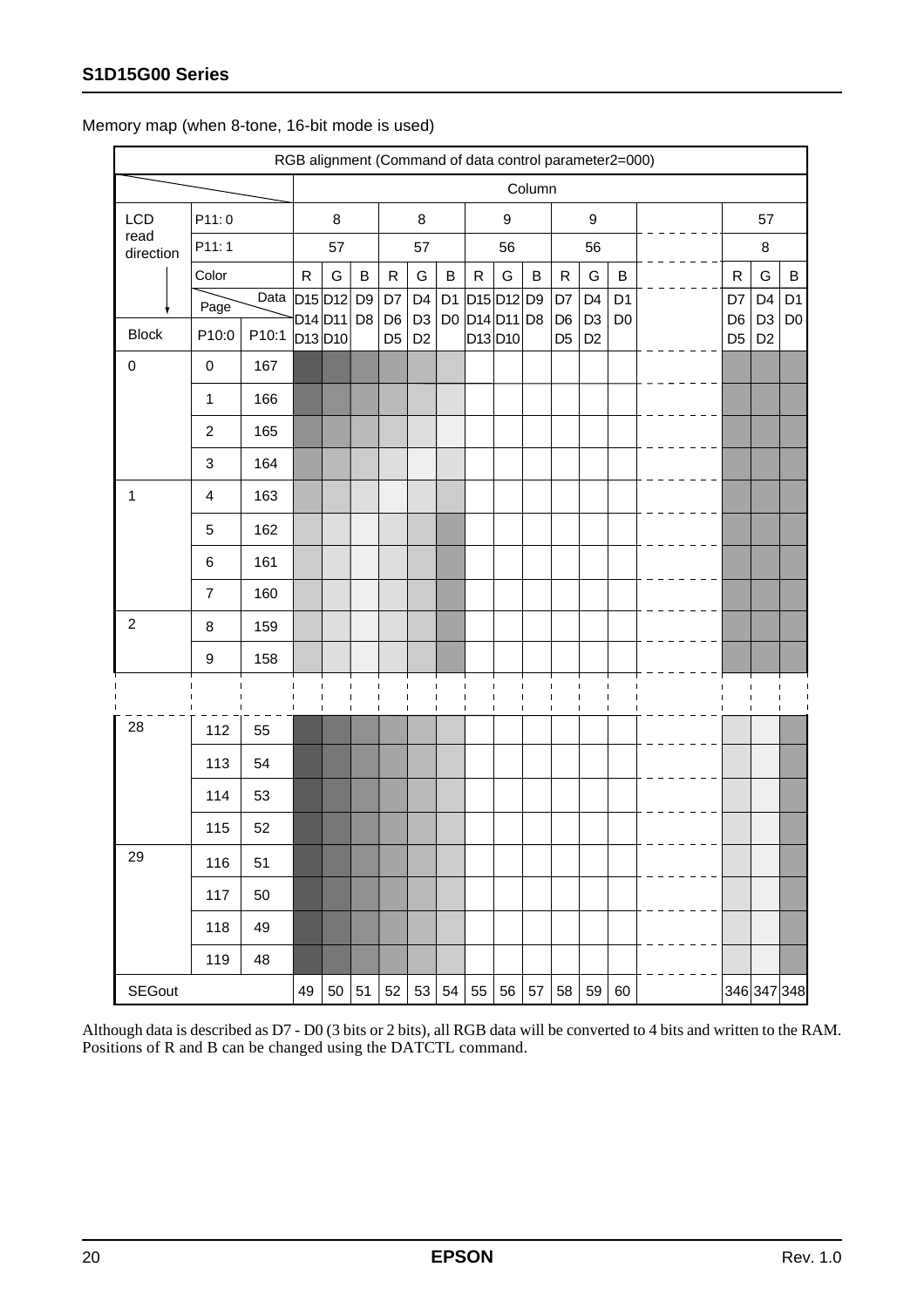|                   | RGB alignment (Command of data control parameter2=000) |       |                                  |                                  |                                  |                                  |                                  |                                  |                                  |                                  |                                  |                                  |                                  |                                  |  |  |                                  |                                  |                                  |
|-------------------|--------------------------------------------------------|-------|----------------------------------|----------------------------------|----------------------------------|----------------------------------|----------------------------------|----------------------------------|----------------------------------|----------------------------------|----------------------------------|----------------------------------|----------------------------------|----------------------------------|--|--|----------------------------------|----------------------------------|----------------------------------|
|                   |                                                        |       |                                  |                                  |                                  |                                  |                                  |                                  |                                  |                                  | Column                           |                                  |                                  |                                  |  |  |                                  |                                  |                                  |
| LCD               | P11:0                                                  |       |                                  | $\bf 8$                          |                                  |                                  | $\bf 8$                          |                                  |                                  | $\boldsymbol{9}$                 |                                  |                                  | $\boldsymbol{9}$                 |                                  |  |  |                                  | 57                               |                                  |
| read<br>direction | P11:1                                                  |       |                                  | 57                               |                                  |                                  | 57                               |                                  |                                  | 56                               |                                  | 56                               |                                  |                                  |  |  | 8                                |                                  |                                  |
|                   | Color                                                  |       | R1                               | G <sub>1</sub>                   | B1                               | R2                               | G2                               | B2                               | R <sub>1</sub>                   | G <sub>1</sub>                   | <b>B1</b>                        | R2                               | G <sub>2</sub>                   | B <sub>2</sub>                   |  |  | R2                               | G <sub>2</sub>                   | B <sub>2</sub>                   |
|                   | Page                                                   | Data  | D7<br>D <sub>6</sub>             | D <sub>3</sub><br>D <sub>2</sub> | D7<br>D <sub>6</sub>             | D <sub>3</sub><br>D <sub>2</sub> | D7<br>D <sub>6</sub>             | D <sub>3</sub><br>D <sub>2</sub> | D7<br>D <sub>6</sub>             | D <sub>3</sub><br>D <sub>2</sub> | D7<br>D <sub>6</sub>             | D <sub>3</sub><br>D <sub>2</sub> | D7<br>D <sub>6</sub>             | D <sub>3</sub><br>D <sub>2</sub> |  |  | D <sub>3</sub><br>D <sub>2</sub> | D7<br>D <sub>6</sub>             | D <sub>3</sub><br>D <sub>2</sub> |
| <b>Block</b>      | P10:0                                                  | P10:1 | D <sub>5</sub><br>D <sub>4</sub> | D <sub>1</sub><br>D <sub>0</sub> | D <sub>5</sub><br>D <sub>4</sub> | D <sub>1</sub><br>D <sub>0</sub> | D <sub>5</sub><br>D <sub>4</sub> | D <sub>1</sub><br>D <sub>0</sub> | D <sub>5</sub><br>D <sub>4</sub> | D <sub>1</sub><br>D <sub>0</sub> | D <sub>5</sub><br>D <sub>4</sub> | D <sub>1</sub><br>$\mathsf{D}0$  | D <sub>5</sub><br>D <sub>4</sub> | D <sub>1</sub><br>D <sub>0</sub> |  |  | D <sub>1</sub><br>D <sub>0</sub> | D <sub>5</sub><br>D <sub>4</sub> | D <sub>1</sub><br>D <sub>0</sub> |
| $\mathbf 0$       | $\pmb{0}$                                              | 167   |                                  |                                  |                                  |                                  |                                  |                                  |                                  |                                  |                                  |                                  |                                  |                                  |  |  |                                  |                                  |                                  |
|                   | 1                                                      | 166   |                                  |                                  |                                  |                                  |                                  |                                  |                                  |                                  |                                  |                                  |                                  |                                  |  |  |                                  |                                  |                                  |
|                   | $\overline{2}$                                         | 165   |                                  |                                  |                                  |                                  |                                  |                                  |                                  |                                  |                                  |                                  |                                  |                                  |  |  |                                  |                                  |                                  |
|                   | 3                                                      | 164   |                                  |                                  |                                  |                                  |                                  |                                  |                                  |                                  |                                  |                                  |                                  |                                  |  |  |                                  |                                  |                                  |
| 1                 | $\overline{\mathbf{4}}$                                | 163   |                                  |                                  |                                  |                                  |                                  |                                  |                                  |                                  |                                  |                                  |                                  |                                  |  |  |                                  |                                  |                                  |
|                   | 5                                                      | 162   |                                  |                                  |                                  |                                  |                                  |                                  |                                  |                                  |                                  |                                  |                                  |                                  |  |  |                                  |                                  |                                  |
|                   | 6                                                      | 161   |                                  |                                  |                                  |                                  |                                  |                                  |                                  |                                  |                                  |                                  |                                  |                                  |  |  |                                  |                                  |                                  |
|                   | $\overline{7}$                                         | 160   |                                  |                                  |                                  |                                  |                                  |                                  |                                  |                                  |                                  |                                  |                                  |                                  |  |  |                                  |                                  |                                  |
| $\mathbf 2$       | $\bf 8$                                                | 159   |                                  |                                  |                                  |                                  |                                  |                                  |                                  |                                  |                                  |                                  |                                  |                                  |  |  |                                  |                                  |                                  |
|                   | 9                                                      | 158   |                                  |                                  |                                  |                                  |                                  |                                  |                                  |                                  |                                  |                                  |                                  |                                  |  |  |                                  |                                  |                                  |
|                   |                                                        |       |                                  |                                  |                                  | ı<br>$\blacksquare$              |                                  |                                  |                                  |                                  |                                  |                                  |                                  |                                  |  |  |                                  |                                  |                                  |
| 28                | 112                                                    | 55    |                                  |                                  |                                  |                                  |                                  |                                  |                                  |                                  |                                  |                                  |                                  |                                  |  |  |                                  |                                  |                                  |
|                   | 113                                                    | 54    |                                  |                                  |                                  |                                  |                                  |                                  |                                  |                                  |                                  |                                  |                                  |                                  |  |  |                                  |                                  |                                  |
|                   | 114                                                    | 53    |                                  |                                  |                                  |                                  |                                  |                                  |                                  |                                  |                                  |                                  |                                  |                                  |  |  |                                  |                                  |                                  |
|                   | 115                                                    | 52    |                                  |                                  |                                  |                                  |                                  |                                  |                                  |                                  |                                  |                                  |                                  |                                  |  |  |                                  |                                  |                                  |
| 29                | 116                                                    | 51    |                                  |                                  |                                  |                                  |                                  |                                  |                                  |                                  |                                  |                                  |                                  |                                  |  |  |                                  |                                  |                                  |
|                   | 117                                                    | 50    |                                  |                                  |                                  |                                  |                                  |                                  |                                  |                                  |                                  |                                  |                                  |                                  |  |  |                                  |                                  |                                  |
|                   | 118                                                    | 49    |                                  |                                  |                                  |                                  |                                  |                                  |                                  |                                  |                                  |                                  |                                  |                                  |  |  |                                  |                                  |                                  |
|                   | 119                                                    | 48    |                                  |                                  |                                  |                                  |                                  |                                  |                                  |                                  |                                  |                                  |                                  |                                  |  |  |                                  |                                  |                                  |
| <b>SEGout</b>     |                                                        |       | 49                               | 50                               | 51                               | 52                               | 53                               | 54                               | 55                               | 56                               | 57                               | 58                               | 59                               | 60                               |  |  |                                  | 346 347 348                      |                                  |

## Memory map (when 16-tone, 8-bit mode is used)

Positions of R and B can be changed using the DATCTL command.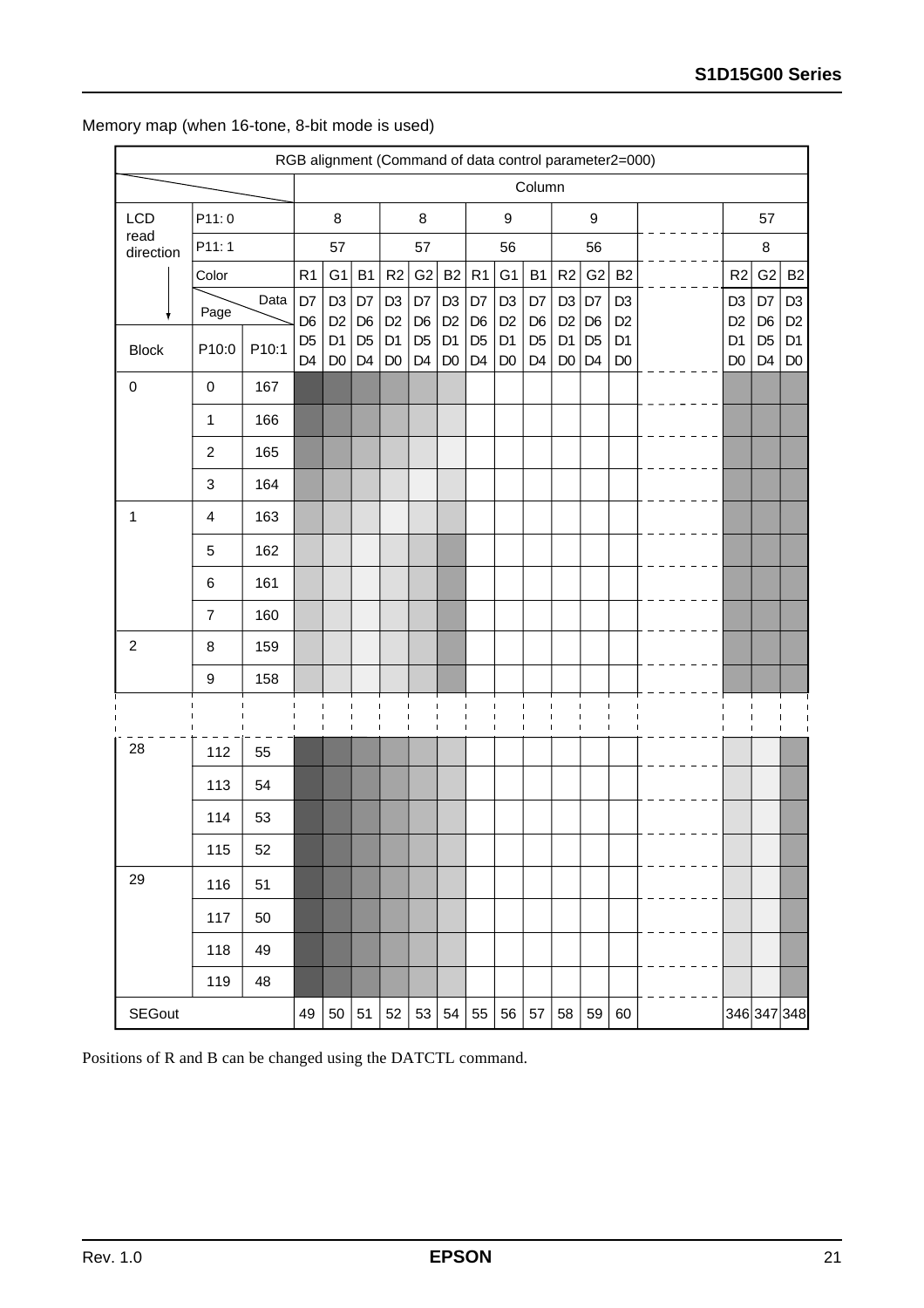|                   | RGB alignment (Command of data control parameter2=000) |       |            |                                  |                                  |            |                                  |                                  |        |                                  |                                  |                                  |
|-------------------|--------------------------------------------------------|-------|------------|----------------------------------|----------------------------------|------------|----------------------------------|----------------------------------|--------|----------------------------------|----------------------------------|----------------------------------|
|                   |                                                        |       |            |                                  |                                  |            |                                  |                                  | Column |                                  |                                  |                                  |
| LCD               | P11:0                                                  |       |            | 16                               |                                  |            | $17$                             |                                  |        |                                  | 115                              |                                  |
| read<br>direction | P11:1                                                  |       |            | 115                              |                                  | 114        |                                  |                                  |        | 16                               |                                  |                                  |
|                   | Color                                                  |       | ${\sf R}$  | G                                | $\sf B$                          | ${\sf R}$  | G                                | $\sf B$                          |        | R                                | G                                | $\sf B$                          |
|                   | Page                                                   | Data  | D15<br>D14 | D11<br>D <sub>10</sub>           | D7<br>D <sub>6</sub>             | D15<br>D14 | D11<br>D10                       | D7<br>D <sub>6</sub>             |        | D <sub>1</sub><br>D <sub>1</sub> | D11<br>D <sub>10</sub>           | D7<br>D <sub>6</sub>             |
| <b>Block</b>      | P10:0                                                  | P10:1 | D13<br>D12 | D <sub>9</sub><br>D <sub>8</sub> | D <sub>5</sub><br>D <sub>4</sub> | D13<br>D12 | D <sub>9</sub><br>D <sub>8</sub> | D <sub>5</sub><br>D <sub>4</sub> |        | D <sub>1</sub><br>D <sub>1</sub> | D <sub>9</sub><br>D <sub>8</sub> | D <sub>5</sub><br>D <sub>4</sub> |
| $\mathbf 0$       | $\mathbf 0$                                            | 167   |            |                                  |                                  |            |                                  |                                  |        |                                  |                                  |                                  |
|                   | $\mathbf{1}$                                           | 166   |            |                                  |                                  |            |                                  |                                  |        |                                  |                                  |                                  |
|                   | $\boldsymbol{2}$                                       | 165   |            |                                  |                                  |            |                                  |                                  |        |                                  |                                  |                                  |
|                   | $\mathfrak{S}$                                         | 164   |            |                                  |                                  |            |                                  |                                  |        |                                  |                                  |                                  |
| $\mathbf{1}$      | 4                                                      | 163   |            |                                  |                                  |            |                                  |                                  |        |                                  |                                  |                                  |
|                   | $\mathbf 5$                                            | 162   |            |                                  |                                  |            |                                  |                                  |        |                                  |                                  |                                  |
|                   | $\,6\,$                                                | 161   |            |                                  |                                  |            |                                  |                                  |        |                                  |                                  |                                  |
|                   | $\boldsymbol{7}$                                       | 160   |            |                                  |                                  |            |                                  |                                  |        |                                  |                                  |                                  |
| $\overline{c}$    | $\bf 8$                                                | 159   |            |                                  |                                  |            |                                  |                                  |        |                                  |                                  |                                  |
|                   | 9                                                      | 158   |            |                                  |                                  |            |                                  |                                  |        |                                  |                                  |                                  |
|                   |                                                        |       |            | -1                               |                                  | п          | $\mathbf{I}$                     |                                  |        |                                  |                                  |                                  |
| 28                | 112                                                    | 55    |            | $\mathbf{I}$                     |                                  | п          | $\blacksquare$                   | $\blacksquare$                   |        |                                  | п                                |                                  |
|                   | 113                                                    | 54    |            |                                  |                                  |            |                                  |                                  |        |                                  |                                  |                                  |
|                   | 114                                                    | 53    |            |                                  |                                  |            |                                  |                                  |        |                                  |                                  |                                  |
|                   | 115                                                    | 52    |            |                                  |                                  |            |                                  |                                  |        |                                  |                                  |                                  |
| 29                | 116                                                    | 51    |            |                                  |                                  |            |                                  |                                  |        |                                  |                                  |                                  |
|                   | 117                                                    | 50    |            |                                  |                                  |            |                                  |                                  |        |                                  |                                  |                                  |
|                   | 118                                                    | 49    |            |                                  |                                  |            |                                  |                                  |        |                                  |                                  |                                  |
|                   | 119                                                    | 48    |            |                                  |                                  |            |                                  |                                  |        |                                  |                                  |                                  |
| <b>SEGout</b>     |                                                        |       | 49         | 50                               | 51                               | 52         | 53                               | 54                               |        | 346                              | 347                              | 348                              |

Memory map (when 16-tone, 16-bit mode is used)

Positions of R and B can be changed using the DATCTL command.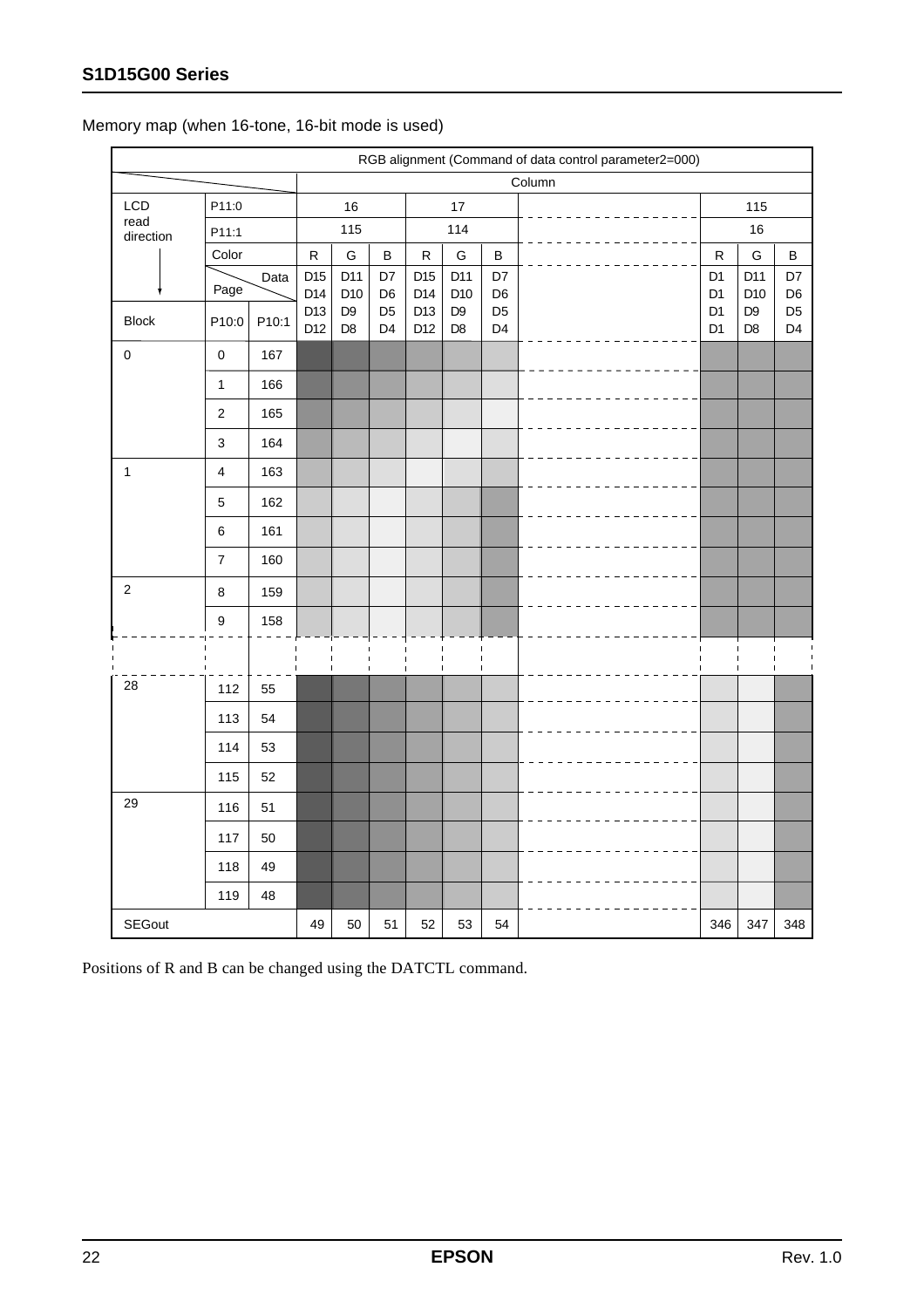#### **8.3.2 Page Address Control Circuit**

This circuit is used to control the address in the page direction when MPU accesses the DDRAM or when reading the DDRAM to display image on the LCD.

You can specify a scope of the page address (start and end page) with PASET (page address set) command. When the page-direction scan is specified with DATCTL (data control) command and the addresses are incremented from the start up to the end page, the column address is incremented by 1 and the page address returns to the start page.

The DDRAM supports up to 168 lines<sup>\*1</sup>, and thus the total page becomes 168.

\*1: S1D15G00D10\*000 supports up to 120 lines and the total number of pages is 120.

In the read operation, as the end page is reached, the column address is automatically incremented by 1 and the page address is returned to the start page.

Using the address normal/inverse parameter of DATCTL command allows you to inverse the correspondence between the DDRAM address and common output.

#### **8.3.3 Column Address Control Circuit**

This circuit is used to control the address in the column direction when MPU accesses the DDRAM. You can specify a scope of the column address (start and end column) using CASET (column address set). When the column-direction scan is specified with DATCTL command and the addresses are incremented from the start to the end up to the end column, the page address is incremented by 1 and the column address returns to the start column.

In the read operation, too, the column address is automatically incremented by 1 and returns to the start page as the end column is reached.

Just like the page address control circuit, using the column address normal/inverse parameter of DATCTL command enables to inverse the correspondence between the DDRAM column address and segment output. This arrangement relaxes restrictions in the chip layout on the LCD module.

#### **8.3.4 I/O Buffer Circuit**

It is the bi-directional buffer used when MPU reads or writes the DDRAM. Since MPU's read or write of the DDRAM is performed independently from data output to the display data latch circuit, asynchronous access to the DDRAM while the LCD is turned on does not cause troubles such as flicking of the display images.

#### **8.3.5 Block Address Circuit**

This circuit associates pages on the DDRAM with COM output. S1D15G00 processes signals for the liquid crystal display on 4-page basis (block basis). Thus, when specifying a specific area in the area scroll display or partial display, you must designate it in block.

#### **8.3.6 Display Data Latch Circuit**

This circuit is used to temporarily hold display data to be output from the DDRAM to the SEG decoder circuit. Since DISNOR/DISINV (display normal/inverse) and DISON/DISOFF (display on/display off) commands are used to control data in the latch circuit alone, they do not modify data in the DDRAM.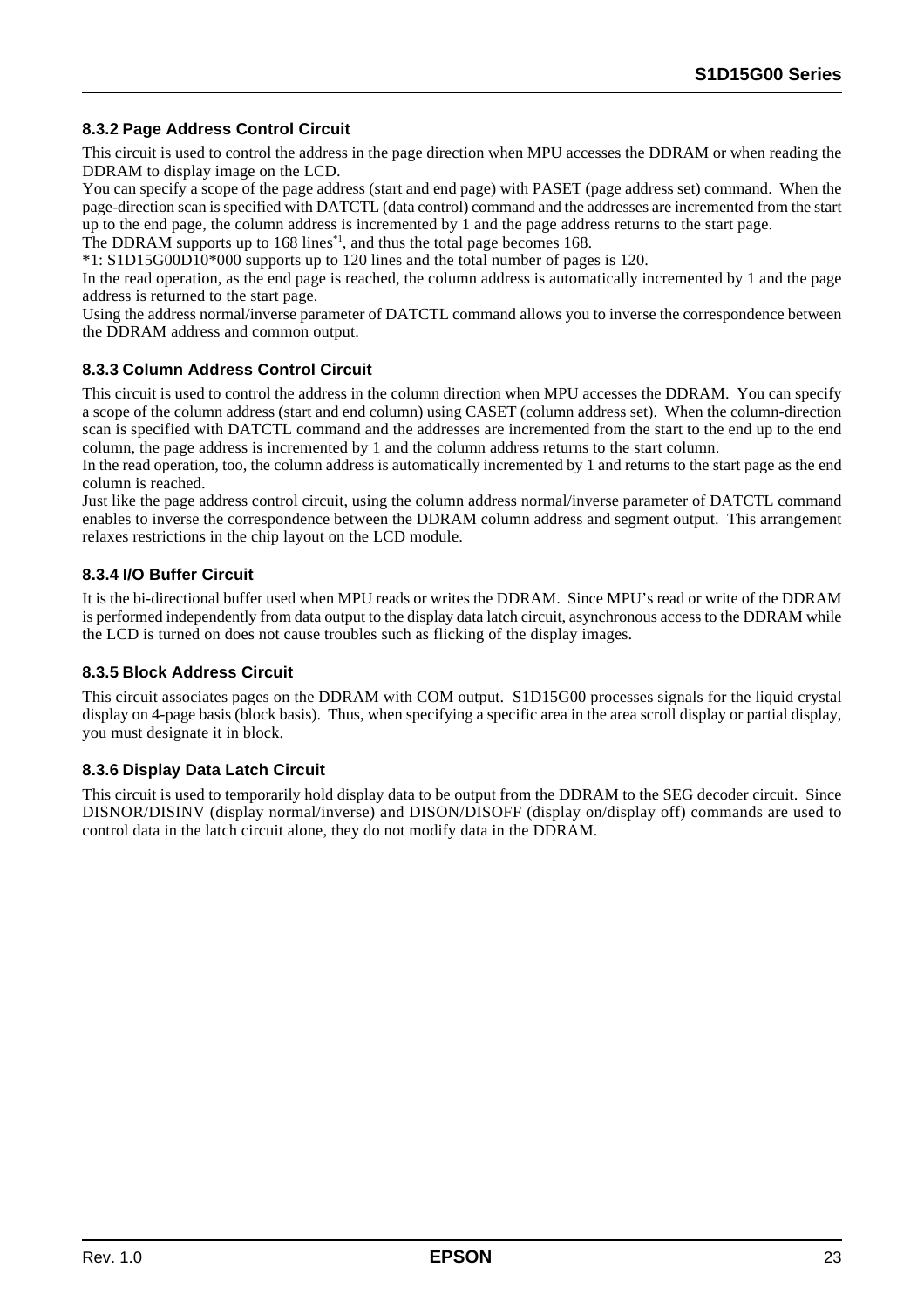#### **8.4 Area Scroll Display**

Using ASCSET (area scroll set) and SCSTART (scroll start set) commands allows you to scroll the display screen partially. You can select any one of the following four scroll patterns.



When, for example,  $1/128$  duty (Display area: 32 blocks = 128 lines) is selected, and the top 2 blocks = 8 lines and bottom 2 blocks = 8 lines are specified as the fixed areas and the remaining 28 blocks = 112 lines as the scroll area, 10 blocks  $= 40$  lines on the DDRAM can be used as the background area.

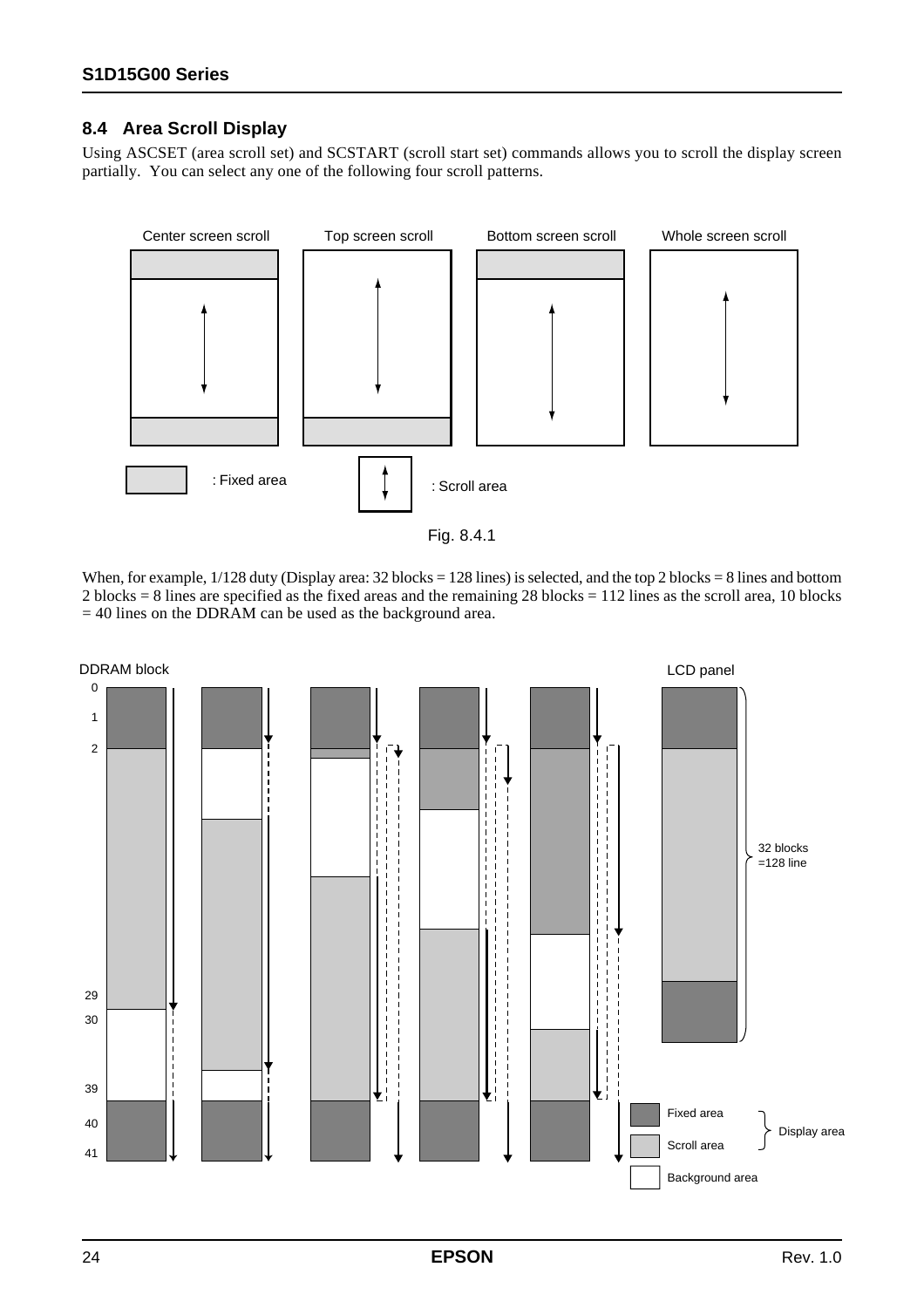### **8.5 Partial Display**

Using PTLIN (partial in) command allows you to turn on the partial display (division by line) of the screen. This mode requires less current consumption than the whole screen display, making it suitable for the mobile equipment in the standby state.



#### **8.6 Gray-Scale Display**

This function represents gray-scale by frame modulating the gray-scale date written on the display data RAM. In the 256-out-of-4096 colors (8 gray-scale) display, you can specify display colors using the command.

Normally black liquid crystal in the reverse display mode - 8 gray scale display

|                |                         |         | Any one of above |         |         | Any one of above |         |         |             |
|----------------|-------------------------|---------|------------------|---------|---------|------------------|---------|---------|-------------|
| B (D1, D0)     | <b>Black</b><br>(0,0)   | (0,1)   | (0,1)            | (0,1)   | (1,0)   | (1,0)            | (1,0)   | (1,1)   | <b>Blue</b> |
| G (D4, D3, D2) | Black<br>(0,0,0)        | (0,0,1) | (0,1,0)          | (0,1,1) | (1,0,0) | (1,0,1)          | (1,1,0) | (1,1,1) | Green       |
| R (D7, D6, D5) | <b>Black</b><br>(0,0,0) | (0,0,1) | (0,1,0)          | (0,1,1) | (1,0,0) | (1,0,1)          | (1,1,0) | (1,1,1) | Red         |

Respective data on red, green and blue are converted to the display data to be specified by the parameters of RGBSET8 command, and then written to the DDRAM. Blue is displayed in 4 gray-scale.

#### **8.7 Oscillation Circuit**

S1G15G00 contains the oscillation circuit whose operation does not require any external part. The oscillation circuit is enabled only when  $M/S = HIGH$  and  $CLS = HIGH$ . When the external clock signal is  $(CLS = LOW$  or  $M/S = LOW$ , the clock is entered from CL pin.

#### **8.8 Display Timing Generation Circuit**

This circuit generates the timing signal for display (CL, FR, SYNC, CA, F1, F2, DOFF) using the clock from the builtin oscillation circuit or the external clock.

It is also used to generate the clock to turn on the liquid crystal-drive power circuit.

When using S1D15G00 in multi-chip array, the display timing signal (CL, FR, SYNC, CA, F1, F2, DOFF) must be sent from the master to the slave.

#### **8.9 SEG Decoder Circuit**

This circuit outputs the segment driver control signal based on display data for 4-page and the timing signal.

#### **8.10 Liquid Crystal Drive Circuit**

It outputs liquid crystal drive voltage. Responding to the decoder output signal and the display-timing signal, the segment output pin outputs one of potentials  $V_2$ ,  $V_1$ ,  $V_C$ ,  $MV_1$  or  $MV_2$  and the common output pin outputs one of potentials V3, VC or MV3.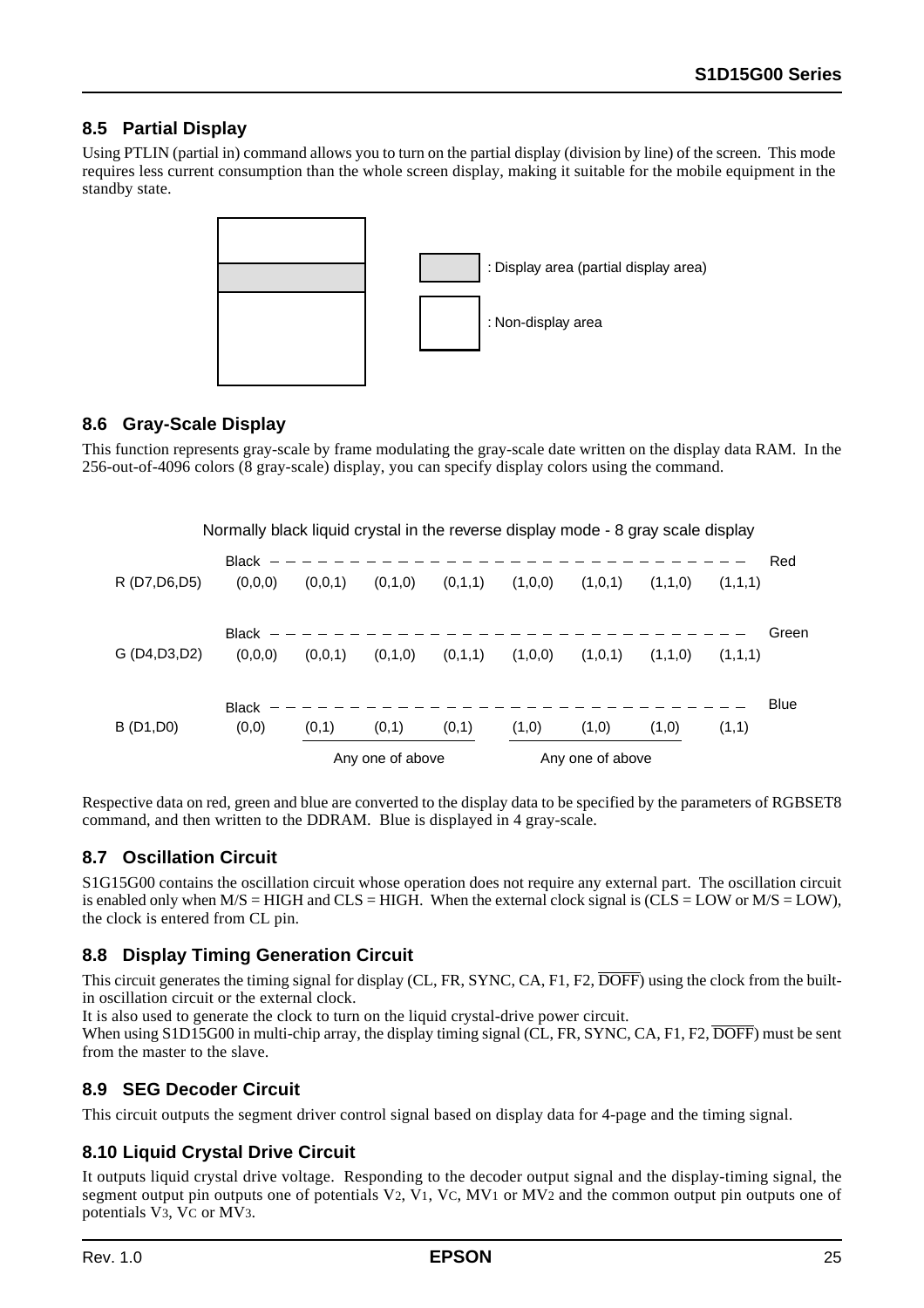#### **8.11 Liquid Crystal-Drive Power Circuit**

The power circuit contained in S1D15G00 generates voltage required to drive liquid crystal. This low power consumption type power circuit is consisted the voltage regulator, booster circuits (primary, secondary) and voltage follower. The power circuit is enabled only when the master operation mode is turned on.

The power control circuit turns on or off the voltage regulator, booster circuits, Reference voltage generation circuit and voltage follower responding to PWRCTR (power control set) command. Thus, function of the external and internal power supplies can be partly used in parallel.

Table 8.11.1 lists the functions controlled by the 4-bit data - parameter of PWRCTR. Table 8.11.2 shows combinations of 4 bits (combinations shown in Table 8.11.2 alone are valid).

#### **Table 8.11.1**

| <b>Item</b>                                               |                          | <b>State</b> |
|-----------------------------------------------------------|--------------------------|--------------|
|                                                           | <b><i><u>"4"</u></i></b> | "በ"          |
| D3 Primary booster circuits control bit                   | <b>ON</b>                | OFF          |
| D2 Secondary booster circuit control bit                  | <b>ON</b>                | OFF          |
| D1 Reference voltage generation circuit control bit       | ON                       | OFF          |
| D0 Voltage adjusting circuit/Voltage follower control bit | <b>ON</b>                | OFF          |

#### **Table 8.11.2**

| <b>Function turned on</b>                                  | D <sub>3</sub> | D <sub>2</sub> | D1       | D0 | <b>External power input pins</b> |
|------------------------------------------------------------|----------------|----------------|----------|----|----------------------------------|
| 1. Entire built-in power circuit is turned on              |                |                |          |    |                                  |
| 2. Other than the secondary booster and step-down circuits |                |                |          |    | $V_3$ , MV $_3$                  |
| 3. External power supply alone                             |                |                | $\Omega$ | 0  | $ V_3, V_2, V_3, MV_1, MV_3 $    |

#### **8.11.2 Voltage Transform Circuit**

The charge pump booster circuit and the operational amplifier's voltage follower generate each potential required to drive the liquid crystal based on the reference voltage generated by the voltage regulator.

Ground potentials (abbreviated as GND in the following description) of the power circuit in the IC are GND2 and GND4.

Fig. 8.11.1 illustrates mutual relationship between potentials.



Fig. 8.11.1 Mutual Relationship between Voltage Transform Circuits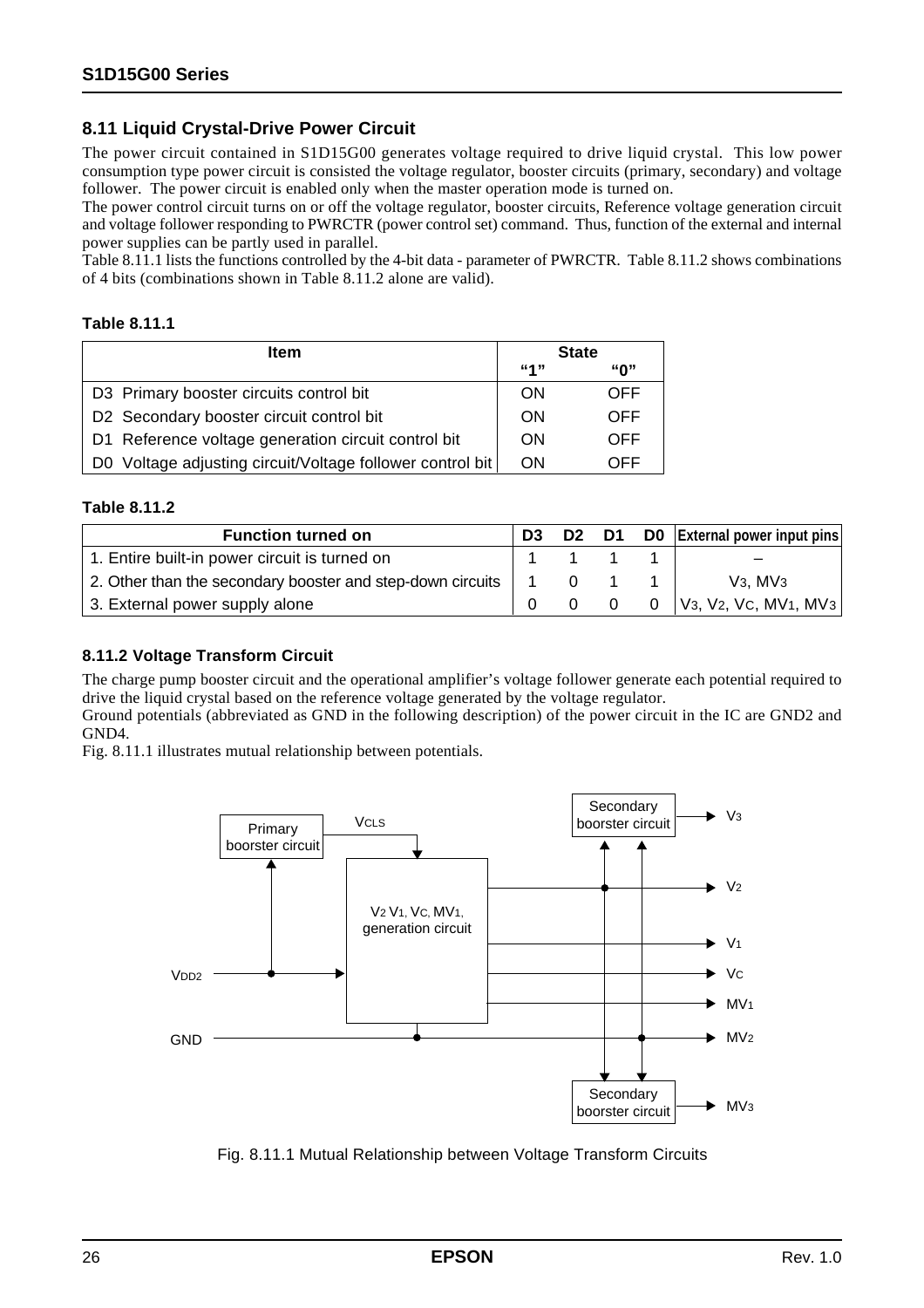Table 8.11.3 shows the theoretical expression of respective potentials. Since these are theoretical values, they can differ from actual voltages depending on load on the liquid crystal.

| Signal name           | <b>Theoretical expression</b><br>(relative to GND = 0V) | <b>Theoretical expression</b><br>(relative to Vc = 0V) |
|-----------------------|---------------------------------------------------------|--------------------------------------------------------|
| Vз                    | $2\times$ (V <sub>2</sub> -GND)                         | $2 \times (VC - GND)$                                  |
| V <sub>2</sub>        | Output from voltage regulator                           | Vc-GND                                                 |
| V1                    | $3/4 \times (V_2 - GND)$                                | $1/2 \times (V_C - GND)$                               |
| Vc                    | $2/3\times(V_2 - GND)$                                  | 0V                                                     |
| MV <sub>1</sub>       | $1/3\times(V_2 - GND)$                                  | $-1/2\times(Vc-GND)$                                   |
| GND(MV <sub>2</sub> ) | 0V                                                      | $-(Vc-GND)$                                            |
| MV <sub>3</sub>       | $-(V_2-GND)$                                            | $-2\times$ (Vc-GND)                                    |

**Table 8.11.3 Theoretical Expression of Potentials**

#### **8.11.3 Primary Booster Circuit**

The built-in booster circuit triples the voltage of VDD2-GND.

VDD2-GND voltage is tripled by capacitor  $\overline{C}$  connected across CAP1+ and CAP1, CAP2+ and CAP2- as well as VCSL and GND (or VDD2), and then output at VCSL pin.

In the case of double boosting, short circuit the CAP2+ and VCSL pin.

Fig. 8.11.2 shows how the voltage is stepped up by the capacitors connected.



Fig. 8.11.2 Relation between Capacitors and Voltage Step-up

#### **8.11.4 Voltage Regulator Circuit**

The voltage regulator circuit generates the liquid crystal drive voltage V2 using VCSL from the primary booster circuit. S1D15G00 incorporates the high-precision constant voltage source, 64-step electronic volume control function and resistor to regulate V2 voltage. The voltage regulator circuit covers a wider temperature range with fewer numbers of parts thanks to the temperature gradient control function as well as the temperature sensing function.

However, capacitors may be required for voltage regulation between V2 and GND pins due to the load of LCD panel. Insert the capacitors, if necessary, by observing the voltage waveforms and current consumption.

1 Built-in Resistor for V2 Voltage Regulation

The contents described in this document apply only to models that use a V<sub>2</sub> voltage control resistor inside the IC. Using this resistor and the electronic volume control function allows you to control the liquid crystal drive voltage V2 to an optimum level for the LCD panel with the command alone, without resorting to external resistors.

V2 output voltage can be determined from Equation A-1 as long as the relation  $V_2 < V_{CSL}$  is met.

However, set the voltage of V2 by allowing for a drop in the voltage due to load, so that it becomes at or below 80 % of VCSL.

$$
V_2 = \left(1 + \frac{Rb}{Ra}\right) \bullet V_{EV} = \left(1 + \frac{Rb}{Ra}\right) \bullet \left(1 - \frac{\alpha + 2}{218}\right) \bullet V_{REG} \quad \text{(Equation A-1)}
$$

Note: VREG is the constant voltage source inside the IC. It is 1.2V (Typ.) at Ta =  $25^{\circ}$ C.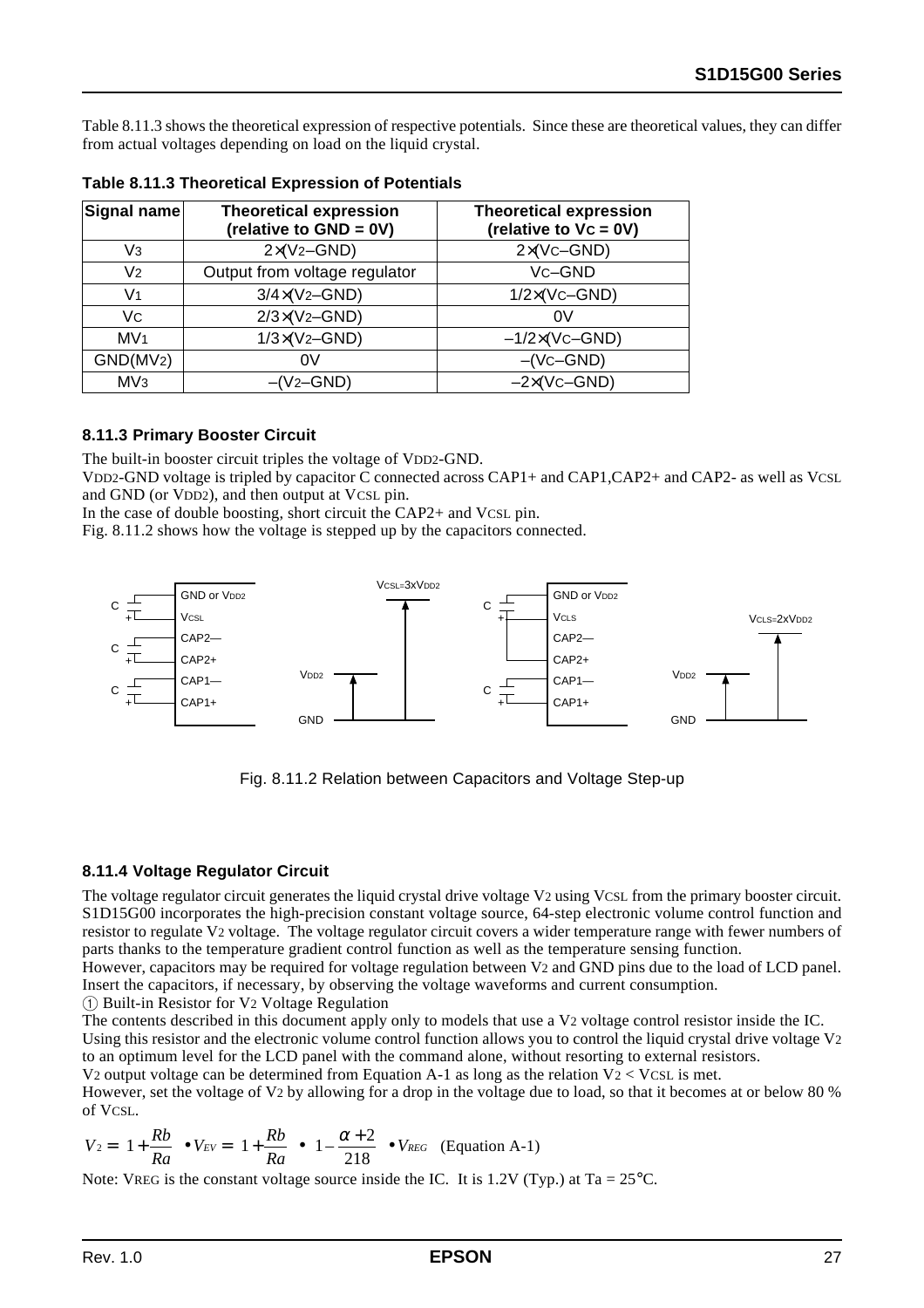

Fig. 8.11.3 Voltage Regulator Circuit

Rb/Ra in Equation A-1 is the resistance ratio of the built-in V2 voltage-regulating resistance. This ratio can be varied in 8 levels by changing parameters 2(P2) of electronic volum control command. Reference ratios of "1 + Rb/Ra" are shown in Table 8.11.4.

| Table 8.11.4 Resistance Ratio of Built-in V2 Voltage-Regulating Resistance: Parameters and "1+ |  |
|------------------------------------------------------------------------------------------------|--|
| R/Ra" Ratio (For reference)                                                                    |  |

|                 | <b>Parameter</b> |                 | 1+Rb/Ra ratio | V <sub>1</sub> voltage value |  |  |  |  |
|-----------------|------------------|-----------------|---------------|------------------------------|--|--|--|--|
| P <sub>22</sub> | P21              | P <sub>20</sub> |               |                              |  |  |  |  |
|                 |                  |                 | 3.95          | Small                        |  |  |  |  |
| ი               |                  |                 | 4.27          |                              |  |  |  |  |
| 0               |                  |                 | 4.60          |                              |  |  |  |  |
| ი               |                  |                 | 4.93          |                              |  |  |  |  |
|                 | O                |                 | 5.26          |                              |  |  |  |  |
|                 | U                |                 | 5.59          |                              |  |  |  |  |
|                 |                  |                 | 5.92          |                              |  |  |  |  |
|                 |                  |                 | 6.25          | Large                        |  |  |  |  |

2V2 voltage control external resistor

The contents described in this document apply only to models that use an external V2 voltage control resistor. If you use an external resistance control model, you can set the V2 voltage using an external resistor. Use a semi-fixed resistor for V2 voltage regulation.



Fig. 8.11.4 Voltage Regulator Circuit

Select the external Ra and Rb values to allow stable voltage supply by observing the V2 voltage waveforms. As the VR pin has a high input impedance and it is susceptible to ambient noise, the resistors and their leads must be placed in a short distance and they must be away from the clock source.

3Constant Voltage Source and Electronic Volume Control Circuit

The constant voltage source generates VREG - the reference voltage inside the IC. You can specify one of four types of temperature gradients with parameters of electronic volum control command. See Fig. 8.11.5.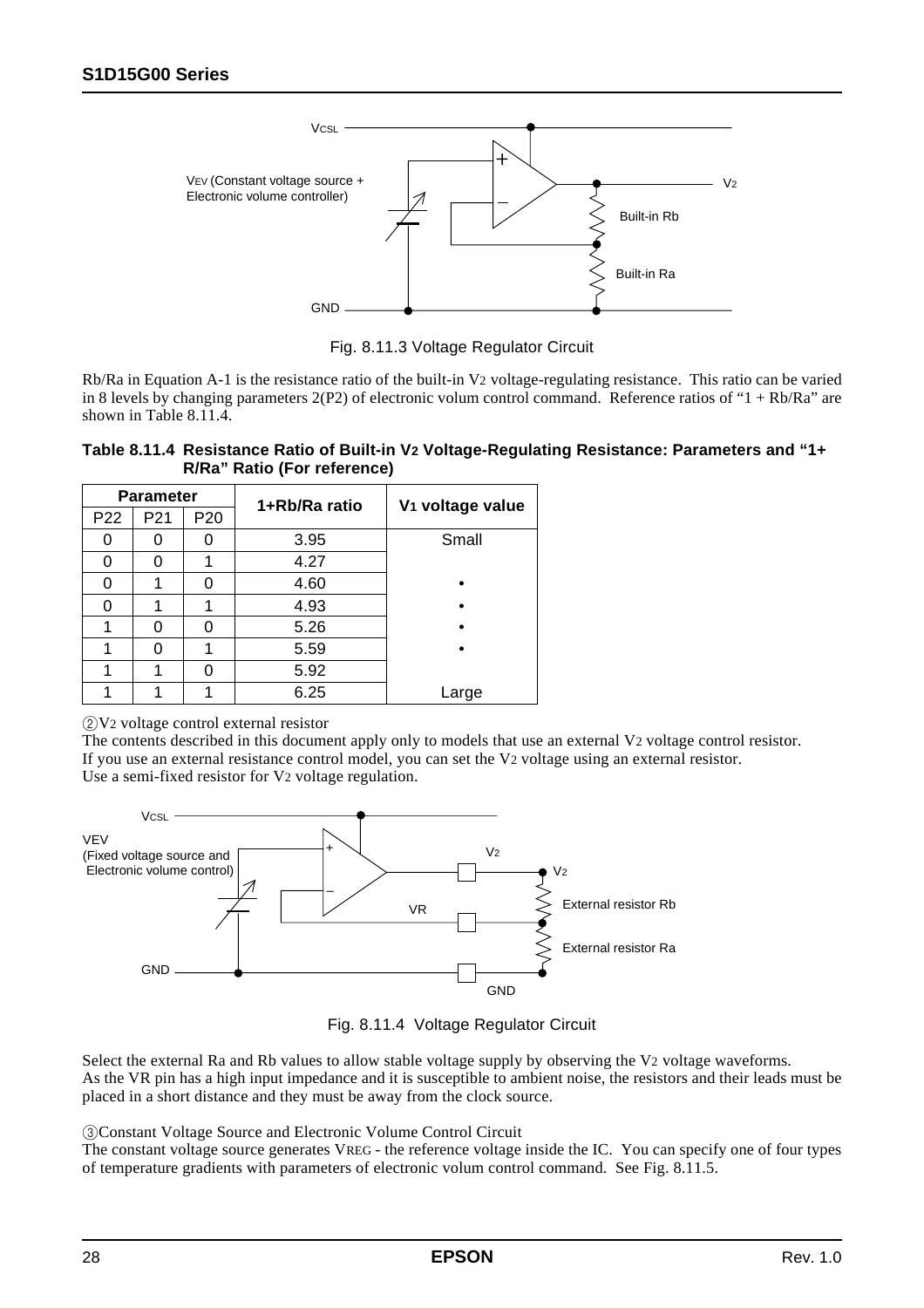| Table 8.11.5 Parameters and VREG Temperature Gradient |
|-------------------------------------------------------|
|-------------------------------------------------------|

|  | Parameter   Temperature gradient (%/C) |
|--|----------------------------------------|
|  | $-0.05$                                |
|  | –ი 1                                   |
|  | $-0.15$                                |
|  | -በ 2                                   |

The electronic volume control circuit varies  $\alpha$  in Equation A-1 according to parameters 1(P1) of electronic volum control command. Table 8.11.6 lists relation between the parameters and  $\alpha$ .

|  |  |  |  |  |  | Table 8.11.6 Parameters and Electronic Volume |  |
|--|--|--|--|--|--|-----------------------------------------------|--|
|--|--|--|--|--|--|-----------------------------------------------|--|

|                 |                 | <b>Parameter</b> |                 |     |                 |    |                              |
|-----------------|-----------------|------------------|-----------------|-----|-----------------|----|------------------------------|
| P <sub>15</sub> | P <sub>14</sub> | P <sub>13</sub>  | P <sub>12</sub> | P11 | P <sub>10</sub> | α  | V <sub>1</sub> voltage value |
|                 |                 | U                |                 |     |                 | 63 | Small                        |
|                 | ∩               | 0                |                 | U   |                 | 62 |                              |
|                 | 0               | 0                |                 |     |                 | 61 |                              |
|                 |                 |                  |                 |     |                 |    |                              |
|                 |                 |                  |                 |     |                 |    |                              |
|                 |                 |                  |                 |     |                 |    |                              |
|                 |                 | ÷                |                 |     |                 | 2  |                              |
|                 |                 | и                |                 |     |                 |    |                              |
|                 |                 | л                |                 |     |                 |    | Large                        |

#### **8.11.5 Voltage Divider/Voltage Follower Circuit**

The voltage divider/voltage follower circuit V2 output from the voltage regulator circuit and then generates liquid crystal drive voltages V1,VC and MV1 using the operational amplifier-featured voltage follower.

Capacitors may be required for voltage regulation between the GND and each of V1, VC and MV1 pins due to the load of LCD panel. Insert the capacitors, if necessary, by observing the voltage waveforms and current consumption.  $V_1 = 3/4 \times V_2$ 

 $VC = 2/4 \times V_2$  $MV_1 = 1/4 \times V_2$ 

#### **8.11.6 Secondary Booster Circuit and Tertiary Booster/Step-Down Circuit**

The secondary booster circuit boosts or steps down based on V2 and produces V3 and MV3. Their potential relationship is expressed with the following theoretical equation:  $V_3 = 2 \times V_2$  $MV3 = -V2$ 

#### **8.11.7 Samples of Connections Peripheral to Power Circuit (For your information)**

Following illustrates the connections when the entire power circuit is used.



#### **Sample of common setting**

| <b>Item</b>    | <b>Setting</b> | Unit |
|----------------|----------------|------|
| C <sub>1</sub> | 1.0 to 4.7     |      |
| C2             | $0.47$ to 1.0  |      |

Optimum values of C1 and C2 above vary depending on the LCD panel to be driven. Above values should be referenced as information only. It is recommended to check how patterns with high load are displayed before finalizing the values. C between VDD2 and GND signifies a bias capacitor.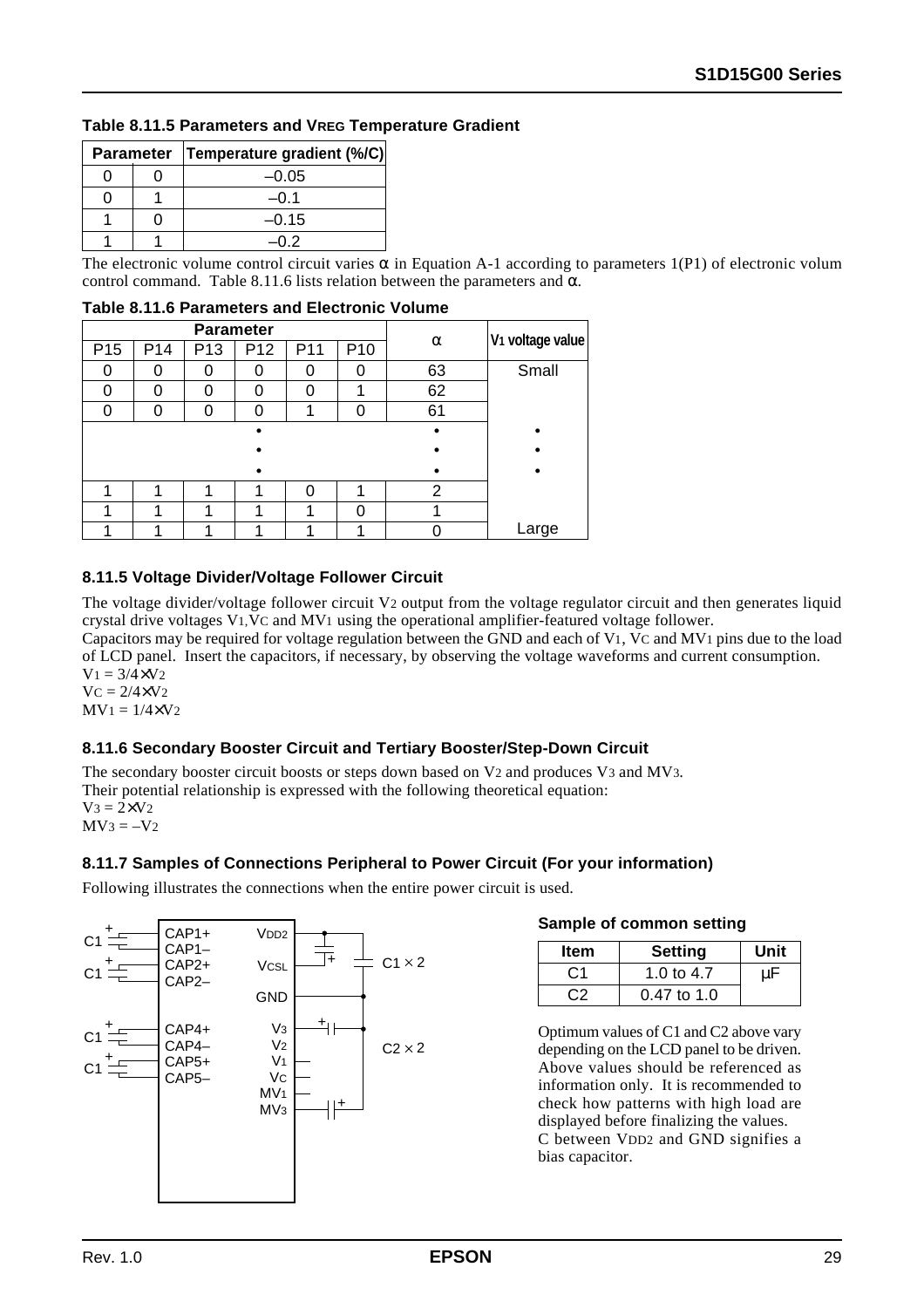## **9. COMMANDS**

### **9.1 Command List**

Following table lists the control signals and commands using the 80 series interface as the example.

|    | <b>Command</b> | A <sub>0</sub>   | $ {\bf \overline{RD}} $ | <b>WR</b>    | ID7                                             | D <sub>6</sub>   | D <sub>5</sub> | D <sub>4</sub>         | D <sub>3</sub> | D <sub>2</sub> | D <sub>1</sub>   | D <sub>0</sub>   | <b>Function</b>                   |                | Hex Parameter |
|----|----------------|------------------|-------------------------|--------------|-------------------------------------------------|------------------|----------------|------------------------|----------------|----------------|------------------|------------------|-----------------------------------|----------------|---------------|
|    | <b>DISON</b>   | 0                | 1                       | 0            | 1                                               | $\mathbf 0$      | 1              | $\mathbf 0$            | 1              | 1              | 1                | 1                | Display on                        | AF             | None          |
| 2  | <b>DISOFF</b>  | 0                | 1                       | 0            | 1                                               | 0                | 1              | 0                      | 1              | 1              | 1                | 0                | Display off                       | AE             | None          |
| 3  | <b>DISNOR</b>  | 0                | 1                       | 0            | 1                                               | 0                | 1              | $\mathbf 0$            | 0              | 1              | 1                | $\boldsymbol{0}$ | Normal display                    | A <sub>6</sub> | None          |
| 4  | <b>DISINV</b>  | 0                | 1                       | $\mathbf 0$  | 1                                               | 0                | 1              | $\mathbf 0$            | 0              | 1              | 1                | $\mathbf{1}$     | Inverse display                   | A7             | None          |
| 5  | <b>COMSCN</b>  | 0                | 1                       | 0            | 1                                               | 0                | 1              | 1                      | 1              | $\mathbf 0$    | 1                | 1                | Common scan direction             | BB             | 1byte         |
| 6  | <b>DISCTL</b>  | 0                | 1                       | 0            | 1                                               | 1                | 0              | 0                      | 1              | $\mathbf 0$    | 1                | $\boldsymbol{0}$ | Display control                   | CA             | 3byte         |
| 7  | <b>SLPIN</b>   | 0                | 1                       | $\mathbf 0$  | 1                                               | $\mathbf 0$      | $\mathbf 0$    | 1                      | 0              | 1              | $\mathbf 0$      | 1                | Sleep in                          | 95             | None          |
| 8  | <b>SLPOUT</b>  | 0                | 1                       | 0            | 1                                               | 0                | 0              | 1                      | 0              | 1              | $\mathbf 0$      | $\boldsymbol{0}$ | Sleep out                         | 94             | None          |
| 9  | <b>PASET</b>   | 0                | 1                       | 0            | 0                                               | 1                | 1              | 1                      | 0              | 1              | $\mathbf 0$      | 1                | Page address set                  | 75             | 2byte         |
| 10 | <b>CASET</b>   | 0                | 1                       | 0            | 0                                               | 0                | 0              | 1                      | 0              | 1              | $\mathbf 0$      | 1                | Column address set                | 15             | 2byte         |
| 11 | <b>DATCTL</b>  | 0                | 1                       | 0            | 1                                               | $\mathbf 0$      | 1              | 1                      | 1              | 1              | $\mathbf 0$      | $\mathbf 0$      | Data scan direction, etc.         | <b>BC</b>      | 3byte         |
| 12 | RGBSET8        | 0                | 1                       | $\mathbf 0$  | 1                                               | 1                | $\mathbf 0$    | $\mathbf 0$            | 1              | 1              | 1                | $\boldsymbol{0}$ | 256-color position set            | СE             | 20byte        |
| 13 | <b>RAMWR</b>   | 0                | 1                       | 0            | $\boldsymbol{0}$                                | 1                | $\mathbf 0$    | 1                      | 1              | 1              | $\boldsymbol{0}$ | $\boldsymbol{0}$ | Writing to memory                 | 5C             | Data          |
| 14 | <b>RAMRD</b>   | 0                | 1                       | $\mathbf 0$  | $\mathbf 0$                                     | 1                | 0              | 1                      | 1              | 1              | $\mathbf 0$      | $\mathbf{1}$     | Reading from memory               | 5D             | Data          |
| 15 | <b>PTLIN</b>   | 0                | 1                       | 0            | 1                                               | $\mathbf 0$      | 1              | $\mathbf 0$            | $\mathbf{1}$   | $\mathbf 0$    | $\boldsymbol{0}$ | $\boldsymbol{0}$ | Partial display in                | A <sub>8</sub> | 2byte         |
| 16 | <b>PTLOUT</b>  | 0                | 1                       | 0            | 1                                               | 0                | 1              | $\mathbf 0$            | 1              | $\mathbf 0$    | $\mathbf 0$      | 1                | Partial display out               | A <sub>9</sub> | None          |
| 17 | <b>RMWIN</b>   | 0                | 1                       | 0            | 1                                               | 1                | 1              | $\mathbf 0$            | 0              | $\mathbf 0$    | $\boldsymbol{0}$ | $\boldsymbol{0}$ | Read and modify write             | E <sub>0</sub> | None          |
| 18 | <b>RMWOUT</b>  | 0                | 1                       | 0            | 1                                               | 1                | 1              | 0                      | 1              | 1              | 1                | $\mathbf 0$      | End                               | EE             | None          |
| 19 | <b>ASCSET</b>  | 0                | 1                       | 0            | 1                                               | 0                | 1              | $\mathbf 0$            | 1              | $\mathbf 0$    | 1                | $\mathbf 0$      | Area scroll set                   | AA             | 4byte         |
| 20 | <b>SCSTART</b> | 0                | 1                       | $\mathbf 0$  | 1                                               | $\boldsymbol{0}$ | 1              | $\mathbf 0$            | 1              | $\mathbf 0$    | 1                | $\mathbf{1}$     | Scroll start set                  | AB             | 1byte         |
| 21 | <b>OSCON</b>   | 0                | 1                       | 0            | 1                                               | 1                | $\mathbf 0$    | 1                      | $\mathbf 0$    | $\mathbf 0$    | $\boldsymbol{0}$ | 1                | Internal oscillation on           | D <sub>1</sub> | None          |
| 22 | <b>OSCOFF</b>  | 0                | 1                       | 0            | 1                                               | 1                | $\mathbf 0$    | 1                      | $\mathbf 0$    | $\mathbf 0$    | $\mathbf{1}$     | $\boldsymbol{0}$ | Internal oscillation off          | D <sub>2</sub> | None          |
| 23 | <b>PWRCTR</b>  | 0                | 1                       | 0            | $\mathbf 0$                                     | $\mathbf 0$      | 1              | $\mathbf 0$            | $\mathbf 0$    | $\mathbf 0$    | $\mathbf 0$      | $\mathbf 0$      | Power control                     | 20             | 1byte         |
| 24 | <b>VOLCTR</b>  | 0                | 1                       | 0            | 1                                               | 0                | 0              | $\mathbf 0$            | 0              | $\mathbf 0$    | $\boldsymbol{0}$ | 1                | Electronic volume control         | 81             | 2byte         |
| 25 | <b>VOLUP</b>   | 0                | 1                       | 0            | 1                                               | 1                | 0              | 1                      | 0              | 1              | 1                | $\mathbf 0$      | Increment electronic control by 1 | D <sub>6</sub> | None          |
|    | 26 VOLDOWN     | $\boldsymbol{0}$ | 1                       | 0            | 1                                               | 1                | 0              | 1                      | 0              | 1              | 1                | 1                | Decrement electronic control by 1 | D7             | None          |
| 27 | <b>TMPGRD</b>  | 0                | $\mathbf{1}$            | $\mathbf 0$  | 1                                               | 0                | 0              | $\mathbf 0$            | 0              | $\mathbf 0$    | 1                | $\mathbf 0$      | Temperature gradient set          | 82             | 1 byte        |
|    | 28 EPCTIN      | 0                | 1                       | 0            | 1                                               | 1                | $\mathbf 0$    | $\mathbf 0$            | $\mathbf{1}$   | 1              | 0                | $\mathbf{1}$     | <b>Control EEPROM</b>             | CD             | 1 byte        |
| 29 | <b>EPCOUT</b>  | $\mathbf 0$      | 1                       | 0            | 1                                               | 1                | 0              | $\boldsymbol{0}$       | $\mathbf{1}$   | 1              | $\pmb{0}$        | $\boldsymbol{0}$ | Cancel EEPROM control             | CC             | None          |
| 30 | <b>EPMWR</b>   | 0                | 1                       | 0            | 1                                               | 1                | 1              | 1                      | $\mathbf{1}$   | 1              | $\pmb{0}$        | $\boldsymbol{0}$ | Write into EEPROM                 | <b>FC</b>      | None          |
| 31 | EPMRD          | 0                | 1                       | 0            | 1                                               | 1                | 1              | 1                      | $\mathbf{1}$   | 1              | $\mathbf 0$      | $\mathbf{1}$     | Read from EEPROM                  | <b>FD</b>      | None          |
|    | 32 EPSRRD1     | 0                | 1                       | $\pmb{0}$    | $\pmb{0}$                                       | 1                | 1              | 1                      | 1              | 1              | 0                | 0                | Read register 1                   | 7C             | None          |
|    | 33 EPSRRD2     | 0                | 1                       | 0            | 0                                               | 1                | 1              | 1                      | 1              | 1              | $\mathbf 0$      | 1                | Read register 2                   | 7D             | None          |
|    | $34$ NOP       | 0                | 1                       | 0            | 0<br>0<br>1<br>0<br>1<br>$\mathbf{1}$<br>0<br>0 |                  |                | <b>NOP</b> instruction | 25             | None           |                  |                  |                                   |                |               |
|    | 35 STREAD      | 0                | $\boldsymbol{0}$        | $\mathbf{1}$ | <b>Status</b>                                   |                  |                |                        |                | Status read    |                  |                  |                                   |                |               |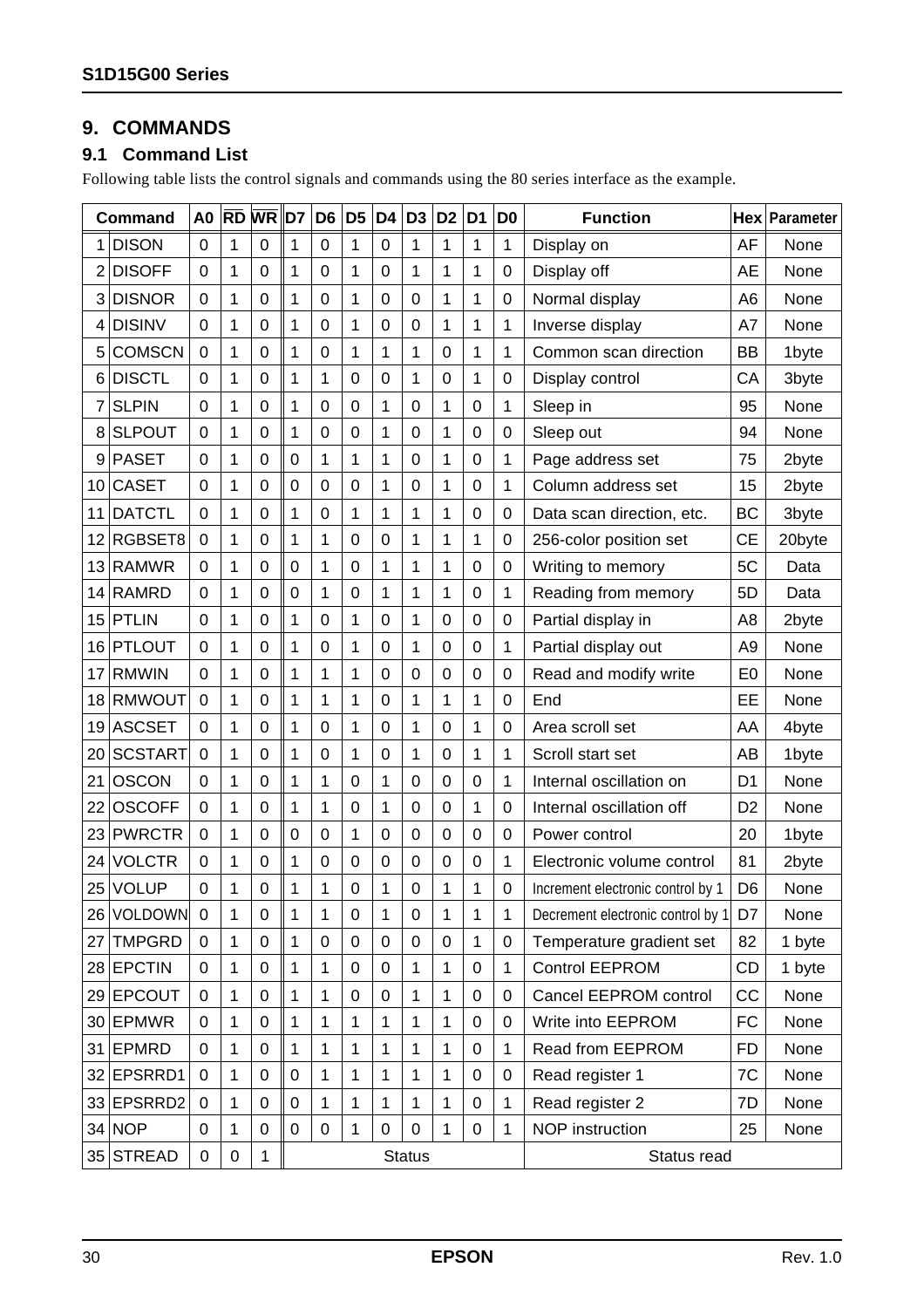#### (1) Display ON (DISON) Command: 1 Parameter: None

It is used to turn the display on. When the display is turned on, segment outputs and common outputs are generated at the level corresponding to the display data and display timing. You can't turn on the display as long as the sleep mode is selected. Thus, whenever using this command, you must cancel the sleep mode first.

|         | A0 | RD | WR | D7 | D6 | D5 | D4 L | D <sub>3</sub> | D <sub>2</sub> | D0 |
|---------|----|----|----|----|----|----|------|----------------|----------------|----|
| じommand |    |    |    |    |    |    |      |                |                |    |

(2) Display OFF (DISOFF) Command: 1 Parameter: 0

It is used to forcibly turn the display off. As long as the display is turned off, every segment and common outputs are forced to VC level and DOFF pin is caused to LOW.

|         | A0 | <b>RD</b> | <b>WR</b> | D7 | D6   D5 | D4 | D <sub>3</sub> | D <sub>2</sub> | D1 | D0 |
|---------|----|-----------|-----------|----|---------|----|----------------|----------------|----|----|
| ∶ommand |    |           |           |    |         |    |                |                |    |    |

(3) Normal display (DISNOR) Command: 1 Parameter: 0

It is used to normally highlight the display area without modifying contents of the display data RAM.

|         | A0 | <b>RD</b> | WR | D7 | D6 | D5 | D4 | $^+$ D3 | D <sub>2</sub> | D <sub>0</sub> |
|---------|----|-----------|----|----|----|----|----|---------|----------------|----------------|
| Command |    |           |    |    |    |    |    |         |                |                |

(4) Inverse display (DISINV) Command: 1 Parameter: 0

It is used to inversely highlight the display area without modifying contents of the display data RAM. This command does not invert non-display areas in case of using partial display.

|         | A0 | <b>RD</b> | <b>WR</b> | D7 | D6 | D5   D4 | D3 | D <sub>2</sub> | D٥ |
|---------|----|-----------|-----------|----|----|---------|----|----------------|----|
| Command |    |           |           |    |    |         |    |                |    |

(5) Common scan (COMSCAN) Command: 1 Parameter: 1

It is used to specify the common output scan direction. This command helps increasing degrees of freedom of wiring on the LCD panel.

|                    | A <sub>0</sub> | $\overline{RD}$ | <b>WR</b> | D7 | D <sub>6</sub> | D <sub>5</sub> | D4 | D <sub>3</sub> |     | D <sub>1</sub>  | D <sub>0</sub>  | <b>Function</b>       |
|--------------------|----------------|-----------------|-----------|----|----------------|----------------|----|----------------|-----|-----------------|-----------------|-----------------------|
| Command            |                |                 |           |    |                |                |    |                |     |                 |                 |                       |
| (P1)<br>Parameter1 |                |                 |           | ж  | *              | ×              | *  | *              | P12 | D <sub>11</sub> | P <sub>10</sub> | Common scan direction |

When  $1/160$  is selected for the display duty, pins and common output are scanned in the order shown below.

| <b>P12</b> | <b>P11</b> | <b>P10</b> |          | <b>Common scan direction</b> |    |                       |  |            |  |  |  |  |
|------------|------------|------------|----------|------------------------------|----|-----------------------|--|------------|--|--|--|--|
|            |            |            | COM1 pin |                              |    | COM80 pin   COM81 pin |  | COM160 pin |  |  |  |  |
|            |            |            |          |                              | 80 |                       |  | 160        |  |  |  |  |
|            |            |            |          |                              | 80 | 160                   |  | 81         |  |  |  |  |
|            |            |            | 80       |                              |    | 81                    |  | 160        |  |  |  |  |
|            |            |            | 80       |                              |    | 160                   |  |            |  |  |  |  |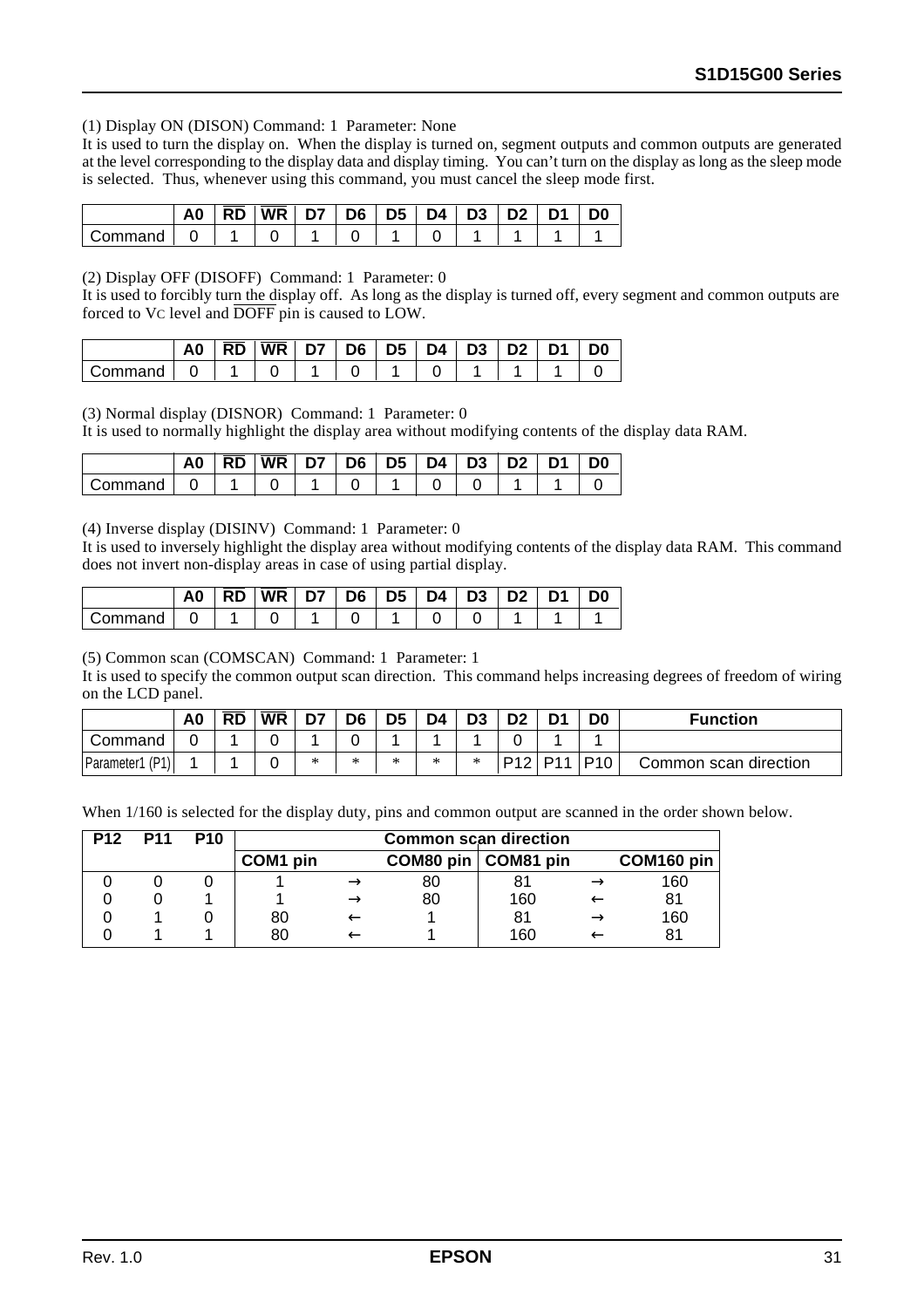(6) Display control (DISCTL) Command: 1 Parameter: 3

This command and succeeding parameters are used to perform the display timing-related setups. This command must be selected before using SLPOUT. Don't change this command while the display is turned on.

|                 | A0 | RD | <b>WR</b> |     | D6     | D5     |     | D3  | D2 | D0 | <b>Function</b>                                                |
|-----------------|----|----|-----------|-----|--------|--------|-----|-----|----|----|----------------------------------------------------------------|
| Command         |    |    |           |     |        |        |     |     |    |    |                                                                |
| Parameter1 (P1) |    |    |           | $*$ | $*$    | $*$    | $*$ |     |    |    | P13 P12 P11 P10 CL dividing ratio, F1 and<br>F2 drive pattern. |
| Parameter2 (P2) |    |    |           | *   | $\ast$ |        |     |     |    |    | P25   P24   P23   P22   P21   P20   Drive duty                 |
| Parameter3 (P3) |    |    |           | $*$ | $*$    | $\ast$ |     | P33 |    |    | P32   P31   P30   FR inverse-set value                         |

\*: Invalid bits irrelevant to the operation.

P1: It is used to specify the CL dividing ratio, F1 and F2 drive-pattern switching period.

P13, P12: CL dividing ratio. They are used to change number of dividing stages of external or internal clock.

| <b>P13</b> | <b>P12</b> | <b>CL dividing ratio</b> |
|------------|------------|--------------------------|
|            |            | 2 divisions (default)    |
|            |            | 4 divisions              |
|            |            | 8 divisions              |
|            |            | Not divide               |

P11, P10: They are used to change F1 and F2 drive-pattern switching period.

| <b>P11</b> | <b>P10</b> | F1, F2 switching period |
|------------|------------|-------------------------|
|            |            | 8H (default)            |
|            |            | 4H                      |
|            |            | 16H                     |
|            |            | Field                   |

P2: It is used to specify the duty of the module on block basis.

| Duty                |  |  |  |  | $ P25 P24 P23 P22 P21 P20 $ (Numbers of display lines)/4-1 |
|---------------------|--|--|--|--|------------------------------------------------------------|
| Example: 1/128 duty |  |  |  |  | $128/4 - 1 = 31$                                           |
| Example: 1/160 duty |  |  |  |  | $160/4 - 1 = 39$                                           |

P3: It is used to specify number of lines to be inversely highlighted on LCD panel (lines can be inversely highlighted in the range of 2 to 16)

| <b>Inversely highlighted lines</b> |  |  |  | *   P25   P24   P23   P22   P21   P20 | Inversely highlighted lines $-1$ |
|------------------------------------|--|--|--|---------------------------------------|----------------------------------|
| Example: 11H                       |  |  |  |                                       | $11 - 1 = 10$                    |
| Example: 13H                       |  |  |  |                                       | $13 - 1 = 12$                    |

In the default, 11H inverse highlight is selected.

(7) Seep in (SLPIN) Command: 1 Parameter: 0 Entering this command generates LOW at SLP pin.

| A <sub>0</sub> | <b>WR</b> | דח | D6 | D <sub>5</sub> | D4. | D <sub>3</sub> |  | D0 |
|----------------|-----------|----|----|----------------|-----|----------------|--|----|
|                |           |    |    |                |     |                |  |    |

DOFF (LCD panel blanking control pin) on S1D15G00 is caused to LOW when the sleep in mode is turned on. The LCD power supply and the boost circuit output is jumpered with GND during Sleep In.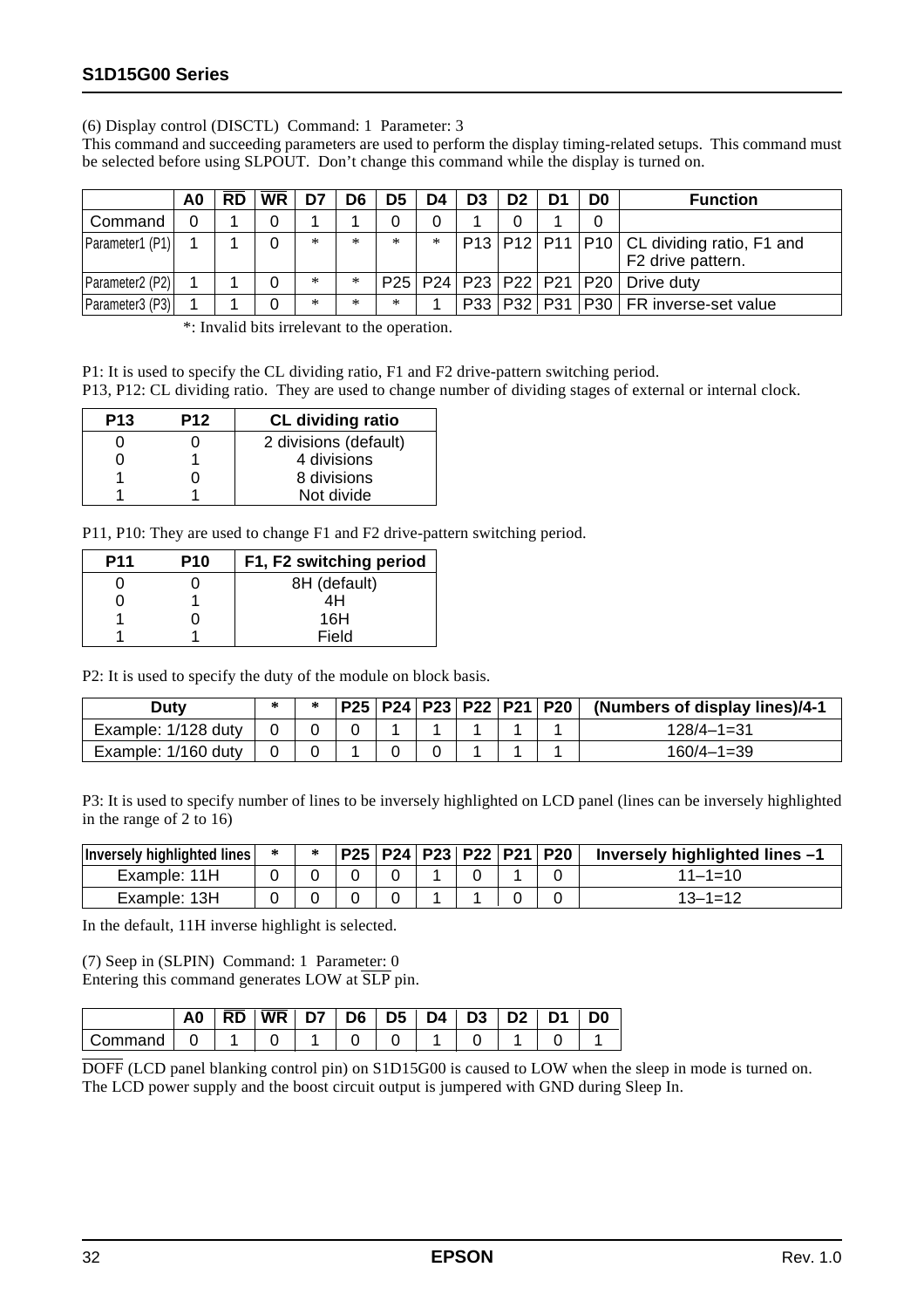#### (8) Sleep out (SLPOUT) Command: 1 Parameter: 0 Entering this command generates HIGH at SLP pin.

|         | A0 | <b>RD</b> | <b>WR</b> | D6 | D <sub>5</sub> | D4. | D <sub>3</sub> | D1 | D0 |
|---------|----|-----------|-----------|----|----------------|-----|----------------|----|----|
| `วmmand |    |           |           |    |                |     |                |    |    |

(9) Page address set (PASET) Command: 1 Parameter: 2

When MPU makes access to the display data RAM, this command and succeeding parameters are used to specify the page address area. As the addresses are incremented from the start to the end page in the page-direction scan, the column address is incremented by 1 and the page address is returned to the start page. Note that the start and end page must be specified as a pair. Also, the relation "start page < end page" must be maintained.

|                 | A <sub>0</sub> | $W$ R | D7 | D <sub>6</sub>                                | D5 | D4 | D <sub>3</sub> |  | <b>Function</b> |
|-----------------|----------------|-------|----|-----------------------------------------------|----|----|----------------|--|-----------------|
| Command         |                |       |    |                                               |    |    |                |  |                 |
| Parameter1 (P1) |                |       |    | P17   P16   P15   P14   P13   P12   P11   P10 |    |    |                |  | Start page      |
| Parameter2 (P2) |                |       |    | P27   P26   P25   P24   P23   P22   P21   P20 |    |    |                |  | End page        |

(10) Column address set (CASET) Command: 1 Parameter: 2

When MPU makes access to the display data RAM, this command and succeeding parameters are used to specify the column address area. As the addresses are incremented from the start to the end column in the column-direction scan, the page address is incremented by 1 and the column address is returned to the start column. Note that the start and end page must be specified as a pair. Also, the relation "start column < end column" must be maintained.

|                 | A <sub>0</sub> | <b>RD</b> | <b>WR</b> | D7 | D6 | D <sub>5</sub> | D4 | D3                                            |  | D0 | <b>Function</b> |
|-----------------|----------------|-----------|-----------|----|----|----------------|----|-----------------------------------------------|--|----|-----------------|
| Command         |                |           |           |    |    |                |    |                                               |  |    |                 |
| Parameter1 (P1) |                |           |           |    |    |                |    | P17   P16   P15   P14   P13   P12   P11   P10 |  |    | Start address   |
| Parameter2 (P2) |                |           |           |    |    |                |    | P27   P26   P25   P24   P23   P22   P21   P20 |  |    | End address     |

\* Note that in the 8- and16-bit access, or 8 and 16 gray-scale, a different approach is employed for specifying the address.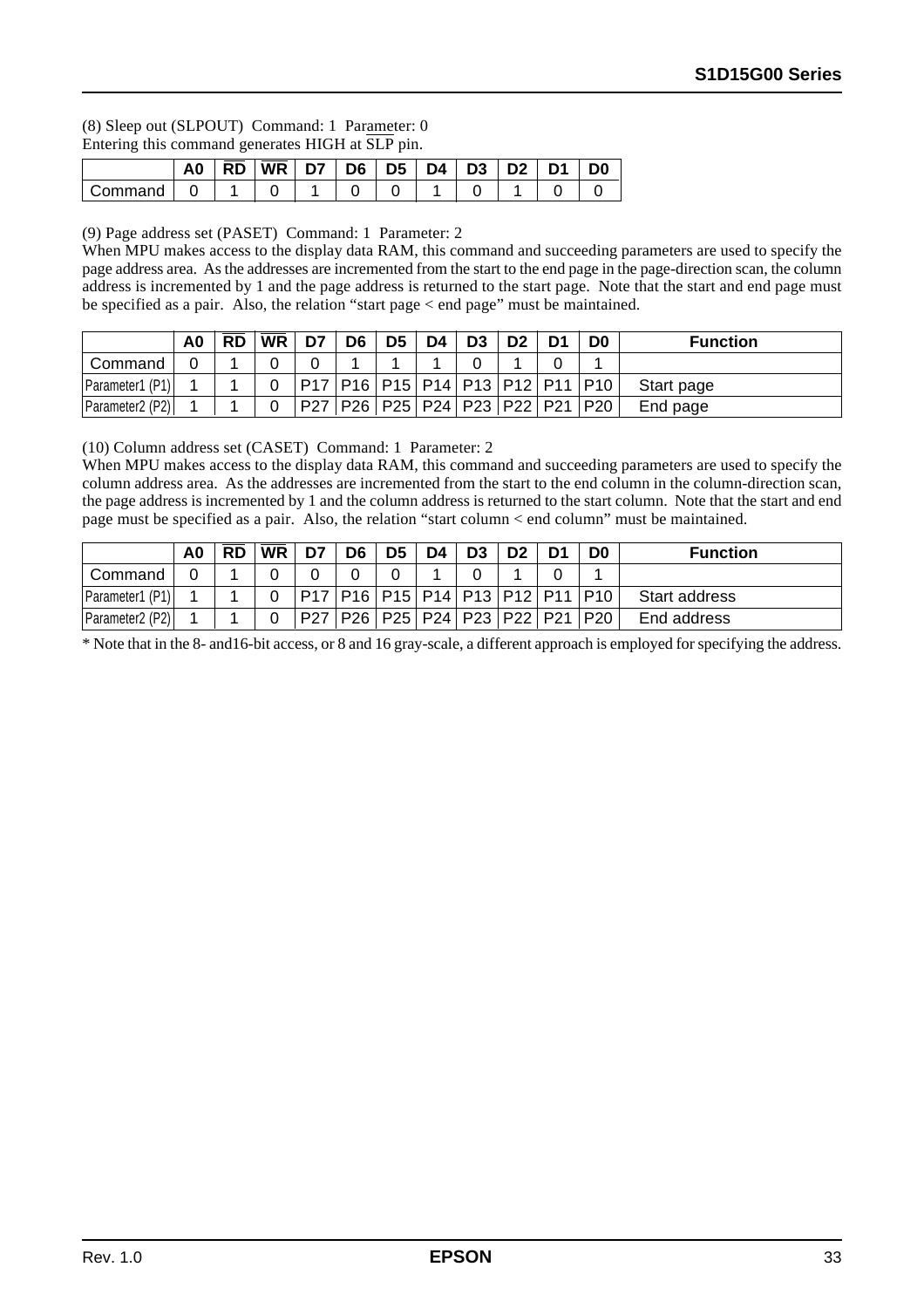(11) Data control (DATCTL) Command: 1 Parameters: 2

This command and succeeding parameters are used to perform various setups needed when MPU operates display data stored on the built-in RAM.

|                                          | A0 | <b>RD</b> | <b>WR</b> |     | D6          | D5     |     | D3     | D2 | D <sub>0</sub> | <b>Function</b>                                                                                   |
|------------------------------------------|----|-----------|-----------|-----|-------------|--------|-----|--------|----|----------------|---------------------------------------------------------------------------------------------------|
| Command                                  |    |           |           |     |             |        |     |        |    |                |                                                                                                   |
| <b>Parameter1</b> (P1)                   |    |           |           | $*$ | $\ast$      | $\ast$ | $*$ | $\ast$ |    |                | P12   P11   P10   Normal/inverse display of page  <br>address and page-address<br>scan direction. |
| Parameter <sub>2</sub> (P <sub>2</sub> ) |    |           |           | *   | ${}^{\ast}$ | $\ast$ | *   | $\ast$ |    |                | $P22$   P21   P20   RGB arrangement                                                               |
| Parameter3 (P3)                          |    |           |           | *   | $\ast$      | $*$    | $*$ | $\ast$ |    |                | P32   P31   P30   Gray-scale setup                                                                |

P1: It is used to specify the normal or inverse display of the page address and also to specify the page address scanning direction.

P10: Normal/inverse display of the page address.  $P10 = 0$ : Normal and  $P10 = "1"$ : Inverse.

P11: Normal/reverse turn of column address. P11 = "0": Normal rotation and P11 = "1": Reverse rotation

P12: Address-scan direction. P12 = "0": In the column direction and P12 = "1": In the page direction.

P2: RGB arrangement. This parameter allows you to change RGB arrangement of the segment output according to RGB arrangement on the LCD panel. In this case, writing position of data  ${R = (D7, D6, D5), G = (D4, D3, D2), B =}$ (D1, D0)} on the display memory is changed.

| P22, P21, P20 | line           | SEG0         | SEG1 | SEG <sub>2</sub> | SEG <sub>3</sub> | SEG4 | SEG5         | SEG6         | SEG7 | 000                     | <b>SEG395</b> |
|---------------|----------------|--------------|------|------------------|------------------|------|--------------|--------------|------|-------------------------|---------------|
| 000           | Even page      | R            | G    | B                | $\mathsf{R}$     | G    | B            | R            | G    | $\bullet\bullet\bullet$ | B             |
|               | Odd page       | R            | G    | B                | R                | G    | B            | R            | G    |                         | B             |
| 001           | 1              | B            | G    | R                | B                | G    | $\mathsf{R}$ | B            | G    |                         | $\mathsf R$   |
|               | $\overline{2}$ | B            | G    | R                | B                | G    | $\mathsf{R}$ | B            | G    |                         | R             |
| 010           | 1              | $\mathsf{R}$ | G    | B                | B                | G    | R            | R            | G    |                         | $\mathsf R$   |
|               | $\overline{2}$ | $\mathsf{R}$ | G    | B                | B                | G    | R            | R            | G    |                         | $\mathsf{R}$  |
| 011           | 1              | B            | G    | R                | $\mathsf{R}$     | G    | B            | B            | G    |                         | B             |
|               | $\overline{2}$ | B            | G    | R                | R                | G    | B            | B            | G    |                         | B             |
| 100           | 1              | R            | G    | B                | R                | G    | B            | R            | G    |                         | B             |
|               | $\overline{2}$ | B            | G    | R                | B                | G    | R            | B            | G    |                         | R             |
| 101           | 1              | B            | G    | R                | B                | G    | $\mathsf{R}$ | B            | G    |                         | ${\sf R}$     |
|               | $\overline{2}$ | R            | G    | B                | R                | G    | B            | R            | G    |                         | B             |
| 110           | 1              | R            | G    | B                | B                | G    | $\mathsf{R}$ | $\mathsf{R}$ | G    |                         | $\mathsf{R}$  |
|               | $\overline{2}$ | B            | G    | R                | R                | G    | B            | B            | G    |                         | B             |
| 111           | 1              | B            | G    | R                | R                | G    | B            | B            | G    |                         | B             |
|               | $\overline{2}$ | R            | G    | B                | B                | G    | $\mathsf{R}$ | R            | G    |                         | R             |

In the default,  $(P22, P21, P20) = (0, 0, 0)$  is selected.

P3: Gray-scale setup. Using this parameter, you can a select desired display colors between the 256 colors (8 gray-scale) or 4096 colors (16 gray-scale) for the display color. For 16 gray-scale display, you can select the Type-A or Type-B display mode depending on the difference in RGB data arrangement you use.

| $ $ P32   P31   P30 |  | <b>Numbers of gray-scale</b> |
|---------------------|--|------------------------------|
|                     |  | 8 gray-scale                 |
|                     |  | 16 gray-scale display        |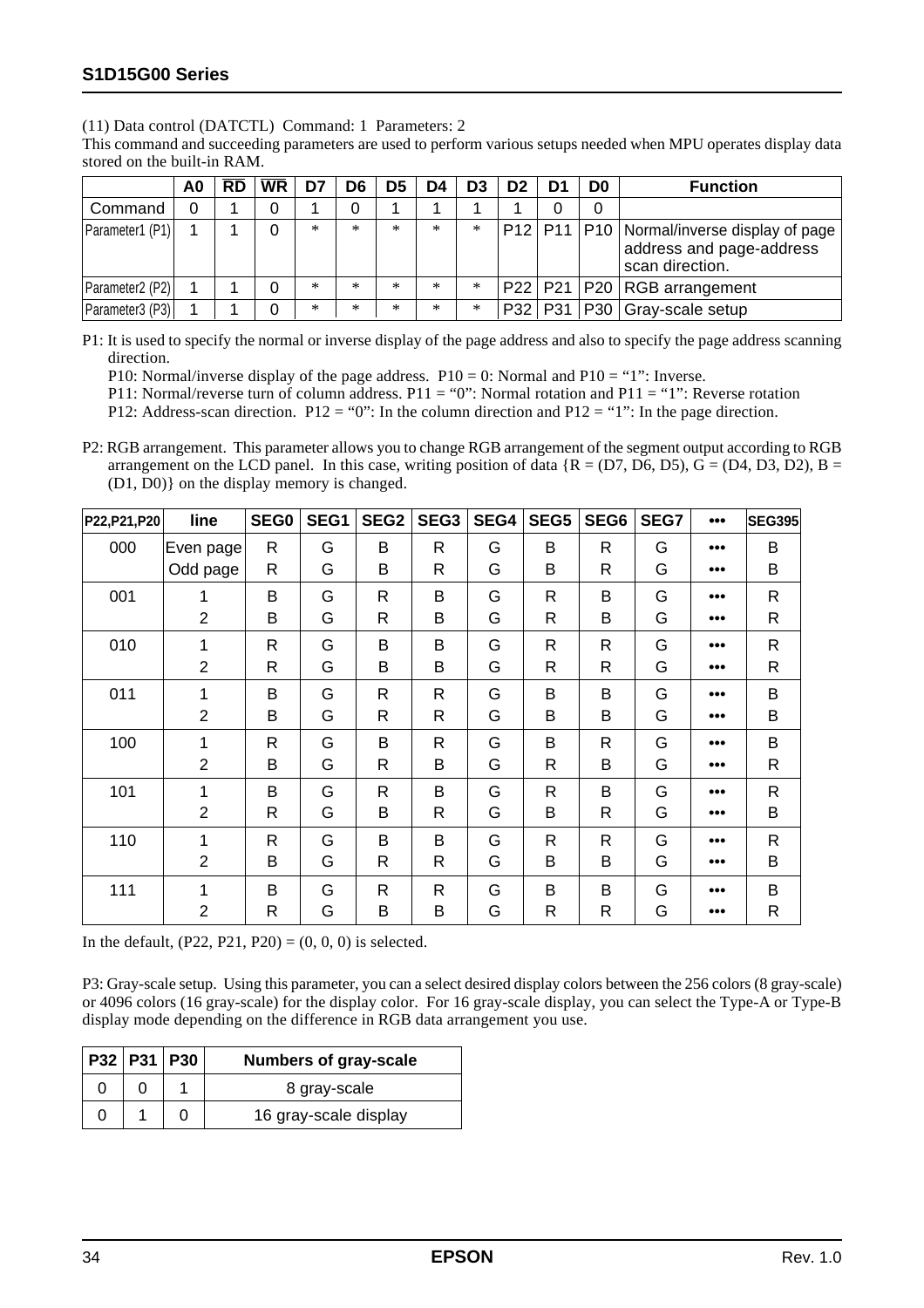(12) 256-color position set (RGBSET8) Command: 1 Parameter: 0

When turning on 256-color display (8 gray-scale), this command allows you to choose colors to represent each of red, green and blue from 4096 colors.

|                   | A0 | $\overline{RD}$ | <b>WR</b> | D7 | D <sub>6</sub> | D <sub>5</sub> | D4     | D <sub>3</sub> | D <sub>2</sub> | D1         | D <sub>0</sub>      | <b>Function</b>                               |
|-------------------|----|-----------------|-----------|----|----------------|----------------|--------|----------------|----------------|------------|---------------------|-----------------------------------------------|
| Command           | 0  |                 | 0         |    |                | 0              | ი      |                |                |            |                     |                                               |
| Parameter1 (P1)   |    |                 |           | ×. | ×.             | ×.             | $\ast$ | P13            | P12            |            | $P11$  P10          | Intermediate red tone 000                     |
|                   |    |                 |           |    |                |                |        |                |                |            |                     |                                               |
| Parameter4 (P8)   |    |                 |           | *  | ×.             | ×.             | $\ast$ | P83            | P82            | <b>P81</b> | <b>P80</b>          | Intermediate red tone 111                     |
| Parameter9 (P9)   |    |                 |           | ×. | ×              | ×.             | $\ast$ | P93            | P92            | P91        | P90                 | Intermediate green tone 000                   |
|                   |    |                 |           |    |                |                |        |                |                |            |                     |                                               |
| Parameter16 (P16) |    |                 |           | ×. | ×.             | ×.             | $\ast$ |                |                |            | P163 P162 P161 P160 | Intermediate green tone 111                   |
| Parameter17 (P17) |    |                 |           | *  | ×              | $\ast$         | $\ast$ |                |                |            |                     | P173 P172 P171 P170 Intermediate blue tone 00 |
|                   |    |                 |           |    |                |                |        |                |                |            |                     |                                               |
| Parameter20 (P20) |    |                 |           | *  | ×              | ×.             | $\ast$ |                |                |            |                     | P203 P202 P201 P200 Intermediate blue tone 11 |

Data (Red and Green: 3 bits and Blue: 2 bits) to be written from the MPU to the DDRAM are converted to 4-bit data before the write operation takes place. When reading data from the DDRAM, data on red and green are converted to 3 bits and that on blue are converted to 2 bits before the output.

#### (13) Memory write (RAMWR) Command: 1 Parameter: Numbers of data written

When MPU writes data to the display memory, this command turns on the data entry mode. Entering this command always sets the page and column addresses at the start address. You can rewrite contents of the display data RAM by entering data succeeding to this command. At the same time, this operation increments the page or column address as applicable. The write mode is automatically cancelled if any other command is entered.  $\bigcap$ 

| 8-bit bus |  |
|-----------|--|
|           |  |

|           | A0 | $\overline{RD}$ | <b>WR</b> | D7 | D <sub>6</sub> | D <sub>5</sub> | D4 |                    | no. | D <sub>0</sub> | <b>Function</b>    |
|-----------|----|-----------------|-----------|----|----------------|----------------|----|--------------------|-----|----------------|--------------------|
| Command   |    |                 |           |    |                |                |    |                    |     |                |                    |
| Parameter |    |                 |           |    |                |                |    | Data to be written |     |                | Data to be written |

#### $(2)$  16-bit bus

| Command name   A0   RD   WR  D15   D14   D13   D12   D11   D10   D9   D8   D7   D6   D5   D4   D3   D2   D1   D0 |   |  |   |                    |      |   |   |   |   |   |  |  |  |  |  |  |            | <b>Function</b> |
|------------------------------------------------------------------------------------------------------------------|---|--|---|--------------------|------|---|---|---|---|---|--|--|--|--|--|--|------------|-----------------|
| Command                                                                                                          | 0 |  | ∗ | $\ast$             | - 26 | * | * | * | * | * |  |  |  |  |  |  |            | Memory write    |
| IData to be written I                                                                                            |   |  |   | Data to be written |      |   |   |   |   |   |  |  |  |  |  |  | Write data |                 |

#### (14) Memory read (RAMRD) Command: 1 Parameter: Numbers of data read

When MPU reads data from the display memory, this command turns on the data read mode. Entering this command always sets the page and column addresses at the start address. After entering this command, you can read contents of the display data RAM. At the same time, this operation increments the page or column address as applicable. The data read mode is automatically cancelled if any other command is entered.

 $(1)$  8-bit bus

|           | A <sub>0</sub> | <b>RD</b> | <b>WR</b> | D7 | D <sub>6</sub> | D <sub>5</sub> | D4 | D <sub>3</sub>  | מח | $\mathsf{D}'$ | D <sub>0</sub> | <b>Function</b> |
|-----------|----------------|-----------|-----------|----|----------------|----------------|----|-----------------|----|---------------|----------------|-----------------|
| Command   |                |           |           |    |                |                |    |                 |    |               |                |                 |
| Parameter |                |           |           |    |                |                |    | Data to be read |    |               |                | Data to be read |

#### $(2)$  16-bit bus

| Command name   AO   RD   WR D15  D14  D13  D12  D11  D10   D9   D8   D7   D6   D5   D4   D3   D2   D1   D0 |  |  |                 |    |        |   |        |        |         |  |  |  |           |  | <b>Function</b> |
|------------------------------------------------------------------------------------------------------------|--|--|-----------------|----|--------|---|--------|--------|---------|--|--|--|-----------|--|-----------------|
| Command                                                                                                    |  |  | $\ast$          | ж. | $\ast$ | ∗ | $\sim$ | $\ast$ | $\cdot$ |  |  |  |           |  | Memory read     |
| Data to be read I                                                                                          |  |  | Data to be read |    |        |   |        |        |         |  |  |  | Read data |  |                 |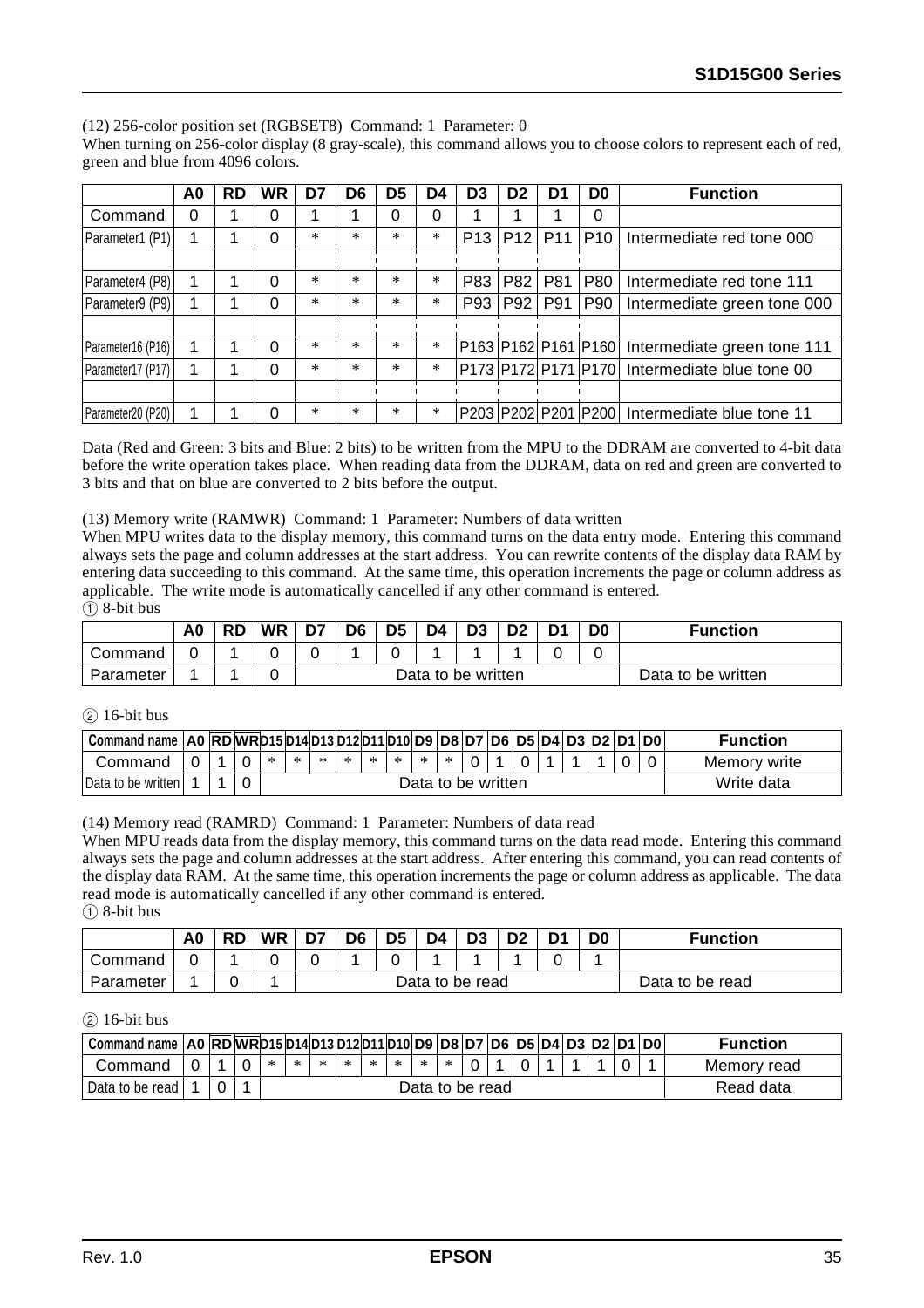(15) Partial in (PTLIN) Command: 1 Parameter: 2

This command and succeeding parameters specify the partial display area. This command is used to turn on partial display of the screen (dividing screen by lines) in order to save power. Since S1D15G00 processes the liquid crystal display signals on 4-line basis (block basis), the display and non-display areas are also specified on 4-bit line (block basis).

|                                          | A0 | <b>RD</b> | <b>WR</b> | D7 | D6 | D5 | D4 | D <sub>3</sub>                    |  | D0                                                                                                        | <b>Function</b>     |
|------------------------------------------|----|-----------|-----------|----|----|----|----|-----------------------------------|--|-----------------------------------------------------------------------------------------------------------|---------------------|
| Command                                  |    |           |           |    |    |    |    |                                   |  |                                                                                                           |                     |
| Parameter1 (P1)                          |    |           |           | ж  |    |    |    |                                   |  | P <sub>15</sub>   P <sub>14</sub>   P <sub>13</sub>   P <sub>12</sub>   P <sub>11</sub>   P <sub>10</sub> | Start block address |
| Parameter <sub>2</sub> (P <sub>2</sub> ) |    |           |           | ж  |    |    |    | P25   P24   P23   P22   P21   P20 |  |                                                                                                           | End block address   |

\*: Invalid bits irrelevant with the operation.

A block address that can be specified for the partial display must be the displayed one (don't try to specify an address not to be displayed when scrolled).

When the partial display mode is turned on, following state is introduced to S1D15G00 in the non-display area:

\* LOW is output to DOFF pin.

\* All COM pins output VC.

\* All SEG pins output V1 or MV1.

SEG output is forced to V1 or MV1 depending on state of FR in the last display line. When FR is HIGH, V1 is output and when FR is LOW, MV1 is output. Phase of FR is constantly reversed at start of a frame.

(16) Partial out (PTLOUT) Command: 1 Parameter: 0

This command is used to exit from the partial display mode.

|        | A <sub>0</sub> | <b>RD</b> | <b>WR</b> | D7 | D6 | D <sub>5</sub> | D4 | 'D3 | D <sub>2</sub> | D1 | D0 |
|--------|----------------|-----------|-----------|----|----|----------------|----|-----|----------------|----|----|
| าmmand |                |           |           |    |    |                |    |     |                |    |    |

(17) Read modify write in (RMWIN) Command: 1 Parameter: 0

This command is used along with the column address set command, page address set command and read modify write out command. This function is used when frequently modifying data to specify a specific display area such as blinking cursor. First set a specific display area using the column and page address commands. Then, enter this command to set the column and page addresses at the start address of the specific area. When this operation is complete, the column (page) address won't be modified by the display data read command. It is incremented only when the display data write command is used. You can cancel this mode by entering the read modify write out or any other command.

|           | A0 |  |  |  | RD   WR   D7   D6   D5   D4   D3   D2   D1 |  | D <sub>0</sub> |
|-----------|----|--|--|--|--------------------------------------------|--|----------------|
| l Command |    |  |  |  |                                            |  |                |

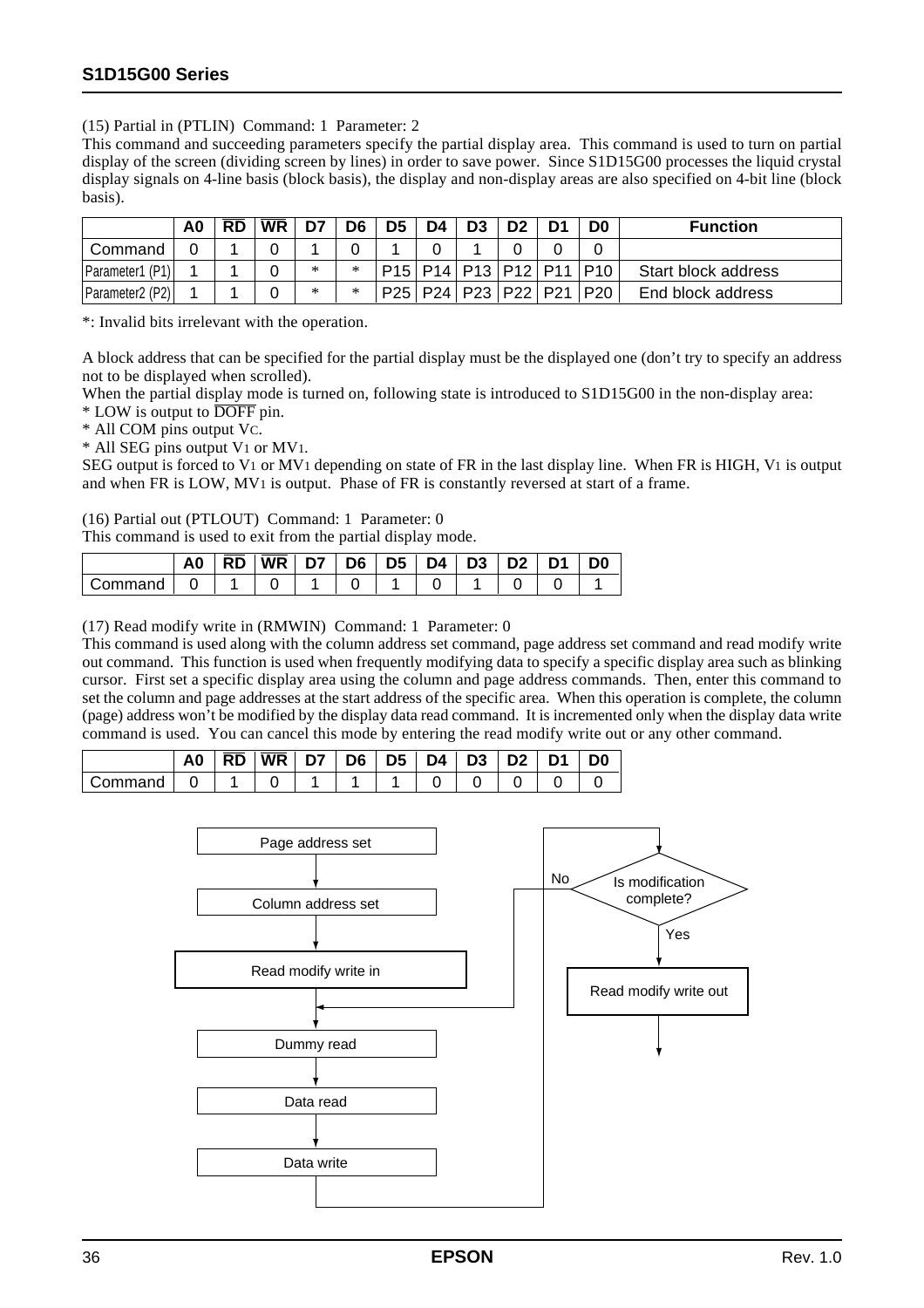(18) Read modify write out (RMWOUT) Command: 1 Parameter: 0 Entering this command cancels the read modify write mode.

|         | A0 | RD | <b>WR</b> | ~~ | D6 | D <sub>5</sub> | D4 | D <sub>3</sub> | n, | D0 |
|---------|----|----|-----------|----|----|----------------|----|----------------|----|----|
| Command |    |    |           |    |    |                |    |                |    |    |

(19) Area scroll set (ASCSET) Command: 1 Parameter: 4

It is used when scrolling only the specified portion of the screen (dividing the screen by lines). This command and succeeding parameters specify the type of area scroll, FIX area and scroll area.

|                 | A0 | <b>RD</b> | <b>WR</b> |     | D6     | D5  | D4  | D3                                | D <sub>2</sub> |     | D <sub>0</sub> | <b>Function</b>            |
|-----------------|----|-----------|-----------|-----|--------|-----|-----|-----------------------------------|----------------|-----|----------------|----------------------------|
| Command         |    |           |           |     |        |     |     |                                   |                |     |                |                            |
| Parameter1 (P1) |    |           |           | $*$ | $\ast$ |     |     | P15   P14   P13   P12   P11   P10 |                |     |                | Top block address          |
| Parameter2 (P2) |    |           |           | $*$ | $*$    |     |     | P25   P24   P23   P22   P21   P20 |                |     |                | Bottom block address       |
| Parameter3 (P3) |    |           |           | $*$ | $\ast$ |     |     | P35   P34   P33   P32   P31   P30 |                |     |                | Number of specified blocks |
| Parameter4 (P4) |    |           |           | $*$ | $*$    | $*$ | $*$ | $*$                               | ∗              | P41 | PA()           | Area scroll mode           |

\*: Invalid bits irrelevant with the operation.

P4: It is used to specify an area scroll mode.



Since S1D15G00 processes the liquid crystal display signals on the four-line basis (block basis), FIX and scroll areas are also specified on the four-line basis (block basis).

DDRAM address corresponding to the top FIX area is set in the block address incrementing direction starting with 0 block. DDRAM address corresponding to the bottom FIX area is set in the block address decreasing direction starting with 41st block. Other DDRAM blocks excluding the top and bottom FIX areas are assigned to the scroll + background areas.

P1: It is used to specify the top block address of the scroll + background areas. Specify the 0th block for the top screen scroll or whole screen scroll.

The scroll start block address is also set at this top block address until the scroll-start block set command specifies the address.

P2: It specifies the bottom address of the scroll + background areas. Specify the 41st block for the bottom or whole screen scroll.

Required relation between the start and end blocks (start block < end block) must be maintained.

P3: It specifies a specific number of blocks {Numbers of (Top FIX area + Scroll area) blocks - 1}. When the bottom scroll or whole screen scroll, the value is identical with P2.

You can turn on the area scroll function by executing the area scroll set command first and then specifying the display start block of the scroll area with the scroll start set command.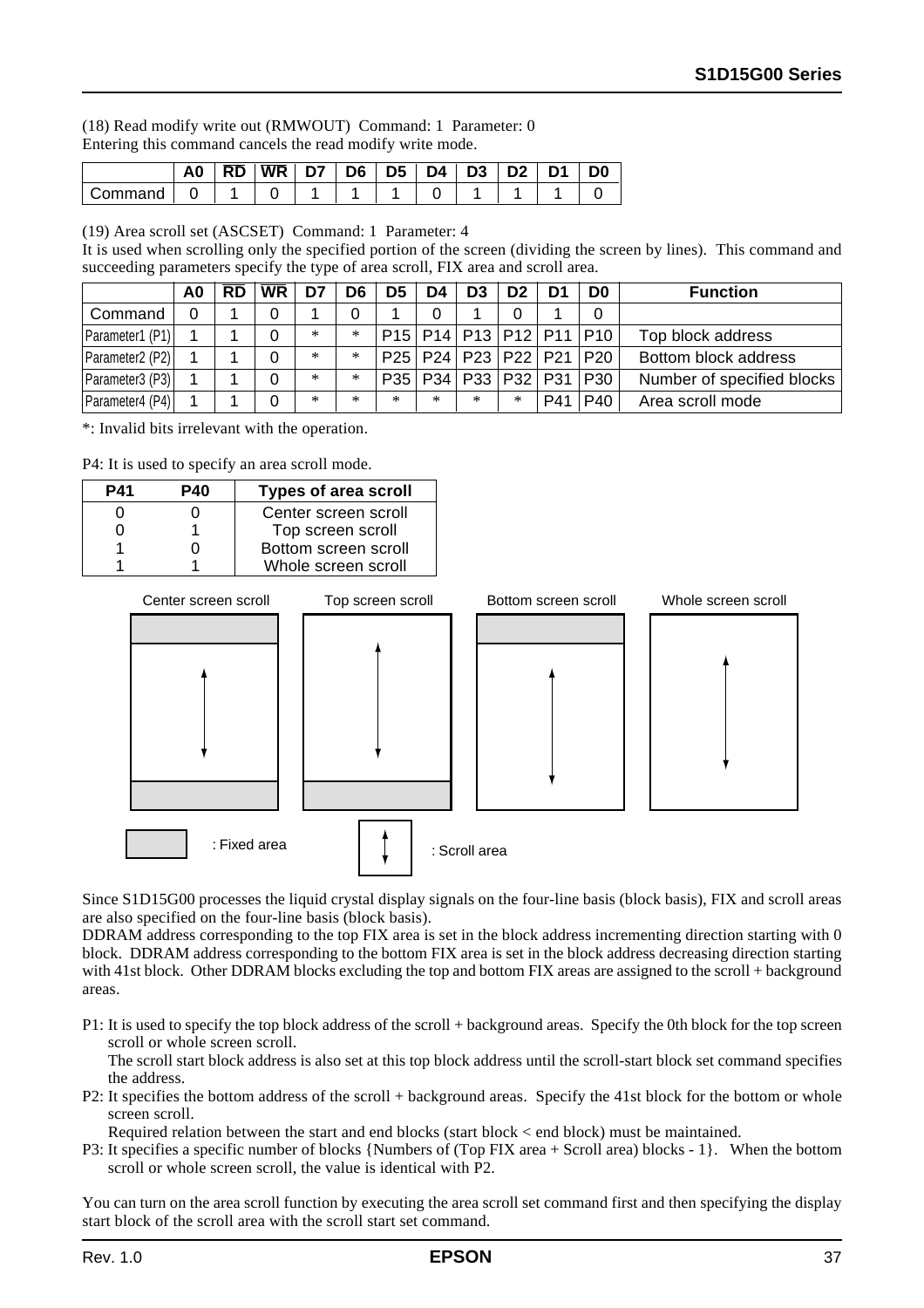#### [Area Scroll Setup Example]

In the center screen scroll of  $1/128$  duty (display range:  $128$  lines  $= 32$  blocks), if 8 lines  $= 2$  blocks and 8 lines  $= 2$  blocks are specified for the top and bottom FIX areas,  $112$  lines = 28 blocks is specified for the scroll areas, respectively, 40 lines = 10 blocks on the DDRAM are usable as the background area. Value of each parameter at this time is as shown below.

|                | A0 | RD | <b>WR</b> |        | D6 |   | D4 |     |   | D <sub>0</sub> |                                  |
|----------------|----|----|-----------|--------|----|---|----|-----|---|----------------|----------------------------------|
|                |    |    |           | $\ast$ | *  |   |    |     |   |                | $Top$ block address = 2          |
| P <sub>2</sub> |    |    |           | $\ast$ | *  |   |    |     |   |                | Bottom block address = 39        |
| P3             |    |    |           | $\ast$ | ×  |   |    |     |   |                | Number of specific blocks $= 29$ |
| P4             |    |    |           | ж      | ×  | × | ж  | $*$ | ∗ |                | Area scroll mode = Center        |

\*: Invalid bits irrelevant to the operations.

(20) Scroll start address set (SCSTART) Command: 1 Parameter: 1

This command and succeeding parameter are used to specify the start block address of the scroll area. Note that you must execute this command after executing the area scroll set command. Scroll becomes available by dynamically changing the start block address.

|                    | A0 | <b>RD</b> | <b>WR</b> | D7                     | D6 | D5 | D4 | D <sub>3</sub>                    |  | D <sub>0</sub> | <b>Function</b>     |
|--------------------|----|-----------|-----------|------------------------|----|----|----|-----------------------------------|--|----------------|---------------------|
| Command            |    |           |           |                        |    |    |    |                                   |  |                |                     |
| (PI)<br>Parameter1 |    |           |           | $\mathbf{r}$<br>$\sim$ | *  |    |    | P15   P14   P13   P12   P11   P10 |  |                | Start block address |

\*: Invalid bits irrelevant to the operations.

(21) Internal oscillation on (OSCON) Command: 1 Parameter: 0

This command turns on the internal oscillation circuit. It is valid only when the internal oscillation circuit of  $CLS =$ HIGH is used.

|         | A0 | <b>RD</b> | <b>WR</b> | D7 | D6 | D5 | D4 | D <sub>3</sub> | D <sub>2</sub> |  |
|---------|----|-----------|-----------|----|----|----|----|----------------|----------------|--|
| Command |    |           |           |    |    |    |    |                |                |  |

(22) Internal oscillation off (OSOFF) Command: 1 Parameter: 0

It turns off the internal oscillation circuit. This circuit is turned off in the reset mode.

|         | A <sub>0</sub> | <b>RD</b> | <b>WR</b> | D7 | D6 | D <sub>5</sub> | D4 | D <sub>3</sub> | D <sub>2</sub> | D1 | D0 |
|---------|----------------|-----------|-----------|----|----|----------------|----|----------------|----------------|----|----|
| Command |                |           |           |    |    |                |    |                |                |    |    |

(23) Power control set (PWRCTR) Command: 1 Parameter: 1

This command is used to turn on or off the liquid crystal driving power circuit, booster/step-down circuits and voltage follower circuit.

|                 | A <sub>0</sub> | <b>RD</b> | <b>WR</b> | D7 | D <sub>6</sub> | D5 | D4 | D <sub>3</sub>  |  | D <sub>0</sub> | <b>Function</b> |
|-----------------|----------------|-----------|-----------|----|----------------|----|----|-----------------|--|----------------|-----------------|
| ' Command       |                |           |           |    |                |    |    |                 |  |                |                 |
| Parameter1 (P1) |                |           |           | ж  | *              | *  | ∗  | P13   P12   P11 |  | $ P10\rangle$  | LCD drive power |

\*: Invalid bits irrelevant to the operations.

P10: It turns on or off the Reference voltage generation circuit.  $P10 = "1"$ : ON.  $P10 = "0"$ : OFF.

P11: It turns on or off the voltage regulator and circuit voltage follower.

 $P11 = "1"$ : ON.  $P11 = "0"$ : OFF.

Note: 2 bits of P10 and P11 must be turned on or off simultaneously.

P12: It turns on or off the secondary booster/step-down circuit.

 $P12 = "1"$ : ON.  $P12 = "0"$ : OFF.

P13: It turns on the primary booster circuit.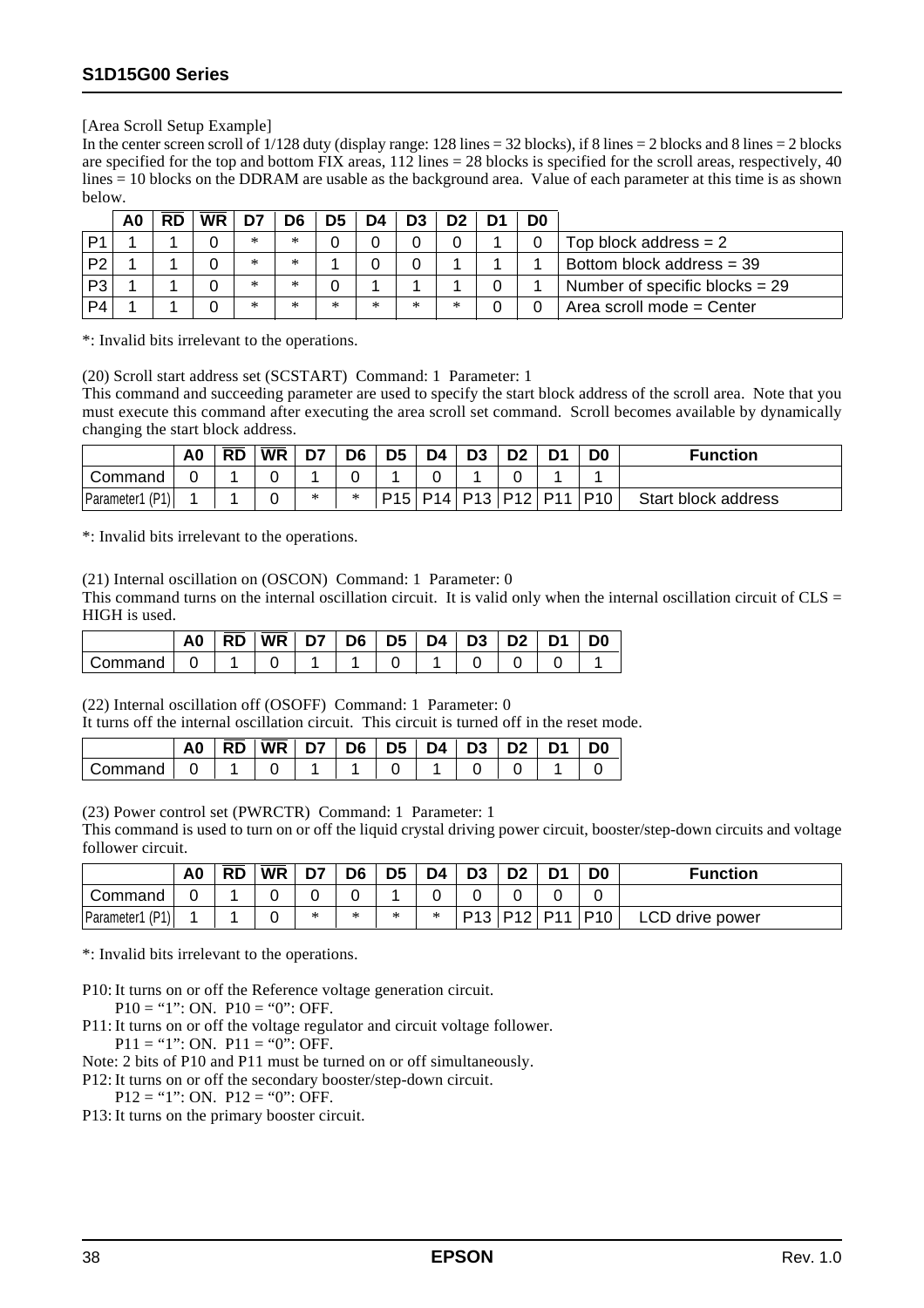(24) Electronic volume control (VOLCTR) Command: 1 Parameter: 2

This command is used to specify the voltage regulator circuit's electronic volume value  $\alpha$  and resistance ratio of builtin voltage regulating resistor.

|                                          | A0 | <b>RD</b> | <b>WR</b> | D7 | D6        | D5     | D4 | D <sub>3</sub>                      |                 | D <sub>0</sub> | <b>Function</b>          |
|------------------------------------------|----|-----------|-----------|----|-----------|--------|----|-------------------------------------|-----------------|----------------|--------------------------|
| Command                                  |    |           |           |    |           |        |    |                                     |                 |                |                          |
| Parameter1 (P1)                          |    |           |           | ж  | *         |        |    | $P15$   P14   P13   P12   P11   P10 |                 |                | V1 volume value $\alpha$ |
| Parameter <sub>2</sub> (P <sub>2</sub> ) |    |           |           | ж  | ste<br>ж. | $\ast$ | ж  | *                                   | P22   P21   P20 |                | $1 + Rb/Ra$              |

\*: Invalid bits irrelevant to the operations.

P1: It is used to specify V2 electronic volume value.

P2: It specifies resistance ratio of the internal resistor.

(25) Increment Electronic Control (VOLUP) Command: 1 Parameter: No This command increments Electronic Control value  $\alpha$  of voltage regulator circuit by 1.

|         | A0 | <b>RD</b> | <b>WR</b> | D7 | D6 | D <sub>5</sub> | D4 | D <sub>3</sub> | D <sub>2</sub> | D1 | סכ |
|---------|----|-----------|-----------|----|----|----------------|----|----------------|----------------|----|----|
| Command |    |           |           |    |    |                |    |                |                |    |    |

If you set the Electronic Control value to 111111, the control value is set to 000000 after this command has been executed.

(26) Decrement Electronic Control (VOLDOWN) Command: 1 Parameter: No This command decrements Electronic Control value  $\alpha$  of voltage regulator circuit by 1.

|         | A0 | <b>RD</b> | <b>WR</b> | D7 | D6 | D <sub>5</sub> | D4 | $\mid$ D <sub>3</sub> | D <sub>2</sub> | D0 |
|---------|----|-----------|-----------|----|----|----------------|----|-----------------------|----------------|----|
| Command |    |           |           |    |    |                |    |                       |                |    |

If you set the Electronic Control value to 000000, the control value is set to 111111 after this command has been executed.

(27) Temperature gradient set (TMPGRD) Command: 1 Parameter: 5

This command is used to specify the average temperature gradient of liquid crystal drive voltage as well as the correction value β of the electronic volume value at the predetermined 10 temperature levels.

|                    | A0 | <b>RD</b> | <b>WR</b> | D7 | D6 | D <sub>5</sub> | D4 | D <sub>3</sub> |        | D1  | D <sub>0</sub> | <b>Function</b>             |
|--------------------|----|-----------|-----------|----|----|----------------|----|----------------|--------|-----|----------------|-----------------------------|
| Command            |    |           |           |    |    |                |    |                |        |     |                |                             |
| (P1)<br>Parameter1 |    |           |           | ÷  | ÷  | ×              | ж  |                | $\ast$ | P11 | PI0            | Average temperature gradien |

| <b>P11</b> | <b>P10</b> | Average temperature gradient [%/°C] |
|------------|------------|-------------------------------------|
|            |            | $-0.05$                             |
|            |            | $-0.1$                              |
|            |            | $-0.15$                             |
|            |            |                                     |

(28) Control EEPROM (EPCTIN) Command: 1 Parameter: 1

This command with its parameter selects the EEPROM (S1F65170) Control mode. The parameter can be set to either Write or Read.

|                    | A0 | RD | <b>WR</b> | D7 | D6 | D <sub>5</sub> | D4     | D <sub>3</sub> | D <sub>2</sub> |    | D <sub>0</sub> | <b>Function</b>        |
|--------------------|----|----|-----------|----|----|----------------|--------|----------------|----------------|----|----------------|------------------------|
| Command            |    |    |           |    |    |                |        |                |                |    |                |                        |
| (P1)<br>Parameter1 |    |    |           | ж  | ×  | P <sub>5</sub> | $\ast$ |                | ÷              | ж. | ж.             | Selects Write or Read. |

\* Invalid bit; it is ignored during operation.

P5: Specifies data writing into or reading from the EEPROM (S1F65170) as follows. If  $P5=0$ : Read; if  $P5=1$ : Write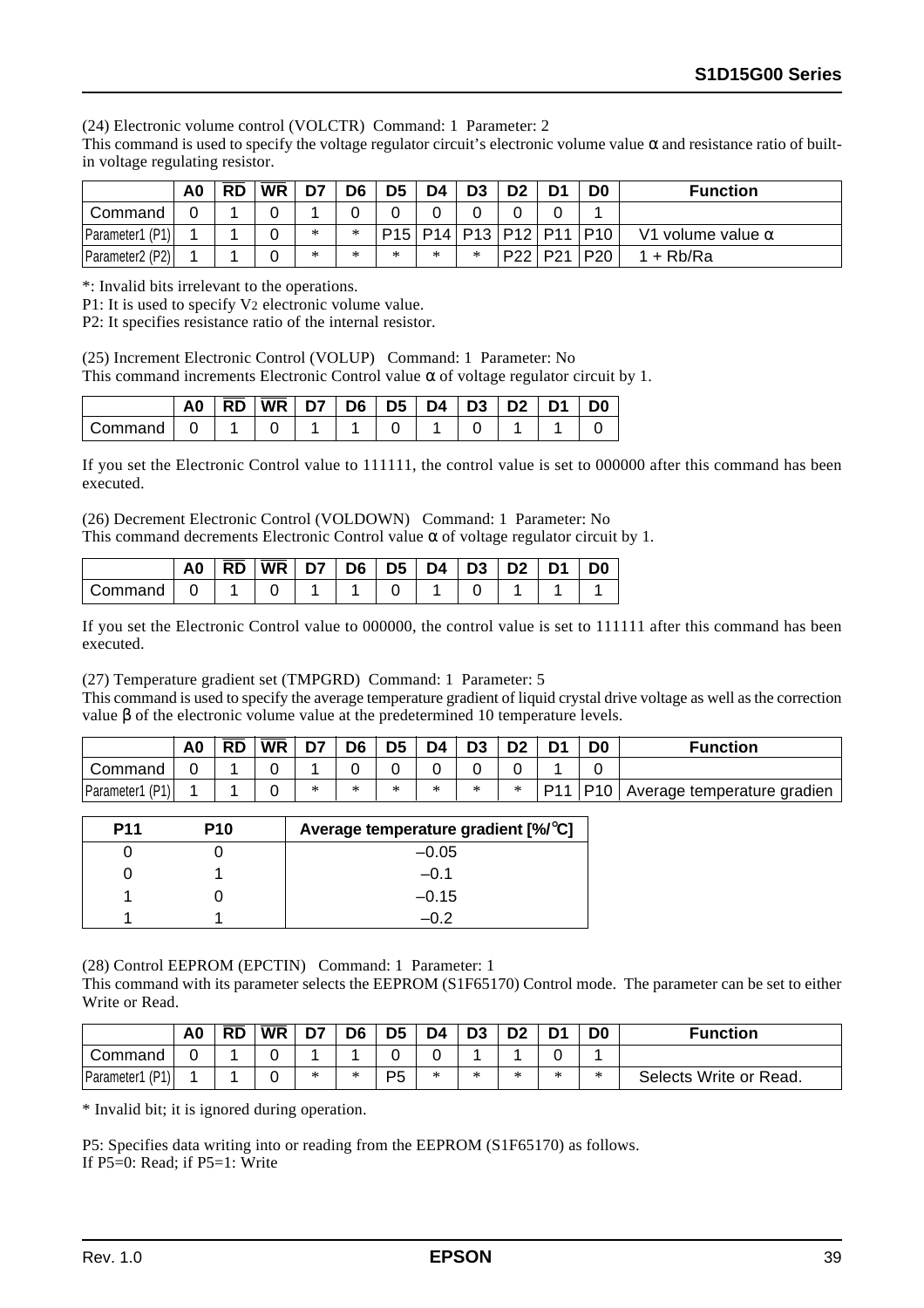(29) Cancel EEPROM Control (EPCOUT) Command: 1 Parameter: 0

This command cancels the EEPROM (S1F65170) Control mode. If data is read from the EEPROM, both of Electronic Control value and built-in resistance ratio are updated by the read data.

|         | A0 | <b>RD</b> | <b>WR</b> | D7 | D6 | D5   D4 | D <sub>3</sub> | _ כח | ∣ D1 | D <sub>0</sub> |
|---------|----|-----------|-----------|----|----|---------|----------------|------|------|----------------|
| Command |    |           |           |    |    |         |                |      |      |                |

(30) Write Into EEPROM (EPMWR) Command: 1 Parameter: 0

This command writes the Electronic Control value and built-in resistance ratio into the EEPROM (S1F65170).

|         | A0 | RD | WR I | <b>D7 D6 D5</b> I |  | $D4 \mid D3$ | <b>D2</b> | D <sub>1</sub> | D0 |
|---------|----|----|------|-------------------|--|--------------|-----------|----------------|----|
| Command |    |    |      |                   |  |              |           |                |    |

(31) Read From EEPROM (EPMRD) Command: 1 Parameter: 0

This command reads the Electronic Control value and built-in resistance ratio from the EEPROM (S1F65170), and temporarily stores them in S1D15G00 registers.

|         | A0 | <b>RD</b> | <b>WR</b> | D7   D6 | D5 | $\mathsf{D4}$   D3 | $\overline{D2}$ | D <sub>1</sub> | D <sub>0</sub> |
|---------|----|-----------|-----------|---------|----|--------------------|-----------------|----------------|----------------|
| Command |    |           |           |         |    |                    |                 |                |                |

(32) Read Register 1 (EPSRRD1) Command: 1 Parameter: 0

Issue the EPSRRD1 and STREAD (Status Read) commands in succession to read the Electronic Control value.

|         | A0 | RD | <b>WR</b> | D7 | D <sub>6</sub> | D <sub>5</sub> | D4 | D <sub>3</sub> | D <sub>1</sub> | D <sub>0</sub> |
|---------|----|----|-----------|----|----------------|----------------|----|----------------|----------------|----------------|
| Command |    |    |           |    |                |                |    |                |                |                |

Issue the Status Read command immediately after this command. Also, always issue the NOP command after the STREAD (Status Read) command.

(33) Read Register 1 (EPSRRD2) Command: 1 Parameter: 0

Issue the EPSRRD1 and STREAD (Status Read) commands in succession to read the built-in resistance ratio.

|          | A0 | <b>RD</b> | $ \overline{\text{WR}} $ D7 |  | $ $ D6 $ $ D5 $ $ | $\mid$ D4 $\mid$ D3 | $\overline{D2}$ | D1 | D <sub>0</sub> |
|----------|----|-----------|-----------------------------|--|-------------------|---------------------|-----------------|----|----------------|
| Command: |    |           |                             |  |                   |                     |                 |    |                |

Issue the Status Read command immediately after this command. Also, always issue the NOP command after the STREAD (Status Read) command.

(34) Non-operating (NOP) Command: 1 Parameter: 0 This command does not affect the operation.

|         | A <sub>0</sub> | <b>RD</b> | <b>WR</b> | D6 | D <sub>5</sub> | D4 | D3 |  | D0 |
|---------|----------------|-----------|-----------|----|----------------|----|----|--|----|
| ∶ommand |                |           |           |    |                |    |    |  |    |

This command, however, has the function of canceling the IC test mode. Thus, it is recommended to enter it periodically to prevent malfunctioning due to noise and such.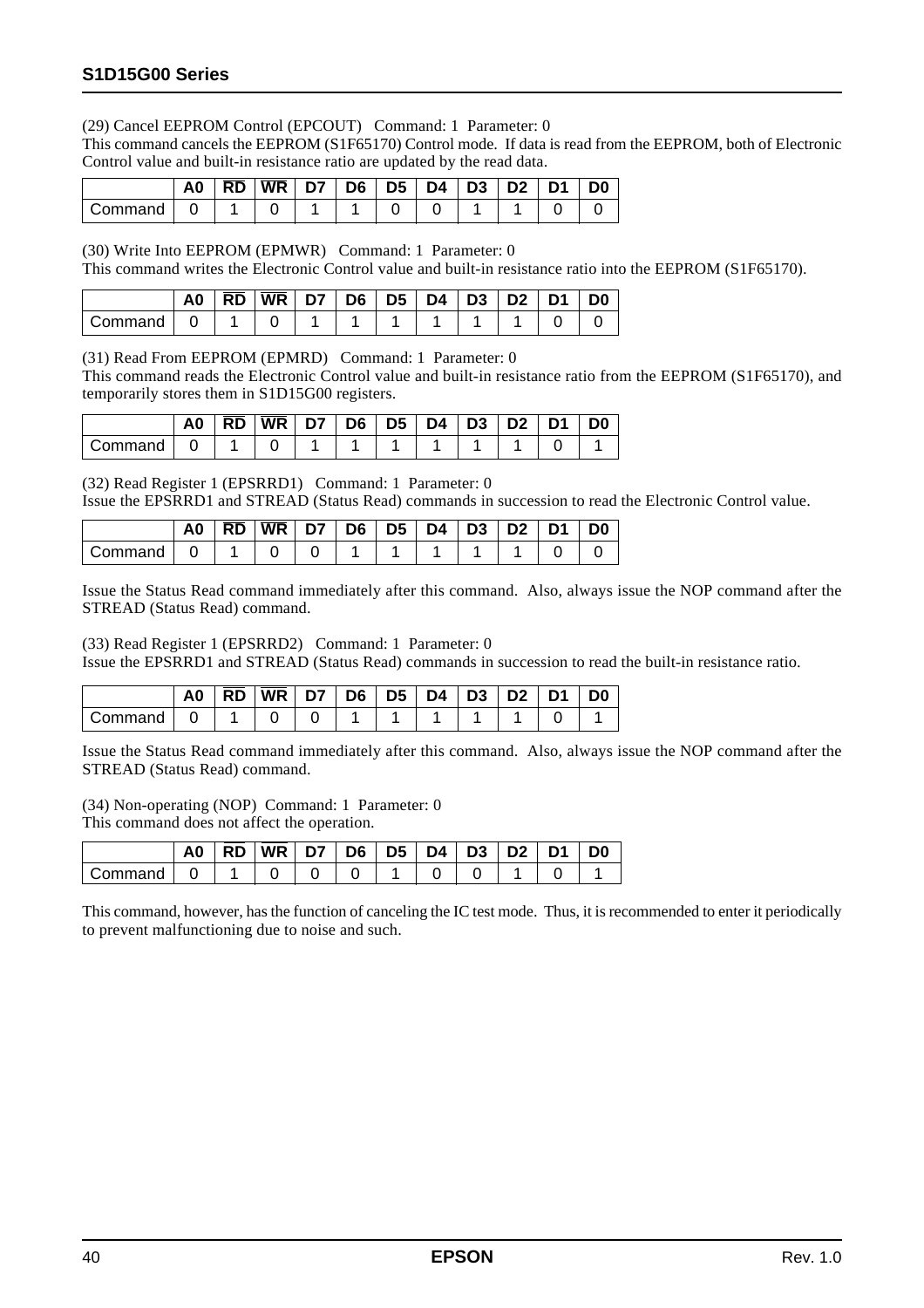#### (35) Status read (STREAD) It is the command for the IC chip test. Don't try to use this command.

|                   |                                                                                                                                                                                                                                                                                                                                                                                                                                                                                                                             | A0 | <b>RD</b> | WR. | D7 | D6                                                         | D5 | D4          | D <sub>3</sub>                                                                                                               | D <sub>2</sub> | D1 | D0 |
|-------------------|-----------------------------------------------------------------------------------------------------------------------------------------------------------------------------------------------------------------------------------------------------------------------------------------------------------------------------------------------------------------------------------------------------------------------------------------------------------------------------------------------------------------------------|----|-----------|-----|----|------------------------------------------------------------|----|-------------|------------------------------------------------------------------------------------------------------------------------------|----------------|----|----|
|                   | Command                                                                                                                                                                                                                                                                                                                                                                                                                                                                                                                     | 0  | O         | 1   |    |                                                            |    | Status data |                                                                                                                              |                |    |    |
| (1)<br>(2)<br>(3) | Status after reset or after NOP operation<br>D7: Area scroll mode<br>D6: Area scroll mode<br>D5: Read modify write<br>D4: Scan direction<br>D3: Display ON/OFF<br>D <sub>2</sub> : EEPROM access<br>D1: Display normal/inverse<br>D0: Partial display<br>Status after EPSRRD1 operation<br>D7, D6: Undefined $(1 \text{ or } 0)$<br>D5 to D0: Electronic volume control values<br>Status after EPSRRD2 operation<br>D7 to D3: Undefined $(1 \text{ or } 0)$<br>D <sub>2</sub> to D <sub>0</sub> : Built-in resistance ratio |    |           |     |    | $0:$ In<br>0: Page<br>$0:$ OFF<br>$0:$ Inverse<br>$0:$ OFF |    |             | Refer to P37 (ASCSET).<br>Refer to P37 (ASCSET).<br>$1:$ Out<br>1:ON<br>0: Out of access $1:$ In access<br>1: Normal<br>1:ON | 1: Column      |    |    |
|                   |                                                                                                                                                                                                                                                                                                                                                                                                                                                                                                                             |    |           |     |    |                                                            |    |             |                                                                                                                              |                |    |    |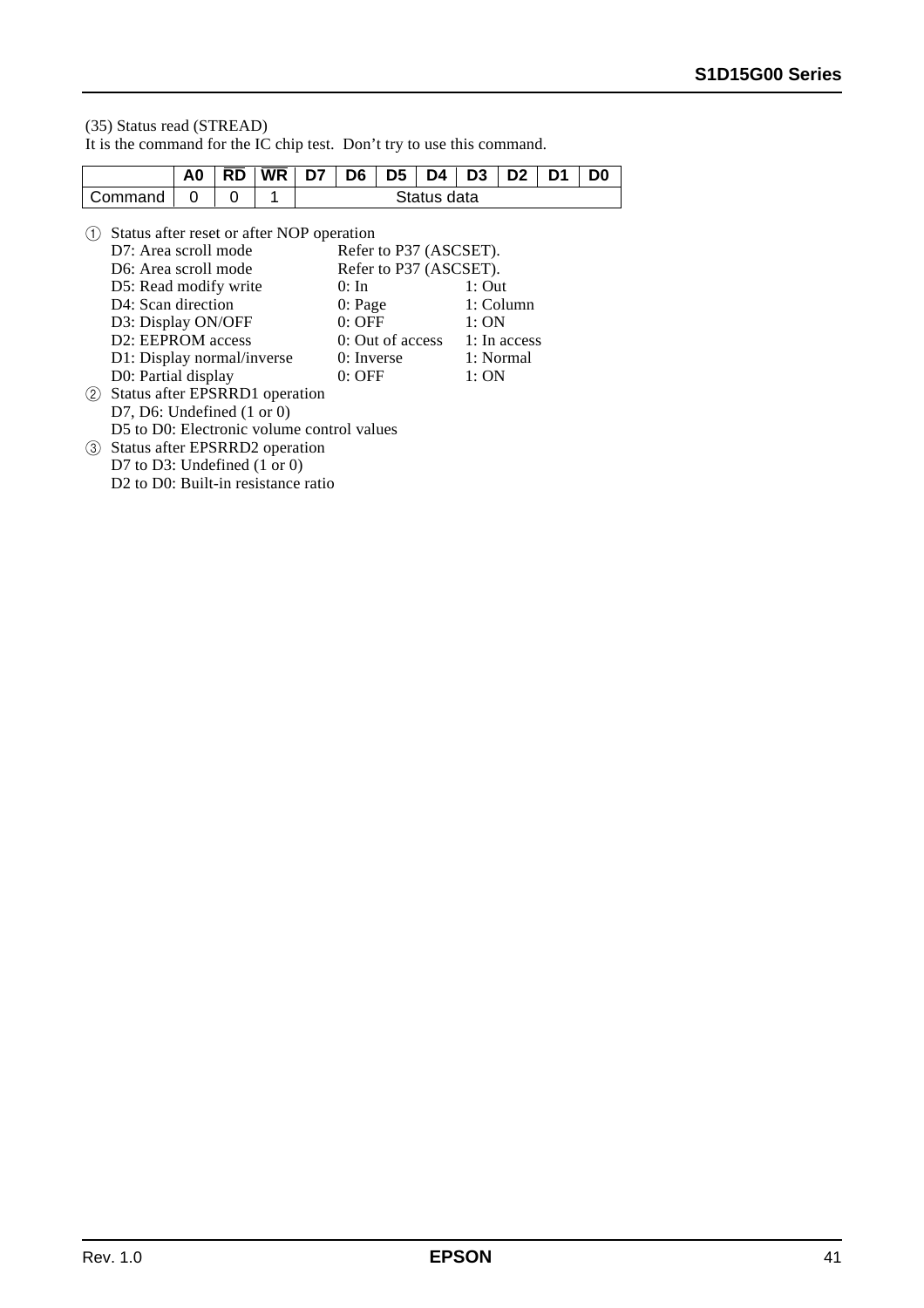## **10. ABSOLUTE MAXIMUM RATING**

| <b>Item</b>            |                    | Symbol                 | Rating                | <b>Unit</b>  |  |  |
|------------------------|--------------------|------------------------|-----------------------|--------------|--|--|
| Source voltage (1)     |                    | VDD, VDD2              | $-0.3$ to 4.0         | V            |  |  |
| Input source voltage   |                    | VDDI                   | $-0.3$ to 4.0         | V            |  |  |
| Source voltage (2)     |                    | V <sub>3</sub> , VOUT  | $-0.3$ to 25.0        | V            |  |  |
|                        |                    | $V2, V1, VC$           | $-0.3$ to $V_3$       |              |  |  |
|                        | Source voltage (3) |                        | $-0.3$ to $VDD2$      | V            |  |  |
|                        |                    |                        |                       |              |  |  |
| Input voltage          |                    | <b>VIN</b>             | $-0.3$ to $V$ DDI+0.5 | V            |  |  |
| Output voltage         |                    | Vo<br>–0.3 to VDDI+0.5 |                       | V            |  |  |
| Operating temperature  |                    | Topr                   | $-40$ to $+85$        | $^{\circ}C$  |  |  |
| Storage<br>temperature | Bare chip          | Tstr                   | $-65$ to $+150$       | $^{\circ}$ C |  |  |

#### Potential Relation



- Notes: 1. Voltages are all indicated relevant to  $GND = 0V$ .
	- 2. Voltage of V3, V2, V1, VC, MV1, MV2 (GND) and MV3 must constantly meets the requirement V3≥ V2≥V1≥VC≥MV1≥MV2 (GND) ≥MV3.
	- 3. VDD and VOUT1 voltages must constantly meets the requirement VOUT1≥VDD.
	- 4. If LSI is operated beyond the absolute maximum rating, it can be damaged permanently. Normal operating conditions should conform to the electric characteristics of LSI, otherwise malfunctioning of LSI can result in addition to deterioration of its reliability.
	- 5. Definition of VDD is applicable to VDD3, VDD4 and VDD5 pins.
	- 6. Definition of GND is applicable to GND2, GND3 and GND4 pins.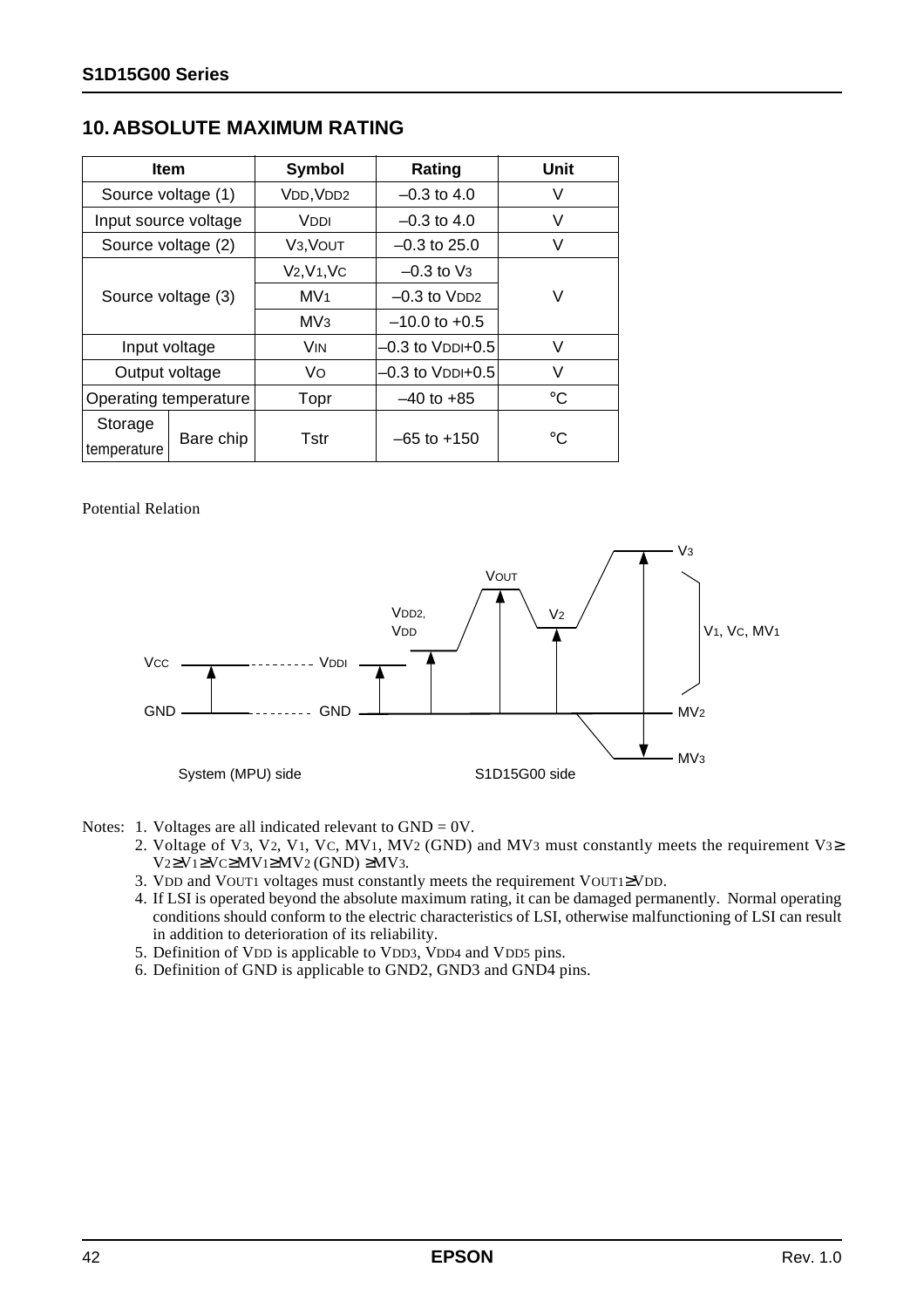## **11. ELECTRIC CHARACTERISTICS**

### **11.1 DC Characteristics**

Except where otherwise specified, GND = 0V, VDD = 2.75V, VDDI = 1.8V and Ta =  $20^{\circ}$ C to 85<sup>°</sup>C.

#### **Table 11.1**

|                           | Item                        | Symbol          | <b>Condition</b>                                |                          | <b>Standard value</b>    |                          | Unit      | Applicable       |
|---------------------------|-----------------------------|-----------------|-------------------------------------------------|--------------------------|--------------------------|--------------------------|-----------|------------------|
|                           |                             |                 |                                                 | Min.                     | Typ.                     | Max.                     |           | pin              |
| Operating<br>voltage (1)  | Operable                    | <b>VDD</b>      |                                                 | 2.6                      | 2.75                     | 3.6                      | V         | $VDD * 1$        |
| Operating<br>voltage (2)  | Operable                    | <b>VDDI</b>     |                                                 | 1.7                      | 1.8                      | <b>V<sub>DD</sub></b>    | V         | <b>VDDI</b>      |
| Operating                 | Operable                    | V <sub>3</sub>  | V <sub>3</sub> to MV <sub>3</sub>               | 12.0                     | $\overline{\phantom{0}}$ | 21.0                     | V         | V <sub>3</sub>   |
| voltage (3)               | Operable                    | V <sub>3</sub>  |                                                 | 8.0                      | —                        | 14.0                     | $\vee$    | V <sub>3</sub>   |
|                           | Operable                    | V <sub>2</sub>  |                                                 | 4.0                      |                          | 7.0                      | $\vee$    | V <sub>2</sub>   |
|                           | Operable                    | V <sub>1</sub>  |                                                 | 3.0                      | —                        | 5.3                      | $\vee$    | V <sub>1</sub>   |
|                           | Operable                    | Vc              |                                                 | 2.0                      | —                        | 3.5                      | $\vee$    | Vc               |
|                           | Operable                    | MV <sub>1</sub> |                                                 | 1.0                      |                          | 1.8                      | $\vee$    | MV <sub>1</sub>  |
|                           | Operable                    | MV <sub>2</sub> |                                                 | <b>GND</b>               | —                        | <b>GND</b>               | $\vee$    | MV <sub>2</sub>  |
|                           | Operable                    | MV <sub>3</sub> |                                                 | $-7.0$                   | -                        | $-4.0$                   | $\vee$    | MV <sub>3</sub>  |
|                           | High level input voltage    | <b>VIHC</b>     |                                                 | $0.8 \times$ VDDI        | —                        | VDDI                     | $\vee$    | $*2$             |
|                           |                             |                 |                                                 | $0.7 \times$ VDDI        | —                        | <b>VDDI</b>              | $\vee$    | $*3$             |
| Low level input voltage   |                             | <b>VILC</b>     |                                                 | 0.0                      | —                        | $0.2 \times V$ DDI       | $\vee$    | $*2$             |
|                           |                             |                 |                                                 | 0.0                      | —                        | $0.3 \times V$ DDI       | $\vee$    | $*3$             |
| High level output voltage |                             | <b>VOH</b>      | $IOH = -0.6mA$                                  | $VDDI-0.4$               | —                        | <b>VDDI</b>              | $\vee$    | $*4$             |
| Low level output voltage  |                             | VOL             | $IOL=+0.6mA$                                    | 0.0                      | —                        | 0.4                      | $\vee$    | $*4$             |
| Input leak current        |                             | L               | VIN=VDDI or GND                                 |                          |                          | 1.0                      | μA        | $*3$             |
| Output leak current       |                             | <b>ILO</b>      |                                                 | $\qquad \qquad -$        | —                        | 1.0                      | μA        | $*4$             |
| Liquid crystal drive      |                             | $ $ RONseg $ $  | $V2=5.0V, \Delta V=0.5V$                        | $\qquad \qquad -$        | 3.5                      | 10                       | $k\Omega$ | SEGn *5          |
| ON resistance             |                             | RONcom          | V <sub>3</sub> =16.0V, $\Delta$ V=0.5V          | $\equiv$                 | 0.4                      | 1.0                      | $k\Omega$ | COMn *5          |
|                           | Static current consumption  | <b>IDDQ</b>     | VDD=VDDI=3.6V,Ta=25°C                           | $\overline{\phantom{0}}$ | $\overline{2}$           | 10                       | μA        | VDD              |
|                           |                             | I3Q             | V <sub>3</sub> -MV <sub>3</sub> =18.0V, Ta=25°C | -                        | —                        | 1.5                      | μA        | V <sub>3</sub>   |
|                           |                             | 12Q             | $V_2=6.0V$ , Ta=25°C                            | $\qquad \qquad -$        | —                        | 3.0                      | μA        | V <sub>2</sub>   |
|                           | Dynamic current consumption | <b>IDD</b>      | During RAM access 3MHz                          | $\qquad \qquad -$        | 1200                     | 1600                     | μA        | VDD+VDDI         |
|                           |                             |                 | During display<br>Frame frequency 130Hz         |                          | 500                      | 800                      | μA        | VDD<br>*8        |
|                           |                             |                 | During display<br>Frame frequency 180Hz         |                          | 600                      | 900                      | μA        | <b>VDD</b><br>*8 |
|                           |                             | VDDI            | During display                                  | $\qquad \qquad -$        | 5                        | 20                       | μA        | <b>VDDI</b>      |
| Input terminal capacity   |                             | CI              | Freq.=1MHz                                      |                          |                          | 15                       | рF        | $*3$             |
|                           | Output terminal capacity    | CO              | Ta=25°C, Elemental chip                         |                          |                          | 15                       | pF        | $*4$             |
| Oscillated                | Internal                    | fosc            | 130Hz device                                    | 39.6                     | 41.6                     | 43.7                     | kHz       | $*6$             |
| frequency                 | oscillation                 |                 | 180Hz device                                    | 54.7                     | 57.6                     | 60.5                     |           |                  |
|                           |                             |                 | S1D15G00D10*000                                 | 29.6                     | 31.2                     | 32.8                     |           |                  |
|                           | External                    | fcL             | 130Hz device, 1/160duty                         | —                        | 41.6                     | $\overline{\phantom{0}}$ | kHz       | $CL *6$          |
|                           | input                       |                 | 180Hz device, 1/160duty                         | -                        | 57.6                     | —                        |           |                  |
|                           |                             |                 | S1D15G00D10*000                                 | -                        | 31.2                     | -                        |           |                  |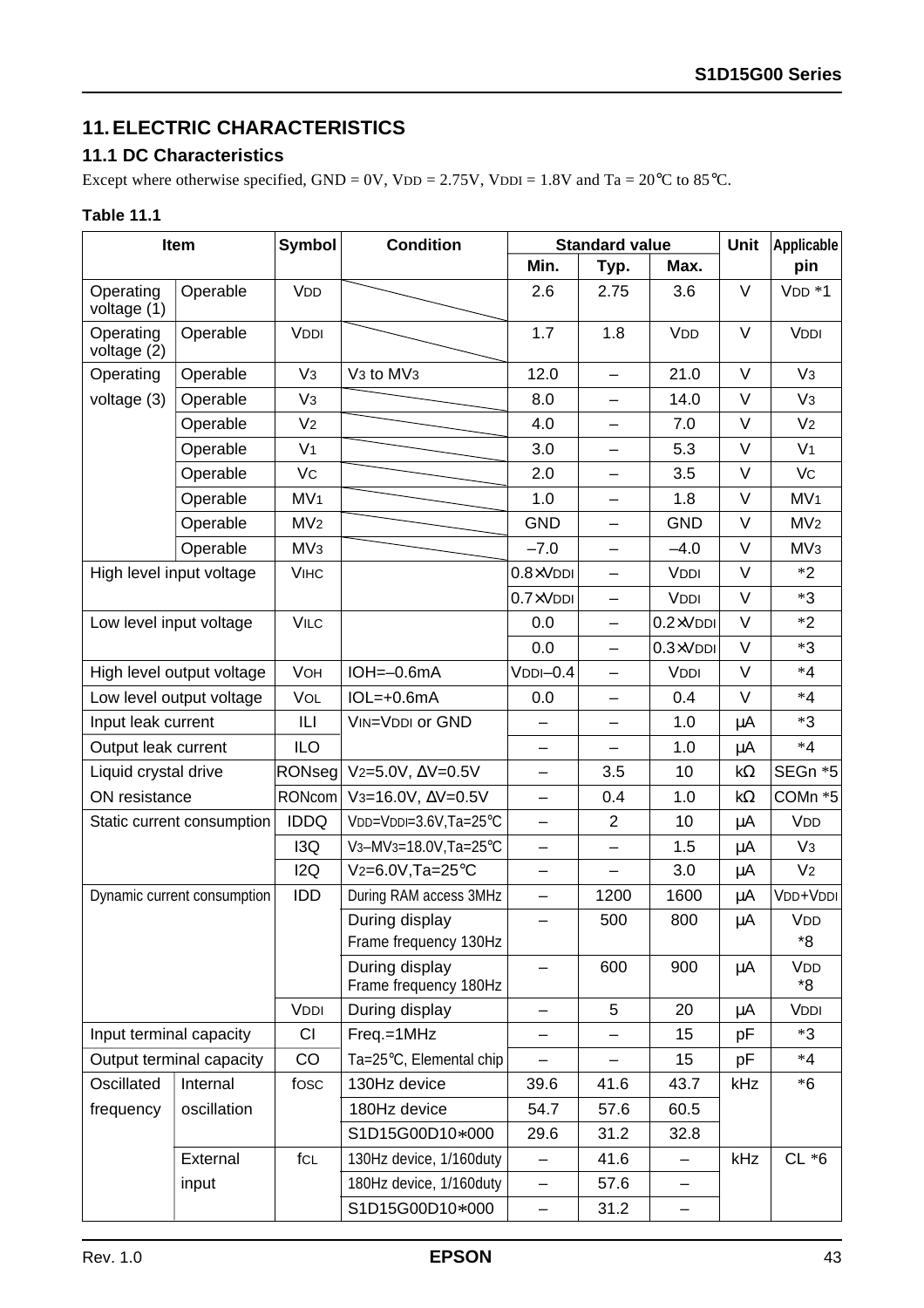#### **S1D15G00 Series**

#### **Table 11.2**

|          | <b>Item</b>                                    | <b>Symbol</b>    | <b>Condition</b>                      |        | <b>Standard value</b> |        | Unit   | <b>Applicable</b> |
|----------|------------------------------------------------|------------------|---------------------------------------|--------|-----------------------|--------|--------|-------------------|
|          |                                                |                  |                                       | Min.   | Typ.                  | Max.   |        | pin               |
|          | Input voltage to primary<br>booster circuit    | V <sub>DD2</sub> |                                       | 2.6    |                       | 3.6    | V      | VDD               |
| circuit  | Output voltage from<br>primary booster circuit | VOUT             | Triple boosting,<br>no load           | 7.8    |                       | 10.8   | $\vee$ | <b>VOUT</b>       |
| supply   | Primary booster circuit<br>output impedance    | Rout             | Triple boosting,<br>VDD=2.7V, C=2.2uF |        | 2600                  |        | Ω      | VOUT              |
|          | Reference voltage                              | <b>VREG</b>      | $Ta = 25^{\circ}C$                    | 1.16   | 1.20                  | 1.24   | $\vee$ | $*7$              |
| power    | Voltage adjusting<br>circuit output voltage    | V <sub>2</sub>   | no load                               | 4.0    |                       | 7.0    | $\vee$ | V <sub>2</sub>    |
| Built-in | Secondary boosting<br>output voltage           | V <sub>3</sub>   |                                       | 8.0    |                       | 14.0   | $\vee$ | V <sub>3</sub>    |
|          | Secondary step-down<br>output voltage          | MV <sub>3</sub>  |                                       | $-7.0$ |                       | $-4.0$ | V      | MV <sub>3</sub>   |

Static current consumption: While the display is in operation and the built-in power supply is turned on. Current consumed by total IC including the built-in power supply.



Condition:  $VDD = 2.75V$ ,  $VDDI = 1.8V$ , frame frequency 130Hz During display, built-in power supply and built-in oscillation circuit on, built-in power supply triple boosting voltage Typical value when  $Ta = 25^{\circ}C$ 

Fig. 11.1 Dynamic current consumption (During display, liquid crystal drive voltage dependent)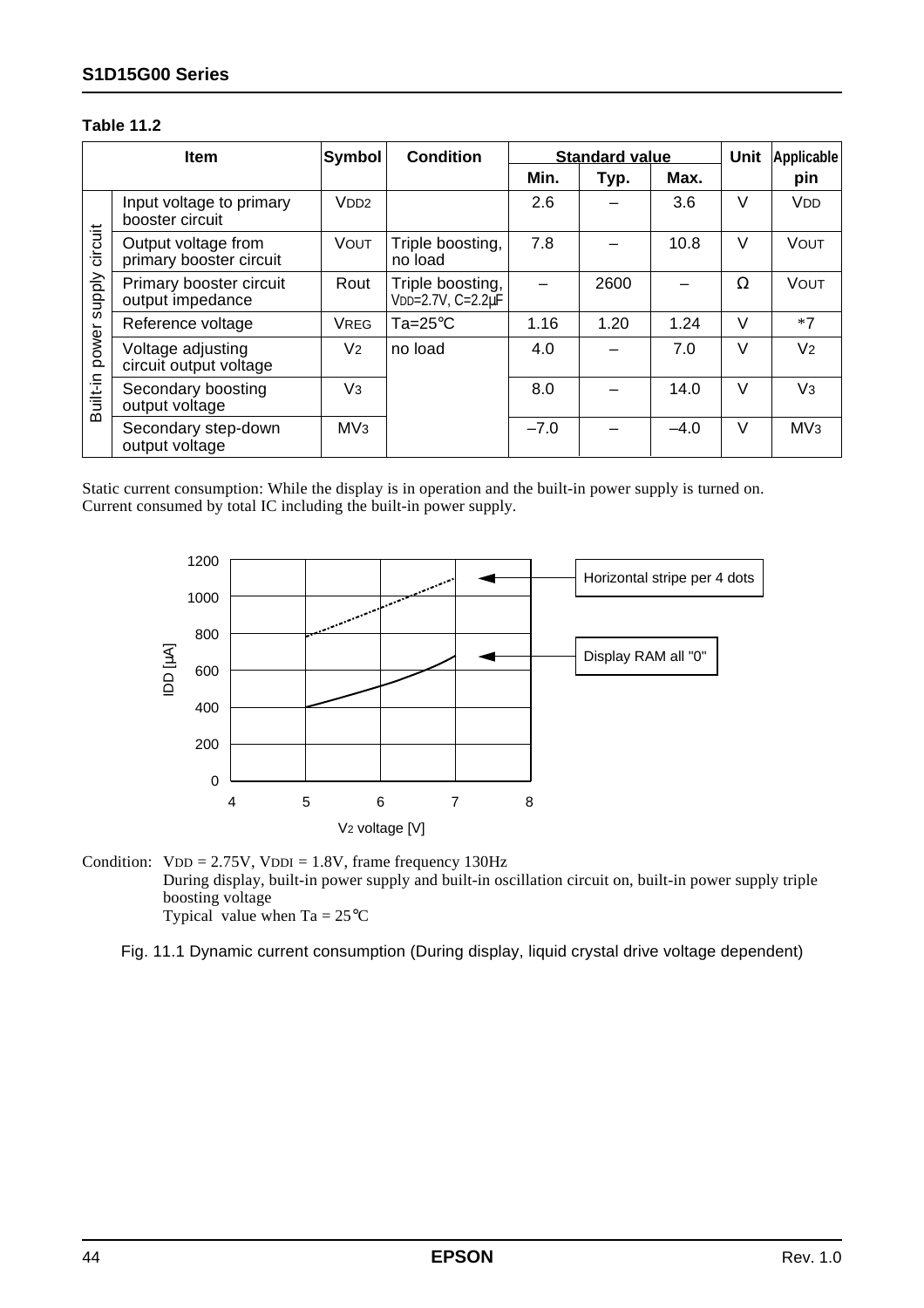

Condition:  $VDD = 2.75V$ ,  $VDDI = 1.8V$ ,  $V2 = 6.0V$ During display, built-in power supply and built-in oscillation circuit on, built-in power supply triple boosting voltage Typical value when  $Ta = 25^{\circ}C$ 

Fig. 11.2 Dynamic current consumption (During display, frame frequency dependent)

**Table 11.3 Current Consumption in Power Save Mode** GND = 0V, VDD = VDDI = 1.8V, VDD = 2.75V and Ta = 25°C.

| <b>Item</b> | Symbol | Condition | <b>Standard value</b> |      |      | <b>Unit</b> | Applicable           |
|-------------|--------|-----------|-----------------------|------|------|-------------|----------------------|
|             |        |           | Min.                  | Typ. | Max. |             | pin                  |
| Sleep mode  | IDDS   |           | -                     |      | 10.0 | uΑ          | 'VDD,<br><b>VDDI</b> |



Condition:  $VDD = VDDI = 3.0V$ , built-in power supply and built-in oscillation circuit off

Fig. 11.3 Dynamic current consumption (During display RAM access)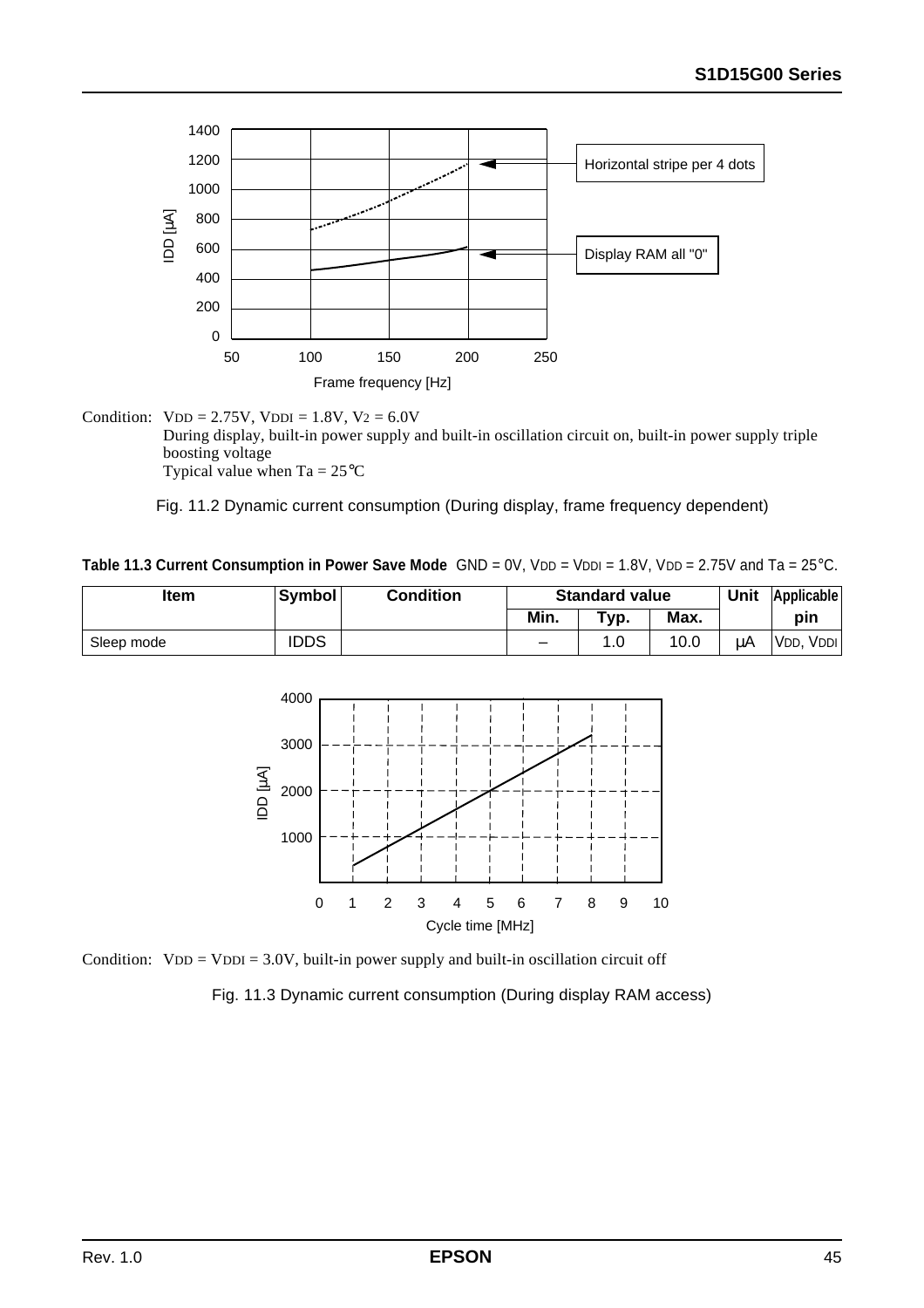#### Table 11.4 Relation between Oscillated Frequency fosc, Display Clock Frequency fcL and Frame **Frequency of Liquid Crystal**

| ltem                                      | fcl                  | fFR                     |
|-------------------------------------------|----------------------|-------------------------|
| When built-in oscillation circuit is used | 41.6kHz (Typ.) *1    | fcL/Dividing ratio      |
|                                           | 57.6kHz (Typ.) *2    | $2 \times$ Display duty |
|                                           | 31.2kHz (Typ.) *3    |                         |
| When built-in oscillation circuit         | External input (fcL) | fcL/Dividing ratio      |
| is not used                               |                      | $2 \times$ Display duty |

\*1: When 130Hz frame frequency device is used.

\*2: When 180Hz frame frequency device is used.

\*3: When S1D15G00D01\*000 is used.

fFR represents cycle of framing, not cycle of FR signal.

Dividing ratio and display duty are set with the display control command.

#### **DC Characteristics - Supplementary Description**

\*1: Operation is warranted if radical voltage fluctuations occur while MPU is in the process of access.

- \*2: This applies only to RES.
- \*3: D15 to D0 (Input mode)
	- SI, SCL IF1 to IF3, A0, CS,  $\overline{RD}$  (E),  $\overline{WR}$  (R $\overline{W}$ ),  $\overline{RES}$ , M/S and CLS.
- \*4: D15 to D0 (Input and Output mode) CL, FR SYNC, CA, F1, F2 and DOFF.
- \*5: It represents the resistance value when 0.5V is applied across the output pin SEGn or COMn and respective power terminals (V3, V2, V1, VC, MV1 and MV2). It is specified within the range of the operating voltage (3). RON = 0.5V/∆I (∆I is the current conducted when 0.5V is applied across the power supply and output pin).
- \*6: For the relation between oscillated frequency and frame frequency, refer to Table 11.4. The standard value listed in relation to the external input is a recommended value.
- \*7: This is the reference voltage source built into the IC. It is not output to the pin.
- \*8: It indicates the current consumed by the IC alone when the built-in oscillation circuit is in operation and the display is turned on. Condition: display RAM all "0",  $V_2 = 6.0V$ , triple boosting voltage, no access to the MPU. It does not include current consumed by the LCD panel capacity and wiring capacity.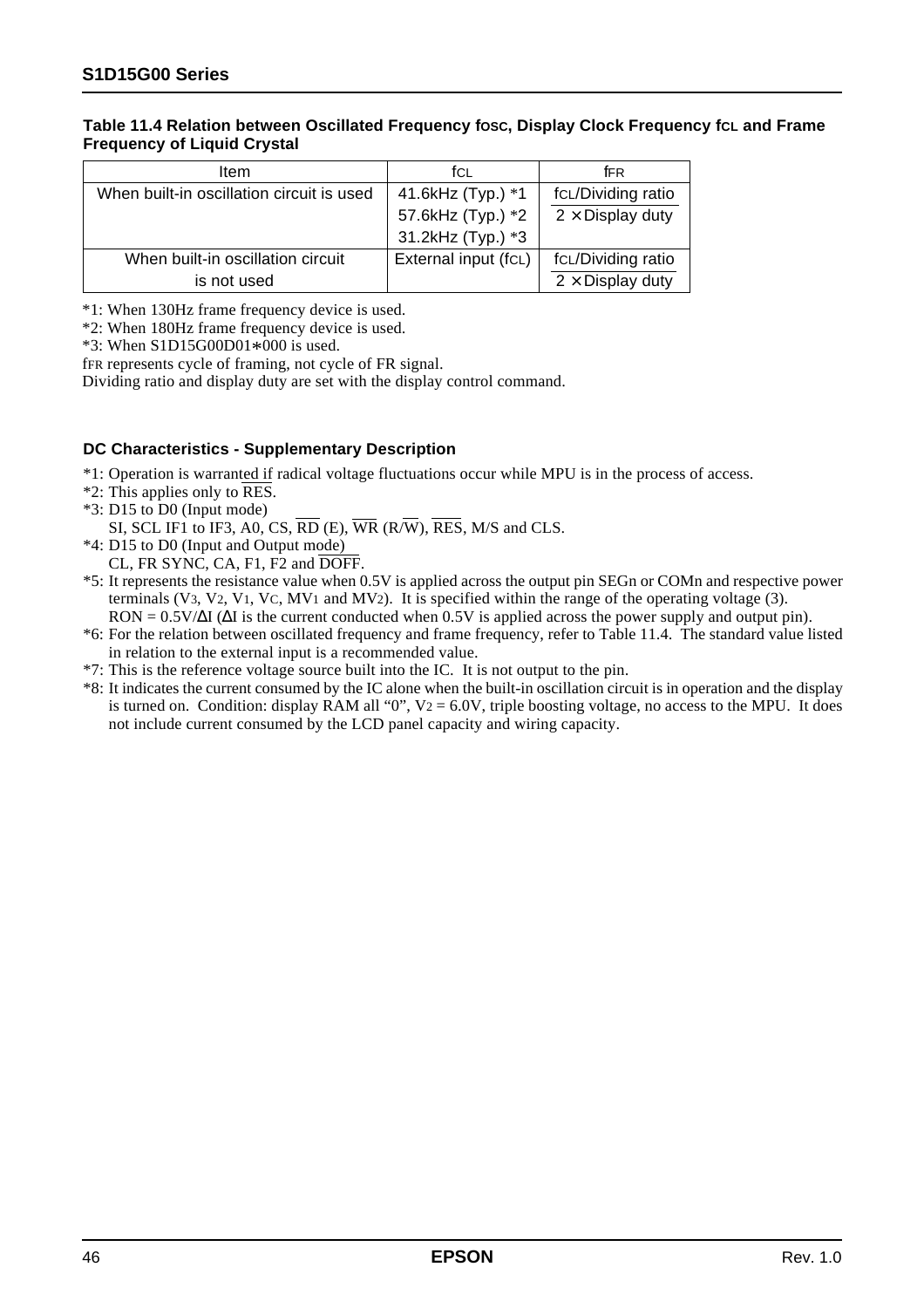### **11.2 AC Characteristics**

#### System Bus

Read/write characteristics I (80 series MPU)



\*1 is when access is made with WR and RD when CS is LOW. \*2 is when access is made with CS when WR and RD are LOW.

|                | $100 \, \text{C}$ , $100 \, \text{B}$ and to $0.0 \, \text{C}$ , $100 \, \text{C}$ and $100 \, \text{C}$ |                                  |      |      |             |                                           |  |  |  |  |  |
|----------------|----------------------------------------------------------------------------------------------------------|----------------------------------|------|------|-------------|-------------------------------------------|--|--|--|--|--|
| Signal         | Symbol                                                                                                   | <b>Parameter</b>                 | Min. | Max. | <b>Unit</b> | <b>Measuring conditions</b><br>and others |  |  |  |  |  |
| A <sub>0</sub> | tah <sub>8</sub>                                                                                         | Address hold time                | 10   |      | ns          |                                           |  |  |  |  |  |
|                | t <sub>AW8</sub>                                                                                         | Address setup time               | 0    |      | ns          |                                           |  |  |  |  |  |
| WR,            | tcyc                                                                                                     | Write cycle                      | 130  |      | ns          |                                           |  |  |  |  |  |
| RD,CS          | tCYC <sub>2</sub>                                                                                        | Read cycle                       | 250  |      | ns          |                                           |  |  |  |  |  |
|                | <b>tCCHW</b>                                                                                             | Control pulse HIGH width (write) | 90   |      | ns          |                                           |  |  |  |  |  |
|                | <b>tCCHR</b>                                                                                             | Control pulse HIGH width (read)  | 70   |      | ns          |                                           |  |  |  |  |  |
|                | tccLW                                                                                                    | Control pulse LOW width (write)  | 30   |      | ns          |                                           |  |  |  |  |  |
|                | tCCLR                                                                                                    | Control pulse LOW width (read)   | 170  |      | ns          |                                           |  |  |  |  |  |
|                | t <sub>C</sub> <sub>w8</sub>                                                                             | CS-WR, RD time                   | 30   |      | ns          |                                           |  |  |  |  |  |
| D0 to D7       | t <sub>DS8</sub>                                                                                         | Data setup time                  | 10   |      | ns          |                                           |  |  |  |  |  |
|                | t <sub>DH8</sub>                                                                                         | Data hold time                   | 20   |      | ns          |                                           |  |  |  |  |  |
|                | tacc <sub>8</sub>                                                                                        | Read access time                 |      | 170  | ns          | $C = 10$ to $100pF$                       |  |  |  |  |  |
|                | tOH <sub>8</sub>                                                                                         | Output disable time              | 5    | 60   | ns          |                                           |  |  |  |  |  |

\* Rise and fall time of input signal (tr, tf) must be 15 ns maximum.

\* All timings must be specified using 30% and 70% of VDD-GND as the reference.

\* tCCLW and tCCLR are specified by the duration during which CS as well as WR and RD are LOW.

\* A0 timing is specified by the duration during which CS as well as WR and RD are LOW.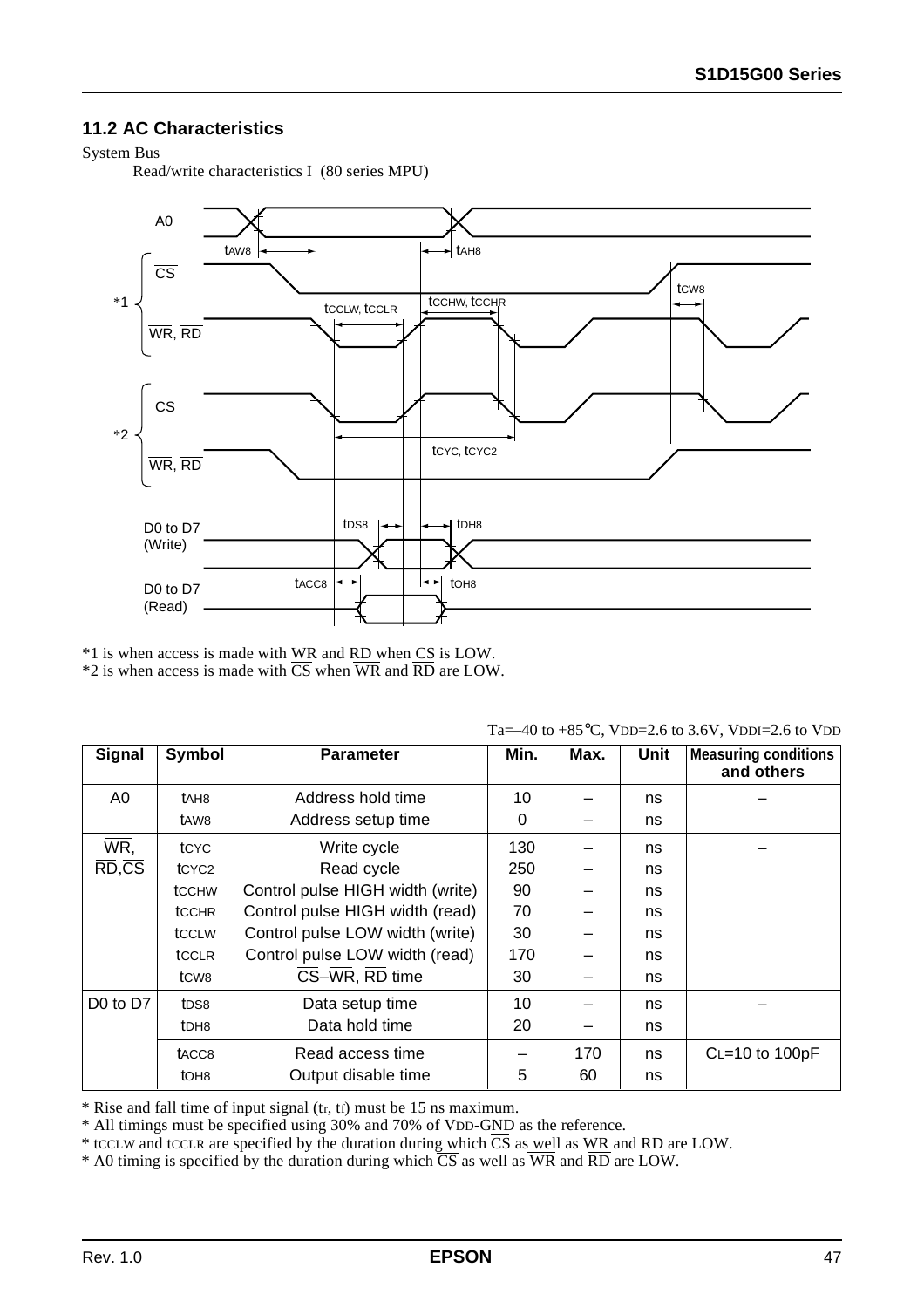| Signal                            | Symbol                        | <b>Parameter</b>                 | Min. | Max. | <b>Unit</b> | <b>Measuring conditions</b><br>and others |
|-----------------------------------|-------------------------------|----------------------------------|------|------|-------------|-------------------------------------------|
| A <sub>0</sub>                    | tAH8                          | Address hold time                | 10   |      | ns          |                                           |
|                                   | tAW8                          | Address setup time               | 0    |      | ns          |                                           |
| WR,                               | tcyc                          | Write cycle                      | 130  |      | ns          |                                           |
| $\overline{RD}$ , $\overline{CS}$ | tCYC <sub>2</sub>             | Read cycle                       | 300  |      | ns          |                                           |
|                                   | <b>tCCHW</b>                  | Control pulse HIGH width (write) | 90   |      | ns          |                                           |
|                                   | <b>tCCHR</b>                  | Control pulse HIGH width (read)  | 90   |      | ns          |                                           |
|                                   | tccLw                         | Control pulse LOW width (write)  | 30   |      | ns          |                                           |
|                                   | tcclR                         | Control pulse LOW width (read)   | 200  |      | ns          |                                           |
|                                   | t <sub>C</sub> w <sub>8</sub> | CS-WR, RD time                   | 30   |      | ns          |                                           |
| D <sub>0</sub> to D <sub>7</sub>  | t <sub>DS8</sub>              | Data setup time                  | 10   |      | ns          |                                           |
|                                   | t <sub>DH8</sub>              | Data hold time                   | 20   |      | ns          |                                           |
|                                   | t <sub>ACC8</sub>             | Read access time                 |      | 200  | ns          | $C = 10$ to $100pF$                       |
|                                   | t <sub>OH8</sub>              | Output disable time              | 5    | 60   | ns          |                                           |

Ta=–40 to  $+85^{\circ}$ C, VDD=2.6 to 3.6V, VDDI=1.7 to 2.6V

\* Rise and fall time of input signal (tr, tf) must be 15 ns maximum.

\* All timings must be specified using 30% and 70% of VDD-GND as the reference.

\* tCCLW and tCCLR are specified by the duration during which CS as well as WR and RD are LOW.

\* A0 timing is specified by the duration during which CS as well as WR and RD are LOW.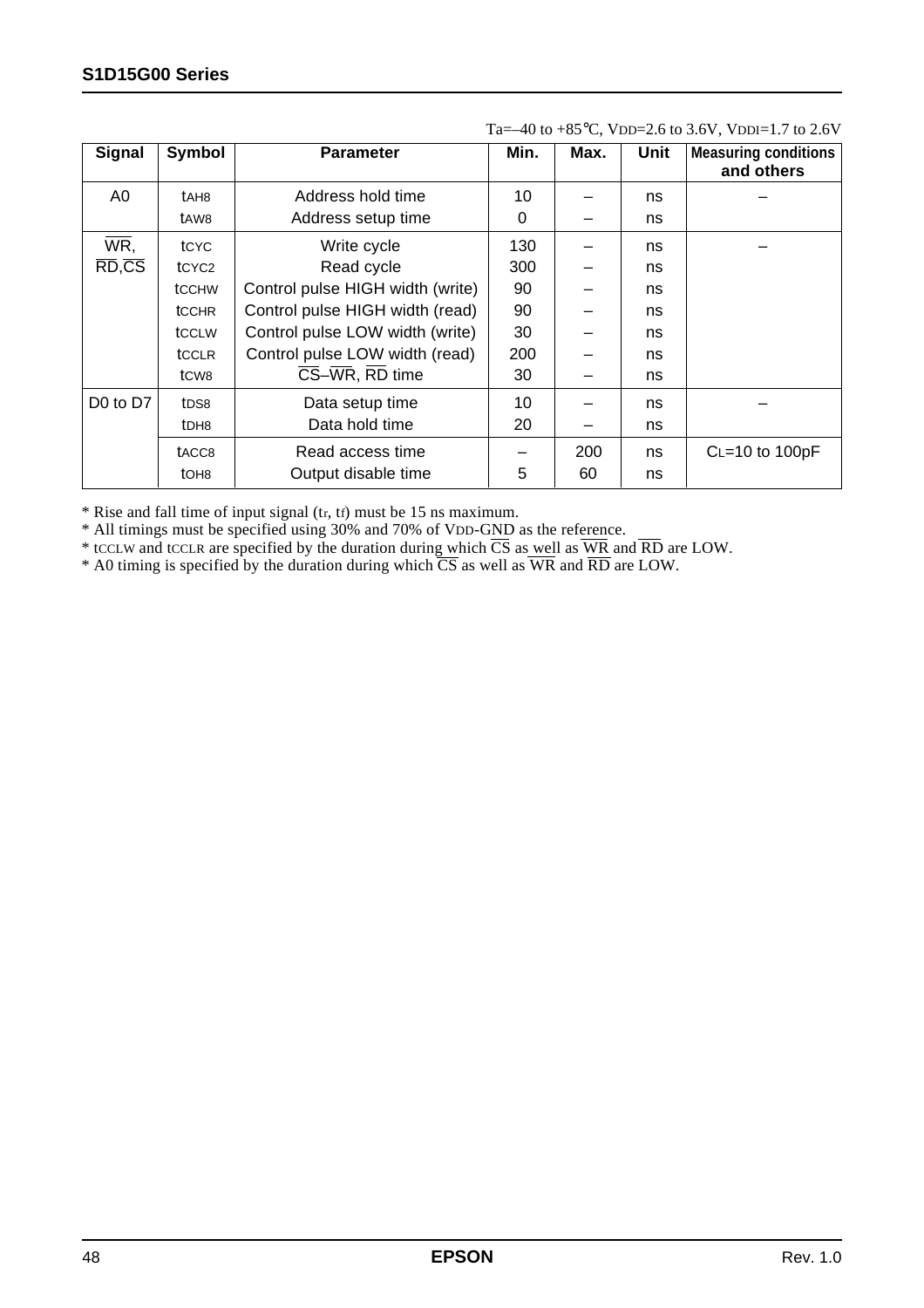\* Read/write characteristics II (68 series MPU)



 $*$  1 is when access is made with E when  $\overline{CS}$  is LOW.

 $*$  2 is when access is made with  $\overline{CS}$  when E is LOW.

| Signal             | Symbol                        | <b>Parameter</b>                 | Min. | Max. | Unit | <b>Measuring conditions</b><br>and others |
|--------------------|-------------------------------|----------------------------------|------|------|------|-------------------------------------------|
| A0, R/W            | tAH6                          | Address hold time                | 10   |      | ns   |                                           |
|                    | tAW6                          | Address setup time               | 0    |      | ns   |                                           |
| $E, \overline{CS}$ | tcyc                          | Write cycle                      | 130  |      | ns   |                                           |
|                    | tCYC <sub>2</sub>             | Read cycle                       | 250  |      | ns   |                                           |
|                    | tccLw                         | Control pulse LOW width (write)  | 90   |      | ns   |                                           |
|                    | tCCLR                         | Control pulse LOW width (read)   | 70   |      | ns   |                                           |
|                    | <b>tCCHW</b>                  | Control pulse HIGH width (write) | 30   |      | ns   |                                           |
|                    | <b>tCCHR</b>                  | Control pulse HIGH width (read)  | 170  |      | ns   |                                           |
|                    | t <sub>C</sub> W <sub>6</sub> | $\overline{\text{CS}}$ -E time   | 30   |      | ns   |                                           |
| D0 to D7           | t <sub>DS6</sub>              | Data setup time                  | 10   |      | ns   |                                           |
|                    | tDH <sub>6</sub>              | Data hold time                   | 20   |      | ns   |                                           |
|                    | t <sub>ACC6</sub>             | Read access time                 |      | 170  | ns   | $C = 10$ to $100pF$                       |
|                    | tOH <sub>6</sub>              | Output disable time              | 5    | 60   | ns   |                                           |

Ta =–40 to +85 $^{\circ}$ C, VDD=2.6 to 3.6V, VDDI=2.6 to VDD

\* Rise and fall time of input signal (tr, tf) must be 15 ns maximum.

\* All timings must be specified using 30% and 70% of VDD–VSS as the reference.

 $*$  tCCHW and tCCHR are specified by the duration during which  $\overline{CS}$  is LOW and E is HIGH.

\* A0 and  $R/\overline{W}$  timings are specified by the duration during which  $\overline{CS}$  is LOW and E is HIGH.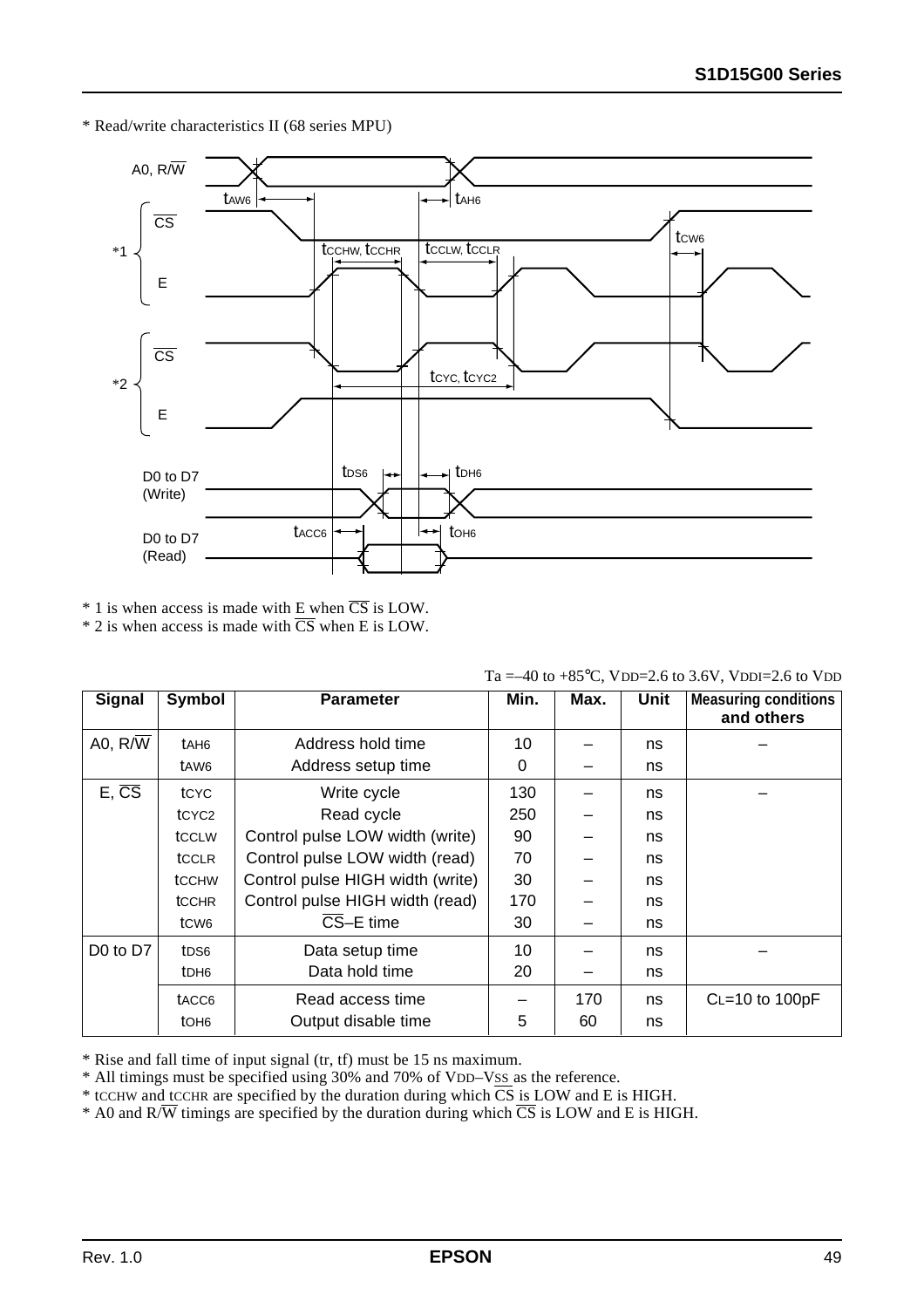| <b>Signal</b>                    | Symbol                        | <b>Parameter</b>                 | Min. | Max. | Unit | <b>Measuring conditions</b><br>and others |
|----------------------------------|-------------------------------|----------------------------------|------|------|------|-------------------------------------------|
| A0, $R/\overline{W}$             | t <sub>AH6</sub>              | Address hold time                | 10   |      | ns   |                                           |
|                                  | tAW6                          | Address setup time               | 0    |      | ns   |                                           |
| $E, \overline{CS}$               | tcyc                          | Write cycle                      | 130  |      | ns   |                                           |
|                                  | tCYC <sub>2</sub>             | Read cycle                       | 280  |      | ns   |                                           |
|                                  | tccLw                         | Control pulse LOW width (write)  | 90   |      | ns   |                                           |
|                                  | tcclR                         | Control pulse LOW width (read)   | 70   |      | ns   |                                           |
|                                  | <b>tCCHW</b>                  | Control pulse HIGH width (write) | 30   |      | ns   |                                           |
|                                  | <b>tCCHR</b>                  | Control pulse HIGH width (read)  | 200  |      | ns   |                                           |
|                                  | t <sub>C</sub> W <sub>6</sub> | CS-E time                        | 30   |      | ns   |                                           |
| D <sub>0</sub> to D <sub>7</sub> | t <sub>DS6</sub>              | Data setup time                  | 10   |      | ns   |                                           |
|                                  | t <sub>DH6</sub>              | Data hold time                   | 20   |      | ns   |                                           |
|                                  | tACC6                         | Read access time                 |      | 200  | ns   | $C = 10$ to $100pF$                       |
|                                  | t <sub>OH6</sub>              | Output disable time              | 5    | 60   | ns   |                                           |

Ta =–40 to +85 $^{\circ}$ C, VDD=2.6 to 3.6V, VDDI=1.7 to 2.6V

\* Rise and fall time of input signal (tr, tf) must be 15 ns maximum.

\* All timings must be specified using 30% and 70% of VDD–VSS as the reference.

\* tCCHW and tCCHR are specified by the duration during which CS is LOW and E is HIGH.

\* A0 and R/W timings are specified by the duration during which CS is LOW and E is HIGH.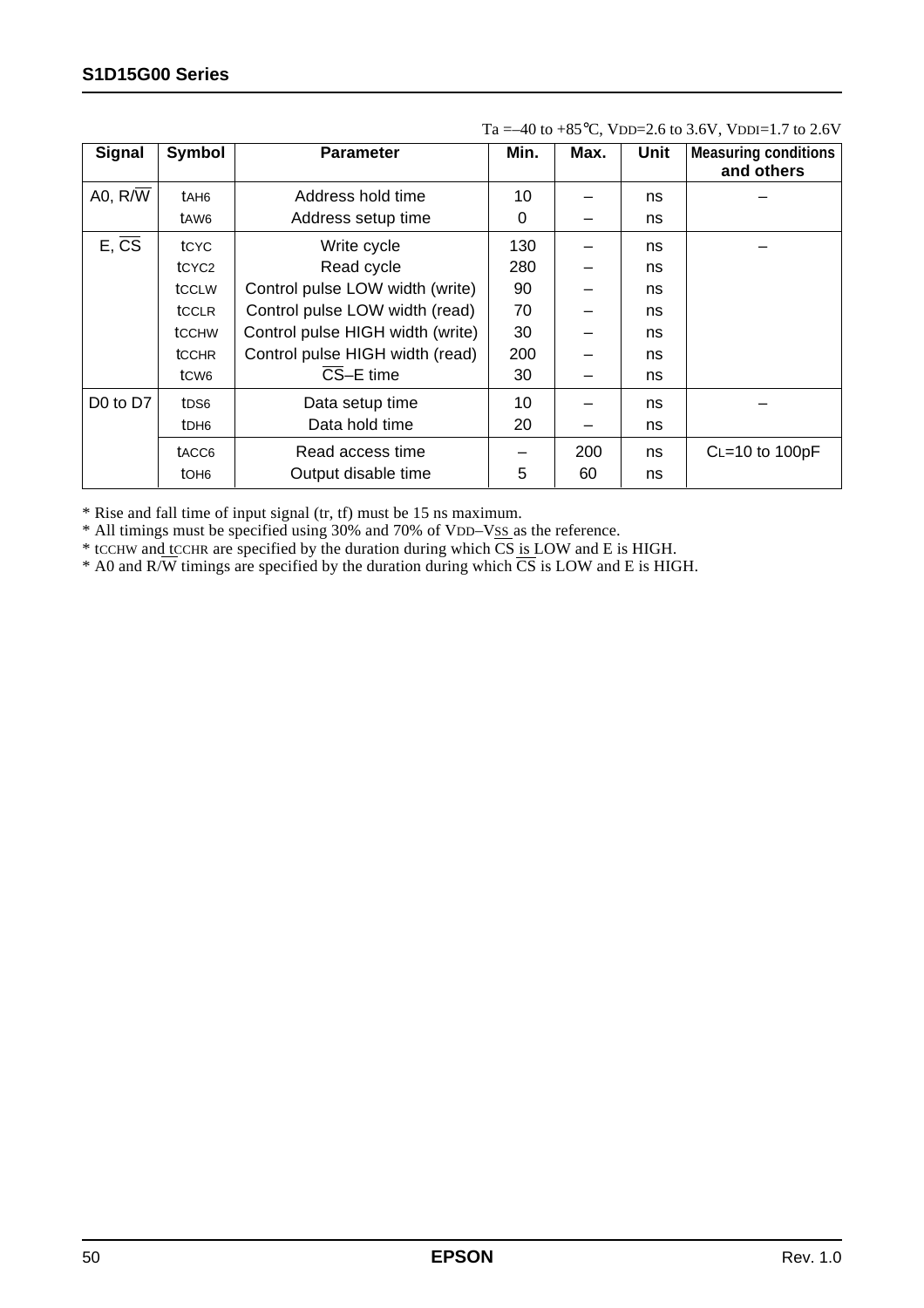\* Reset timing



Ta =–40 to +85 $^{\circ}$ C, VDD=2.6 to 3.6V, VDDI=1.7 to VDD

| <b>Signal</b> | Symbol          | <b>Parameter</b>  | Min. | Max. | Unit | Measuring conditions<br>and others |
|---------------|-----------------|-------------------|------|------|------|------------------------------------|
| <b>RES</b>    | t <sub>RW</sub> | Reset pulse width | 350  |      | ns   |                                    |
|               | trt             | Reset cancel      | 350  |      | ns   |                                    |

Rise and fall time of input signal (tr, tf) must be 15 ns maximum.

All timings must be specified using 20% and 80% of VDD–Vss as the reference.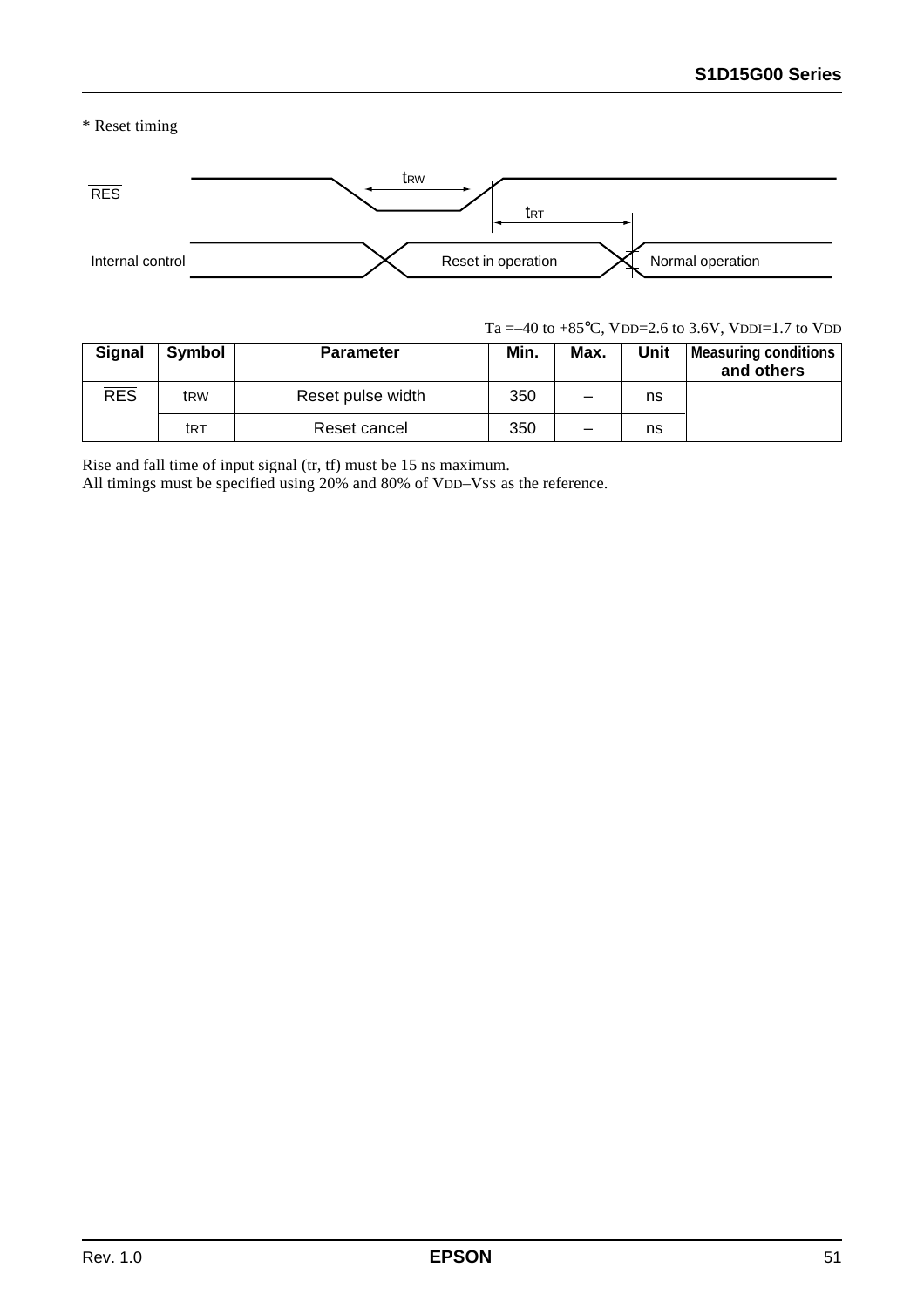#### \* Serial input characteristics



Ta =–40 to +85 $^{\circ}$ C, VDD=2.6 to 3.6V, VDDI=1.7 to VDD

| <b>Signal</b>          | Symbol       | <b>Parameter</b>                  | Min. | Max. | <b>Unit</b> | <b>Measuring conditions</b><br>and others |
|------------------------|--------------|-----------------------------------|------|------|-------------|-------------------------------------------|
| $\overline{\text{cs}}$ | tcss         | $\overline{\text{CS}}$ setup time | 10   |      | ns          | $*1, *2$                                  |
|                        | tcsh         | $\overline{\text{CS}}$ hold time  | 30   |      | ns          |                                           |
| A0                     | tsas         | Address setup time                | 90   |      | ns          |                                           |
| *3                     | tsah         | Address hold time                 | 20   |      | ns          |                                           |
| <b>SCL</b>             | tscyc        | Clock cycle                       | 50   |      | ns          |                                           |
|                        | tsLW         | LOW width                         | 15   |      | ns          |                                           |
|                        | <b>t</b> SHW | <b>HIGH width</b>                 | 15   |      | ns          |                                           |
| SI                     | tsps         | Data setup time                   | 10   |      | ns          |                                           |
|                        | <b>t</b> SDH | Data hold time                    | 10   |      | ns          |                                           |

\* 1: Rise and fall time of every input signal (tr, tf) must be 15 ns maximum.

\* 2: All timings must be specified using 30% and 70% of VDDI as the reference.

\* 3: tSAS and tSAH are applicable to the 8-bit serial interface alone.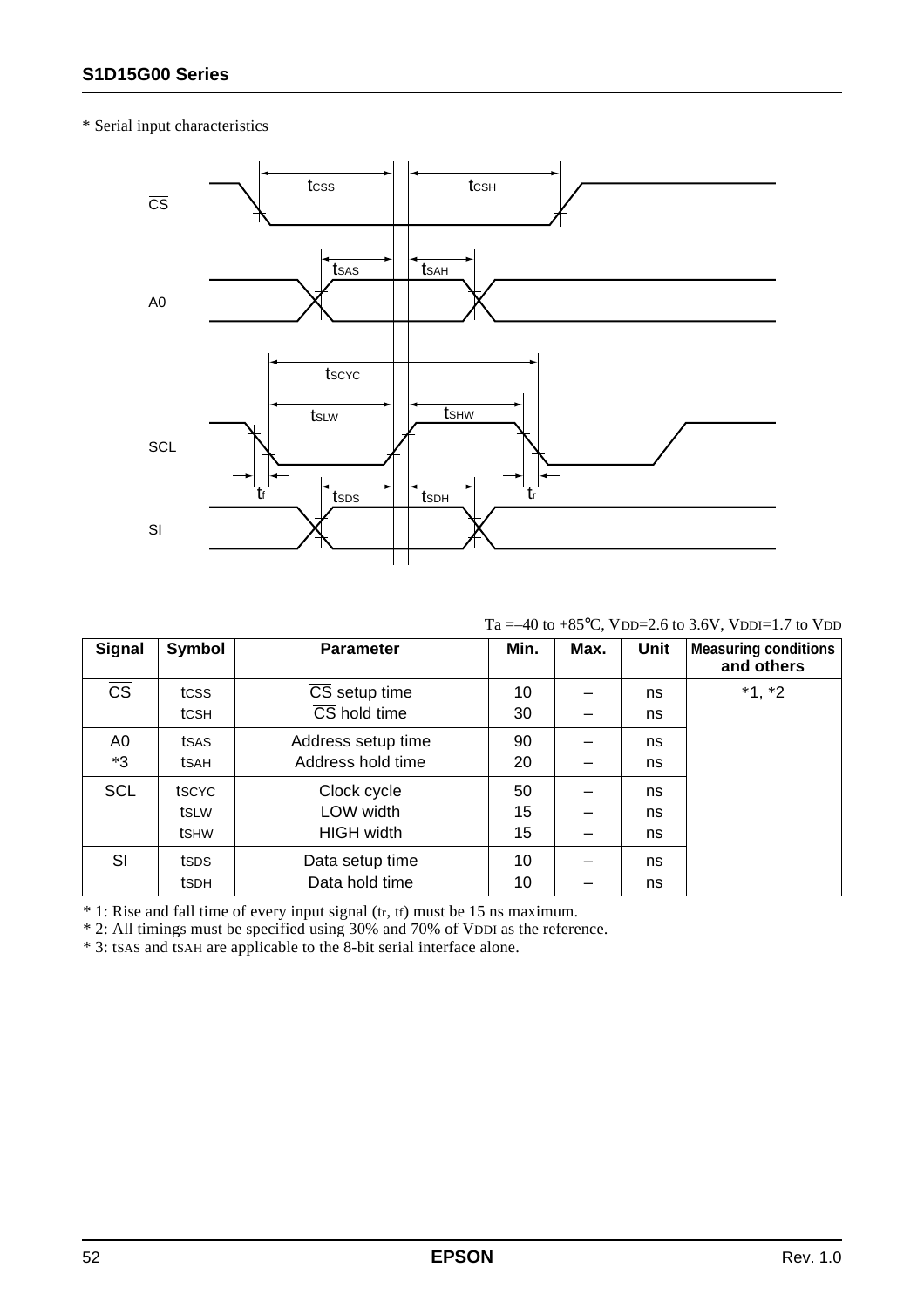## **12. MPU INTERFACES (EXAMPLES FOR YOUR REFERENCE)**

S1D15G00 series can be directly connected to 80 series and 68 series MPU. Using a serial interface allows you to operate S1D15G00 series with fewer signal lines. In addition to interfaces (1) to (3) given below, using IF1 to IF3 pins enables to employ the 16-bit interface and 9-bit serial interface.

When initialization with  $\overline{\text{RES}}$  is complete, make sure that input pins of S1D15G00 series are correctly controlled.



(2) 68 series MPU – 8-bit interface



(3) 8-bit serial interface

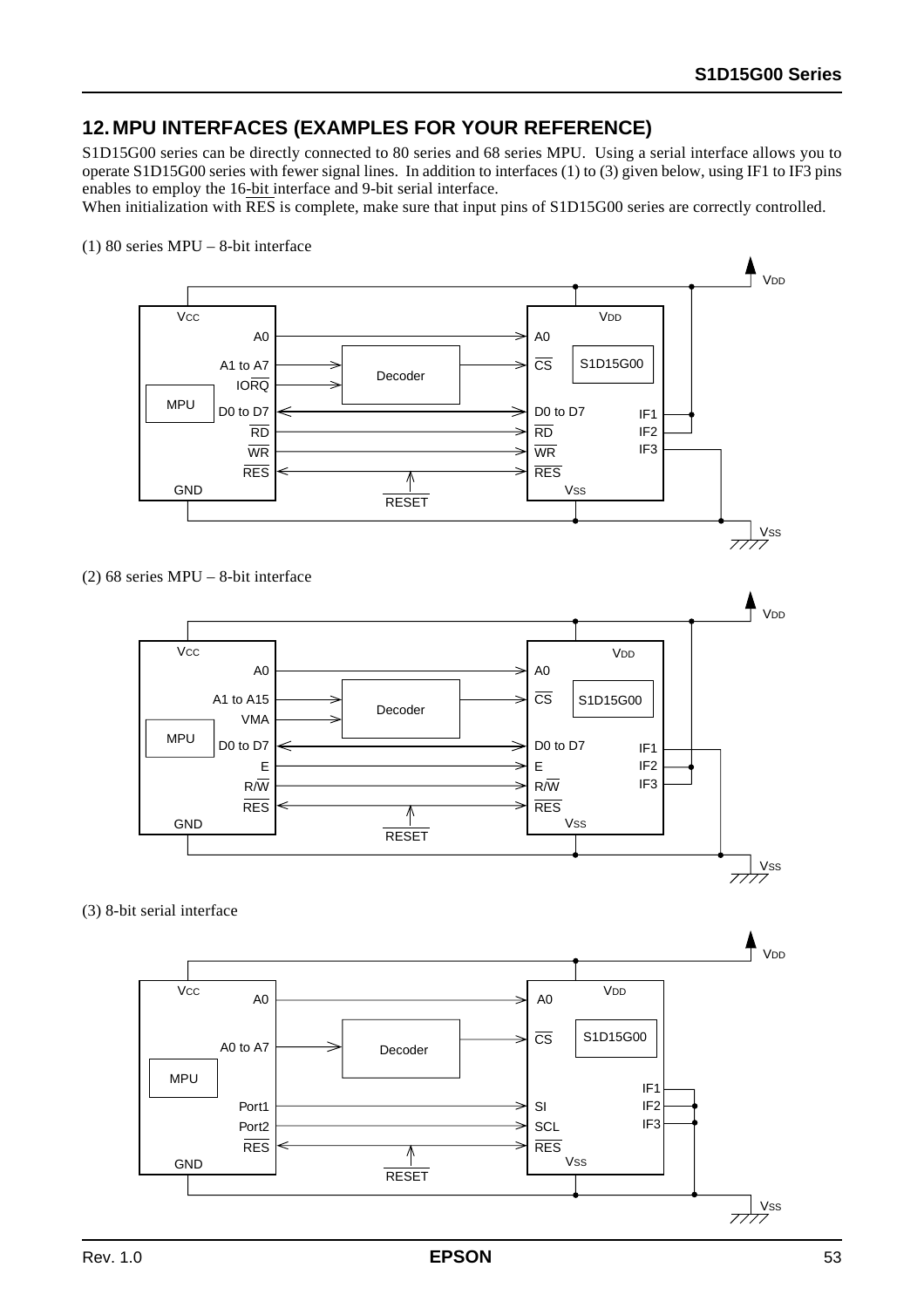## **12.1 Software Setup Examples**

## **12.1.1 When Power is Turned On**

| Input power (VDDI, VDD).                                           |                                             |  |  |  |
|--------------------------------------------------------------------|---------------------------------------------|--|--|--|
|                                                                    |                                             |  |  |  |
| Be sure to apply POWER-ON RESET (RES = $LOW$ )                     |                                             |  |  |  |
|                                                                    |                                             |  |  |  |
| <display setting=""></display>                                     | < <state after="" resetting="">&gt;</state> |  |  |  |
| Display control (DISCTL)                                           |                                             |  |  |  |
| Setting clock dividing ratio and F1/F2 drive selection:            | 2 dividing, 8 h                             |  |  |  |
| Duty setting:                                                      | 1/4                                         |  |  |  |
| Setting reverse rotation number of line:                           | 11h reverse rotations                       |  |  |  |
| Common scan direction (COMSCN)                                     |                                             |  |  |  |
| Setting scan direction:                                            | COM1 -> COM80, COM80 -> COM160              |  |  |  |
|                                                                    |                                             |  |  |  |
| Oscillation ON (OSCON)                                             | <b>Oscillation OFF</b>                      |  |  |  |
|                                                                    |                                             |  |  |  |
|                                                                    |                                             |  |  |  |
| Sleep-out (SLIPOUT)                                                | Sleep-in                                    |  |  |  |
|                                                                    |                                             |  |  |  |
| <power setting="" supply=""></power>                               | < <state after="" resetting="">&gt;</state> |  |  |  |
| Electronic volume control (VOLCTR)                                 |                                             |  |  |  |
| Setting volume value a :                                           | 0                                           |  |  |  |
| Setting built-in resistance value :                                | 0(3.95)                                     |  |  |  |
| Temperature gradient set (TMPGRD)                                  |                                             |  |  |  |
| Setting mean temperature gradient :                                | $0 (-0.05\%)^{\circ}C$                      |  |  |  |
| Power control (PWRCTR)                                             |                                             |  |  |  |
| Setting operation of power supply circuit:                         | All OFF                                     |  |  |  |
|                                                                    |                                             |  |  |  |
| <display 2="" setting=""></display>                                | < <state after="" resetting="">&gt;</state> |  |  |  |
| Normal rotation of display (DISNOR)/Inversion of display (DISINV): |                                             |  |  |  |
| Partial-in (PTLIN)/Partial-out (PTLOUT)                            | Partial-out                                 |  |  |  |
| Setting fix area:                                                  | $\theta$                                    |  |  |  |
| Area scroll set (ASSET)                                            |                                             |  |  |  |
| Setting area scroll region:                                        | $\theta$                                    |  |  |  |
| Setting area scroll type:                                          | Full-screen scroll                          |  |  |  |
| Scroll start set (SCSTART)                                         |                                             |  |  |  |
| Setting scroll start address:                                      | $\boldsymbol{0}$                            |  |  |  |
|                                                                    |                                             |  |  |  |
| <display 3="" setting=""></display>                                | < <state after="" resetting="">&gt;</state> |  |  |  |
| Data control (DATCTL)                                              |                                             |  |  |  |
| Setting normal rotation/inversion of page address:                 | Normal rotation                             |  |  |  |
| Setting normal rotation/inversion of column address:               | Normal rotation                             |  |  |  |
| Setting direction of address scanner:                              | Column direction                            |  |  |  |
| Setting RGB arrangement:                                           | RGB                                         |  |  |  |
| Setting gradation:                                                 | 8 gradations                                |  |  |  |
| 256-color position set (RGBSET8)                                   |                                             |  |  |  |
| Setting color position at 256-color                                | All $0$                                     |  |  |  |
|                                                                    |                                             |  |  |  |
|                                                                    |                                             |  |  |  |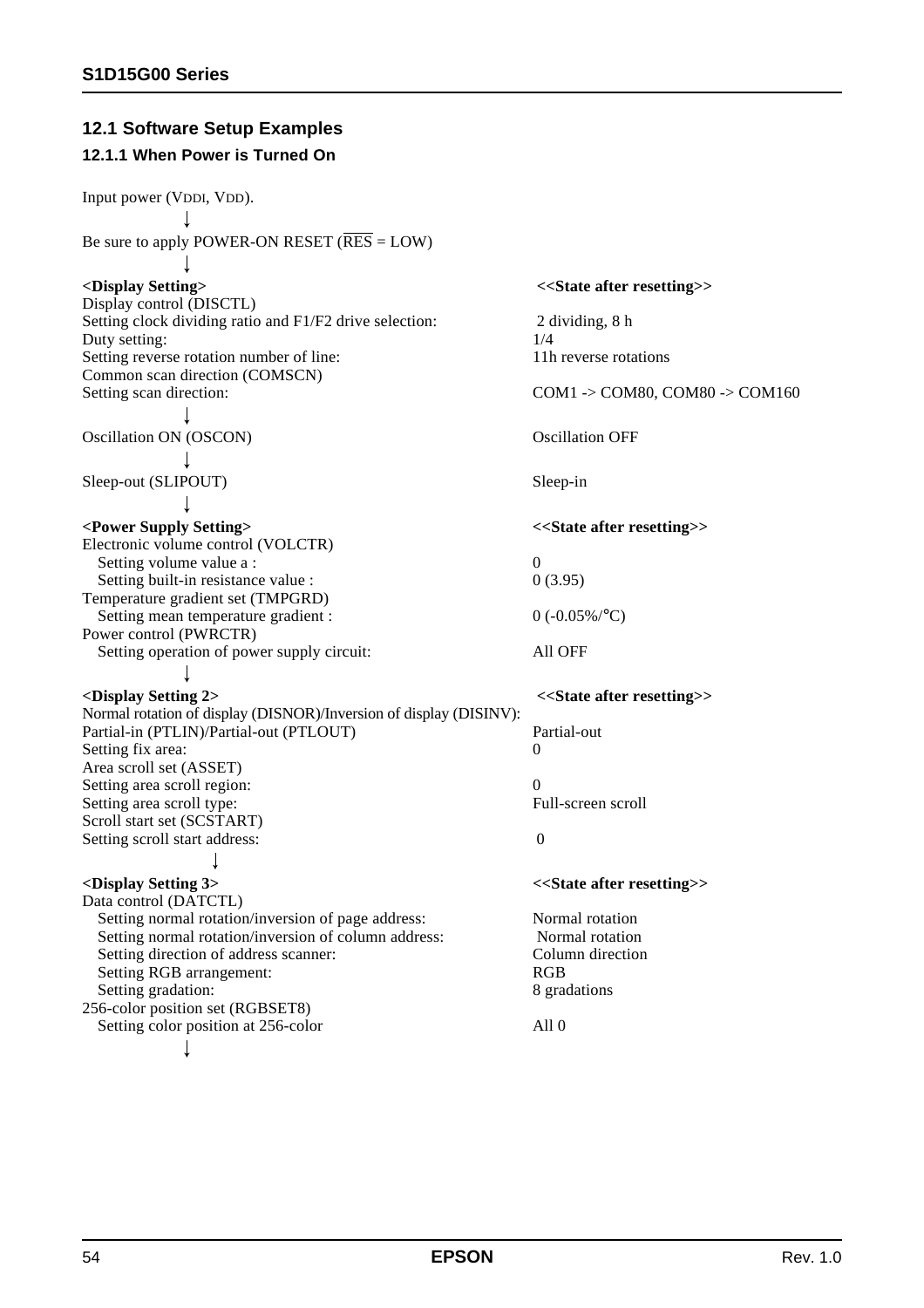$\perp$ 

| < <state after="" resetting="">&gt;</state>     |
|-------------------------------------------------|
|                                                 |
| 0                                               |
| 0                                               |
|                                                 |
| 0                                               |
| 0                                               |
|                                                 |
| < <state after="" resetting="">&gt;</state>     |
|                                                 |
| Repeat as many as the number needed and exit by |
|                                                 |

#### $\downarrow$

#### **<Waiting (approximately 100ms)>**

Wait until the power supply voltage has stabilized. Enter the power supply control command first, then wait at least 100ms before entering the display ON command when the built-in power supply circuit operates. If you do not wait, an unwanted display may appear on the liquid crystal panel.

1

Display ON (DISON): Display OFF

entering other command.

\*1: When the IC is in Sleep In state, the liquid crystal drive power supply and the boosting power output and GND pin are jumpered, therefore, the Sleep Out command must be entered to cancel the Sleep state prior to turning on the built-in circuit.

(Note) If changes are unnecessary after resetting, command input is unnecessary.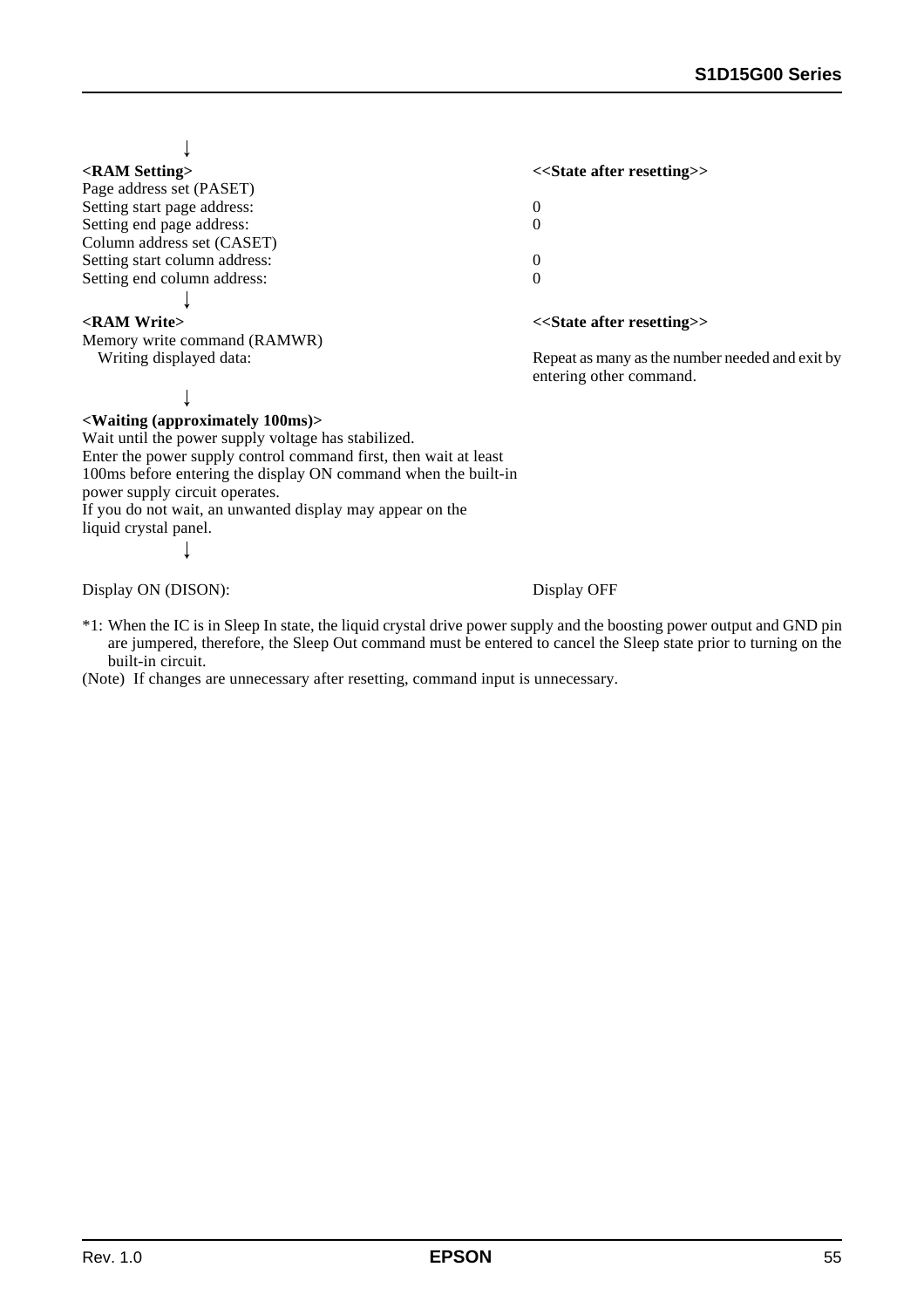#### **12.2.2 Command Input Procedure During Power Off**

•When power-on reset is not used

```
<< IC status>>
```
**Display off (DISOFF):** display is turned off, and all of the common and segment pins become VC potential.

**Liquid crystal drive power supply circuit off (PWRCTR):** built-in power supply circuit stops.

**Oscillation off (OSCOFF):** built-in oscillation circuit stops and all the circuits inside the IC also stop.

**Sleep In (SLPIN)** \*2

Stop the power supply (VDDI, VDD).

- \*2: In order to discharge the capacitor connected to the liquid crystal drive power supply circuit, execute the Sleep In command to put the IC in Sleep state prior to stopping the power supply. Stop VDDI and VDD when the output of the liquid crystal drive power supply circuit has dropped sufficiently.
- •When power-on reset is used Turn on the power-on reset ( $\overline{\text{RES}}$  = LOW) \*3

Stop the power supply (VDDI, VDD).

\*3: Stop VDDI and VDD when the output of the liquid crystal drive power supply circuit has dropped sufficiently.

(Note)

This IC is the logic circuit of the VDD-GND and VDDI-GND power supplies, and it controls the liquid crystal output driver. If the VDDI-GND and VDD-GND power supplies are stopped with residual voltage in the liquid crystal drive power supply circuit, the liquid crystal output driver (COM, SEG) may output uncontrolled voltage. Stop VDDI and VDD when the output of the liquid crystal drive power supply circuit has dropped sufficiently.

#### **12.2.3 Sleep state**

This IC goes into Sleep state when the Sleep In command and several other commands are executed. When in the Sleep state, IC power consumption will be kept to a minimum. Also, internal status including the display RAM will be maintained, the Sleep Out and several commands will resume the display state.

•Setting the Sleep state

#### << IC status>>

1 **Display off (DISOFF):** display is turned off, and all the common segment and pins become VC potential.

2 **Liquid crystal drive power supply circuit off (PWRCTR):** built-in power supply circuit stops.

3 **Oscillation off (OSCOFF):** built-in oscillation circuit stops and all the circuits inside the IC also stop.

**Sleep In (SLPIN):** commands other than  $(1)$  to  $(3)$  and display RAM content are maintained. Commands can be entered.

•Releasing the Sleep state

<<IC status>>

**Sleep Out (SLPOUT)**

**Oscillation on (OSCON):** built-in power supply circuit operates and liquid crystal drive potential is supplied.

Wait (approx. 100ms): wait until liquid crystal drive power supply boots and stabilizes. Wait until the power supply voltage stabilizes.

**Display on (DISON):** display comes on and the display RAM content is output.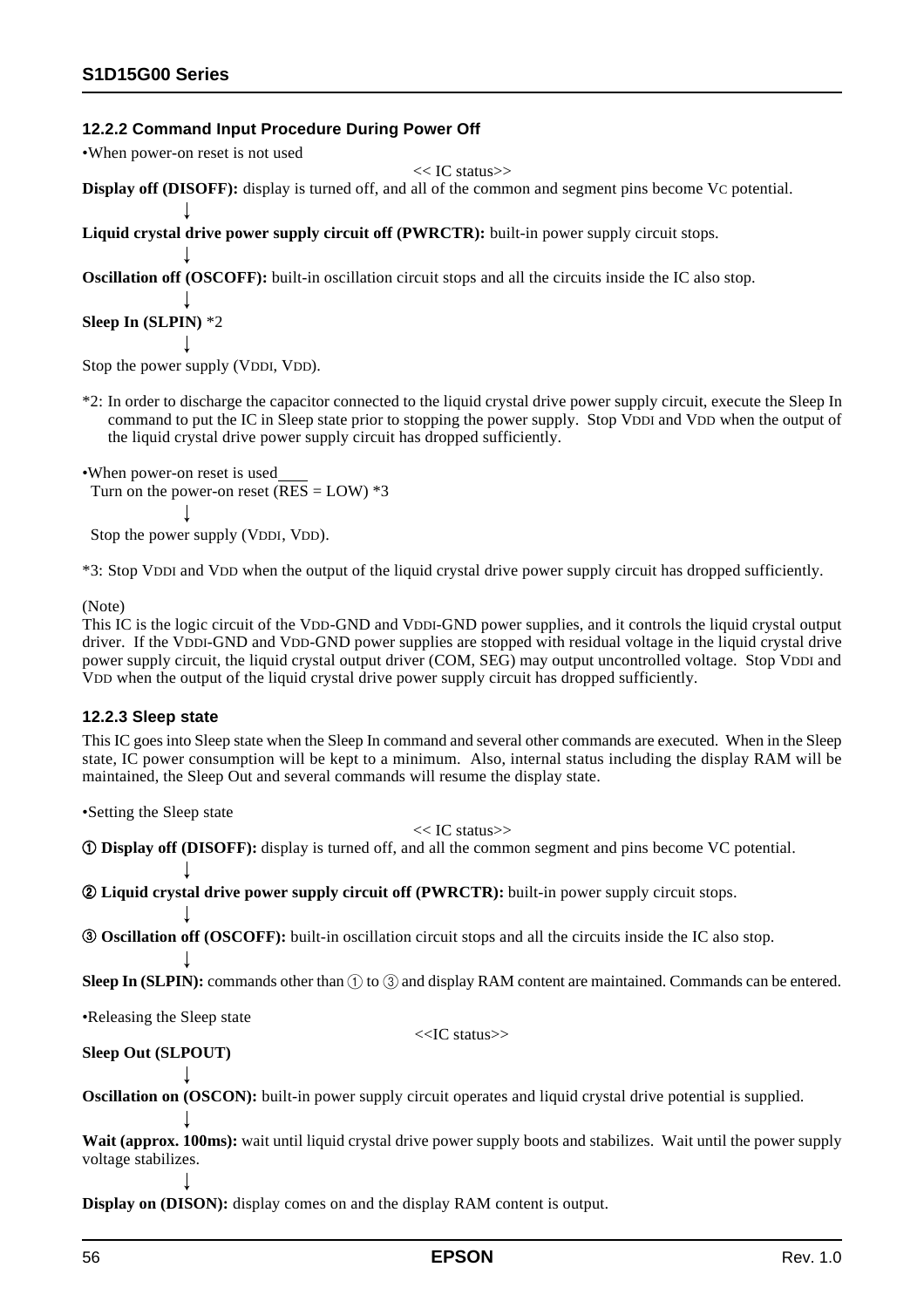#### **12.2.4 Refresh Sequence**

Refreshing of the state setup is recommended by reentering the command parameters and the display data in order to recover from improper IC operations due to such reasons as noise. Reconfigure the following commands and parameters.

**Common scan direction (COMSCN) Oscillation on (OSCON) Sleep Out (SLPOUT) Electronic volume control (VOLCTR) Temperature gradient (TMPGRD) Power supply control (PWRCTR) Normal (DISNOR)/Inverted display (DISINV) Partial in (PTLIN)/Partial out (PTLOUT) Area scroll set (ASCSET) Scroll start set (SCSTART) Data control (DATCTL) 256-color position set (RGBSET8) NOP instruction (NOP)** \*1 **Page address set (PASET) Column address set (CASET) Memory write command (RAMWR):** display data write **Display on (DISON)**

\*1: IC shipment inspection test state can be escaped with NOP instruction. Add this to the refresh sequence.

If display control (DISCTL) is reconfigured during display, noise may occur on the display, so omit this from the refresh sequence. Reconfigure with the display off.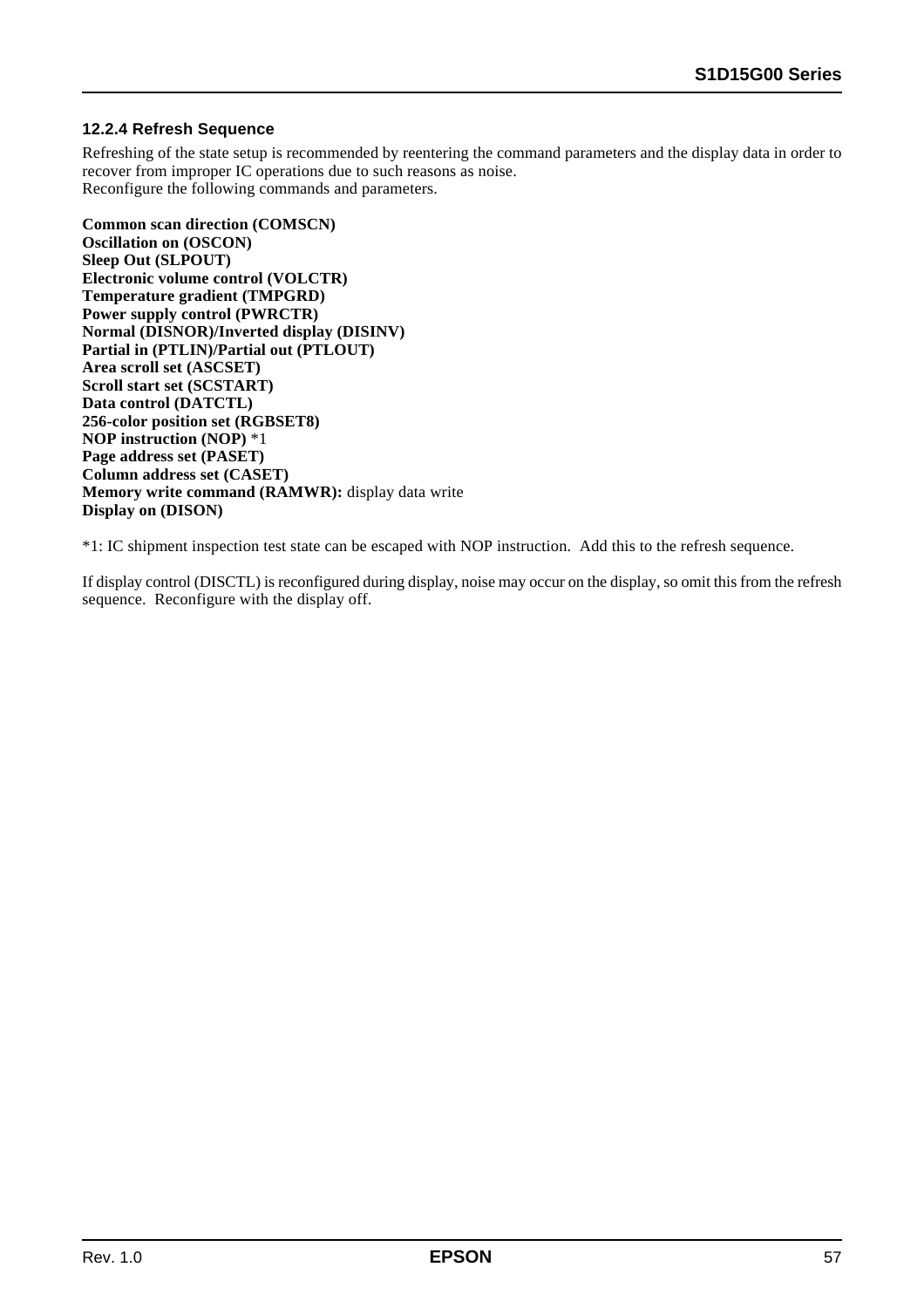#### **13. PERIPHERAL CONNECTION EXAMPLES 13.1 When EEPROM is used**

In the following example, the S1D15G00D00B100 chip is used and the following parameters are set.

Power voltages: VDDI=1.8 V, VDD=2.7 V

Interface: 8-bit parallel interface

Primary boosting: 3 times

Clock: The built-in oscillator circuit is used.

V2 voltages: Set by the peripheral EEPROM

Capacitors: A bypass capacitor is used between VDD and GND pins. A voltage regulator capacitor is used between GND and each of V2, V1, VC and MV1 pins.

Connect them by observing the current consumption and voltage waveforms.

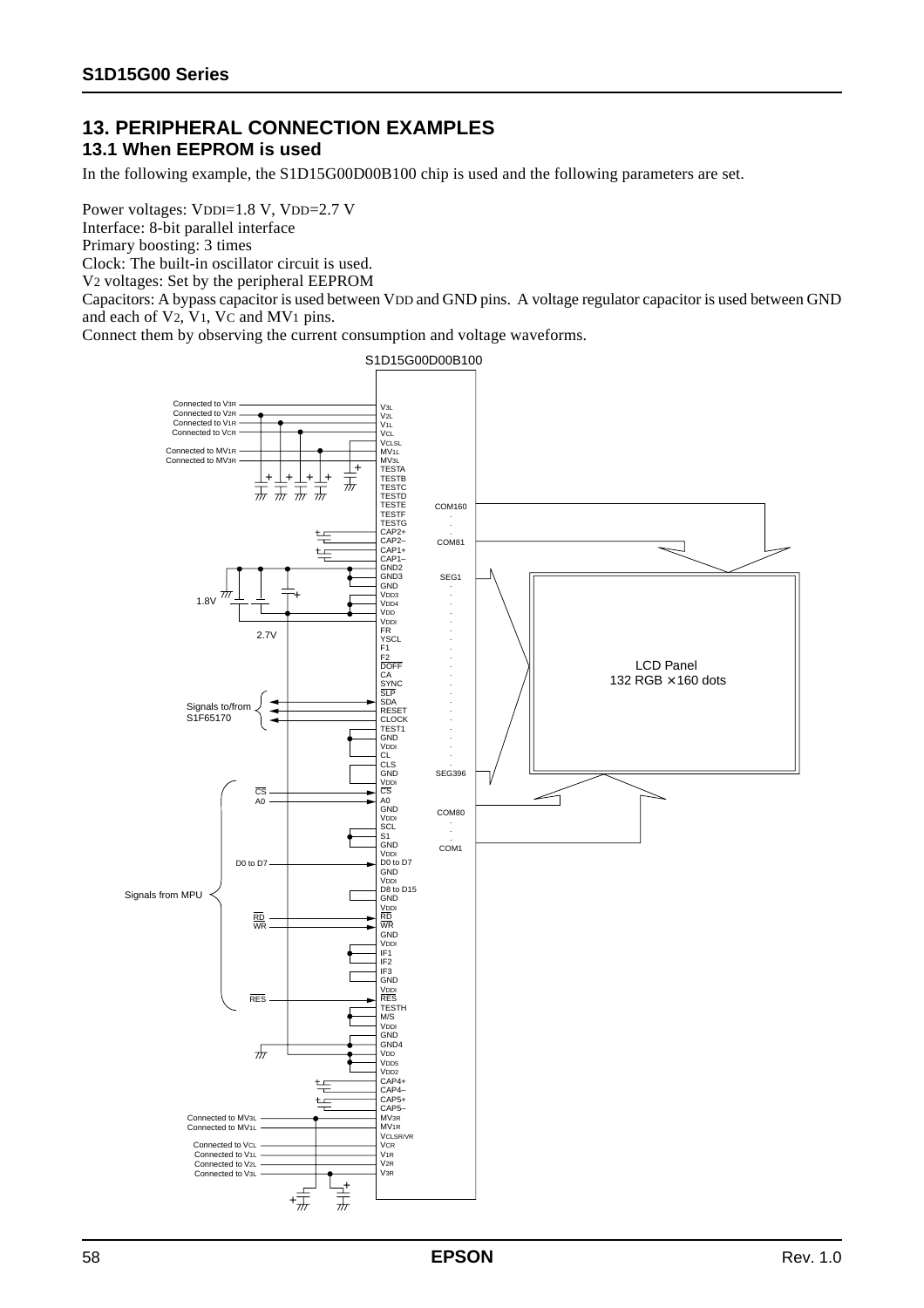#### **13.2 When peripheral split resistor is used**

In the following example, the S1D15G00D01B100 chip is used and the following parameters are set.

Power voltages: VDDI=1.8 V, VDD=2.7 V Interface: 8-bit parallel interface Primary boosting: 3 times Clock: The built-in oscillator circuit is used. V2 voltages: Set by external split resistors

Capacitors: A bypass capacitor is used between VDD and GND pins. A voltage regulator capacitor is used between GND and each of V2, V1, VC and MV1 pins.

Connect them by observing the current consumption and voltage waveforms.

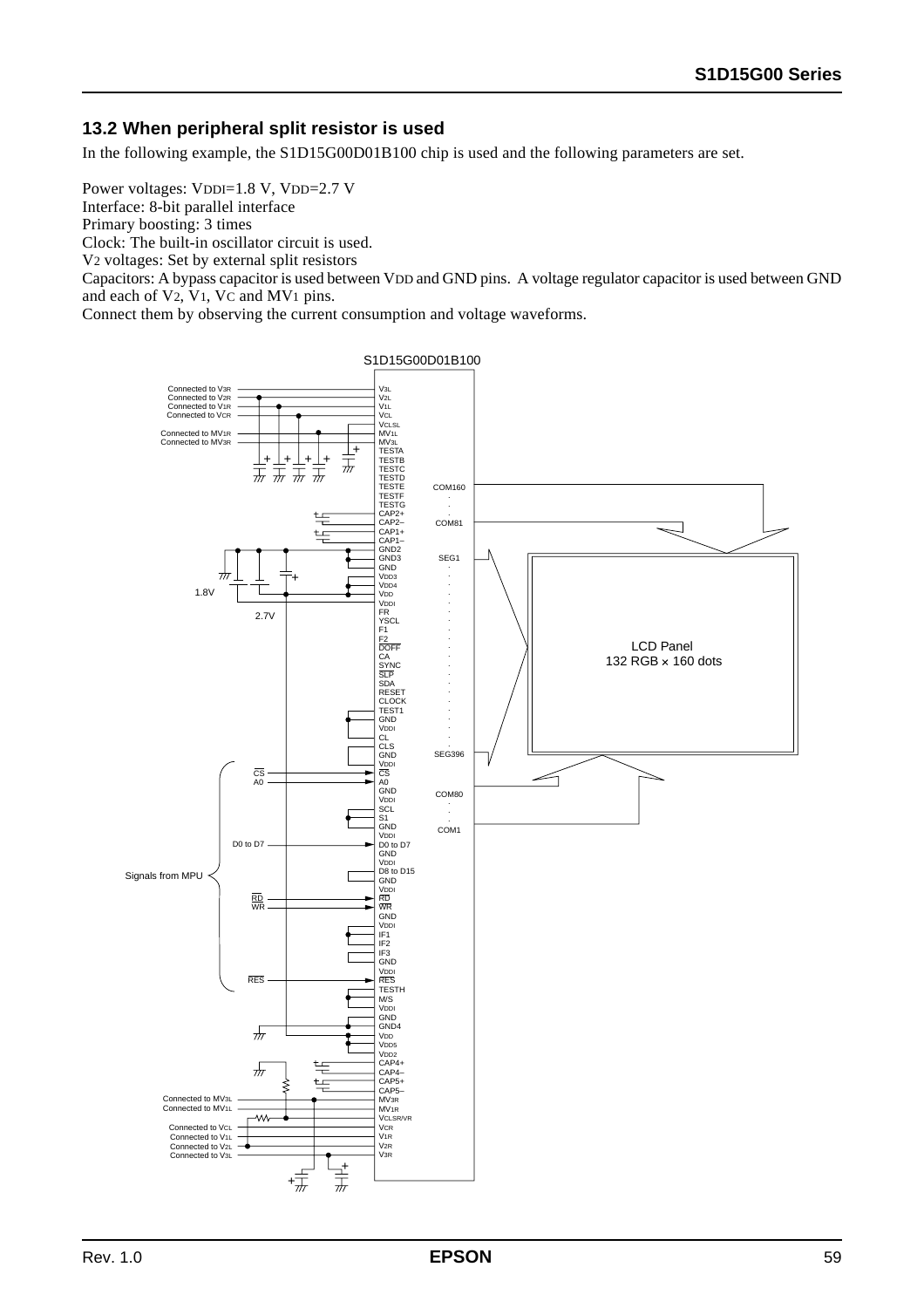## **14. EEPROM INTERFACE**

The S1D15G00D00\*100 and S1D15G00D05\*100 series chips provide the Write and Read functions to write the Electronic Control value and built-in resistance ratio into and read them from the peripheral EEPROM (S1F65170). Using the Write and Read functions, you can store these values appropriate to each LCP panel.

#### **14.1 Conditions when EEPROM read/write is performed**

- 1 The built-in oscillator circuit is already operating.
- 2 The CL division by 2 and 160 display lines have been set by the Display Control command.

#### **14.2 EEPROM writing instructions**

- 1. Issue the VOLCTR command to set the appropriate Electronic Control value and built-in resistance ratio.
- 2. Issue the EPCTIN command to select the Control EEPROM mode (for data writing).
- 3. Issue the EPMWR command to write data into the EEPROM.
- 4. Issue the EPCTOUT command to cancel the EEPROM Control mode.

#### **14.3 EEPROM data reading instructions**

- 1. Issue the EPCTIN command to select the EEPROM Control mode (for data reading).
- 2. Issue the EPMRD command to read data from the EEPROM.
- 3. Issue the EPCTOUT command to cancel the EEPROM Control mode and updates the Electronic Control value and built-in resistance ratio using the read data.

#### Miscellaneous:

The MPU can read the Electronic Control value and built-in resistance ratio by issuing a combination of EPSRRD1 or EPSRRD2 and STREAD (Status Read) commands.

Notes: As the EPCTIN, EPCWR and EPCRD commands require the following processing times, use a software timer or insert a process to loop the operation by monitoring the status read value of D2 (Access to EEPROM). If these times are insufficient, the Read or Write operation may fail.

$$
\textcircled{\tiny{1}}\text{EPCTIN}\quad \frac{5}{\text{fosc}/4}(\text{sec})
$$

$$
\textcircled{2} \text{ EPCWR} \quad \frac{10}{\text{fosc}/320} \text{(sec)}
$$

$$
\textcircled{3} \text{ EPCRD} \qquad \frac{10}{fosc/4}(\text{sec})
$$

#### **14.4 Connection example**

S1D15G00 and S1F65170 connection example. VDD for both chips is connected to the same potential.



S1D15G00D00B100